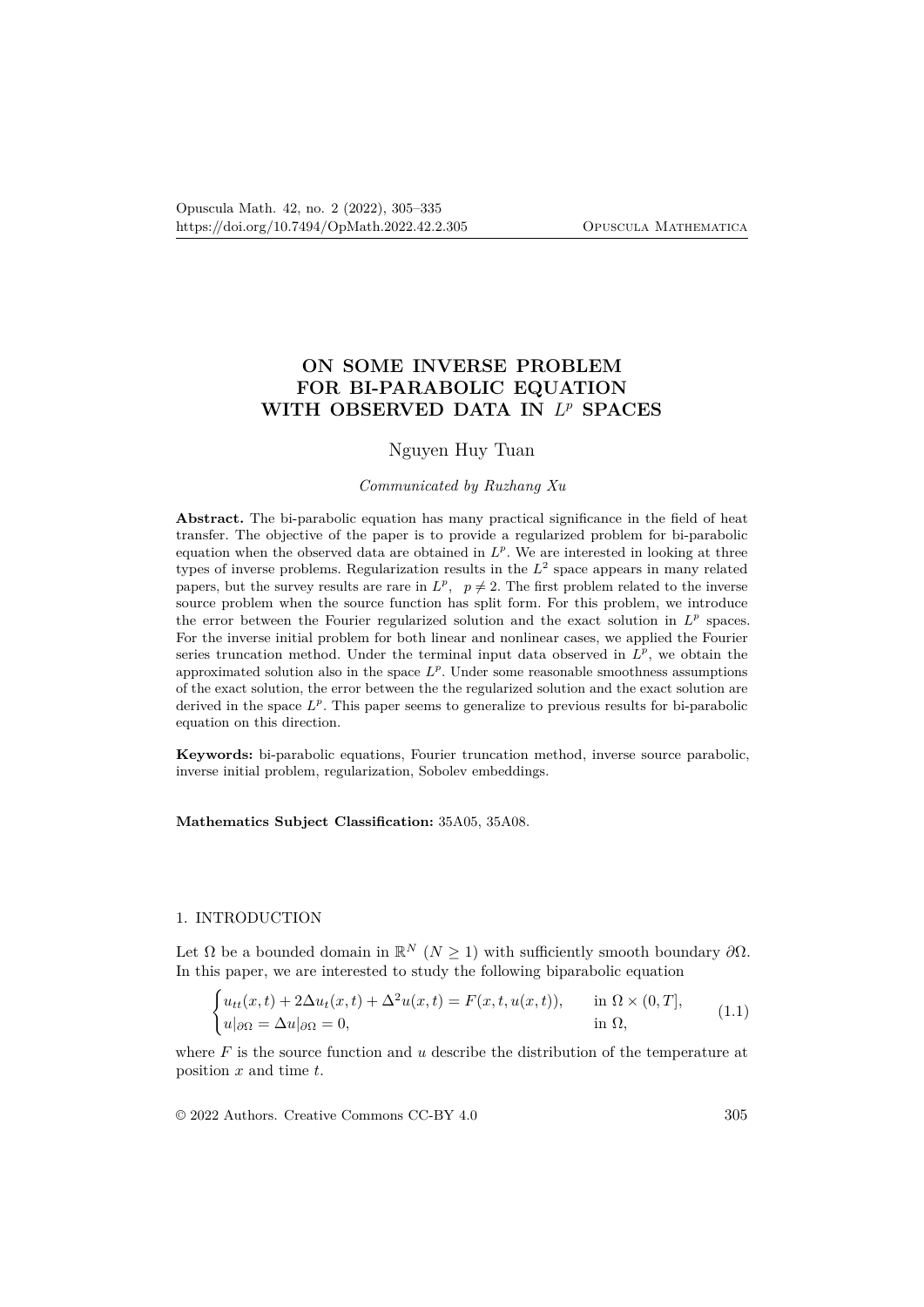The main objective of this paper is to investigate the stability and approximate for two inverse problems for bi-parabolic equation (1.1) as follows.

*Inverse source problem for* (1.1). Let us assume that the source term in (1.1) in the linear case. The inverse source problem is stated as follows. Let the distribution of *u* at the final time

$$
u(x,T) = g(x)
$$

and assume further that the additional condition  $u(x, 0) = u_t(x, 0) = 0$  for  $x \in \Omega$ . We need to recover the source function *F* where *F* has a split form  $F(x,t) = \varphi(t)f(x)$ . More specifically, let us given the function  $\varphi$ . Our task here is to recovering the function  $f$ . In [19], the input data is noisy by the observation data in  $L^2$  space. The inverse source problem will be more difficult if the data is noisy in  $L^p$  space with  $p \neq 2$ . To the best of our knowledge, there are very few results related to the observation data in  $L^p$  space with  $p \neq 2$ . The first part of this paper deal with the stated topic.

*Inverse initial value problem for* (1.1). Let us consider the inverse initial value problem (1.1) with the following terminal observation

$$
u_t(x,T) = 0, \quad u(x,T) = g(x) \quad \text{in } \Omega.
$$
 (1.2)

If  $g$  is disturbed by observed data in  $L^2$  space, then we have some known studies, for example Lakhdari–Boussetila [16], Besma–Nadjib–Rebbani [3], Tuan–Kirane–Nam–Au [28], Tuan–Caraballo–Thach [25], and [2, 7, 8, 14, 17, 18, 22, 29]. This problem is one of the branches of the back-in-time problem for PDEs, that has been explored in many interesting papers, some of which can be listed as [1,24,27]. However, in the mentioned papers, the observed data is only in  $L^2$ . The result for the problem  $(1.1)$ – $(1.2)$  when the final data *g* is disturbed by the observed data in  $L^p$ ,  $p \neq 2$ , is still an open problem.

Before stating the main results, we would like to explain why the bi-parabolic equation is of interest. Bi-parabolic equation describes heat conduction and has many applications for thermal processes  $[5, 10, 21, 30]$  and it has been used to describe the special phenomena of process dynamics filter merge  $[4, 6, 15]$ . In the interesting work of Fushchich–Galitsyn–Polubinskii [10], the authors suggested that the classical quadratic parabolic equations do not completely describe heat and mass accurately. transfer processes and there have been some well-known paradoxes. To overcome some possible paradoxes, mathematicians have devised a new parabolic model, which is to replace the second-order operator by the fourth-order operator. To put it more clearly, they find that bi-parabolic equation by substituting the second-order operator  $\mathscr{Q}u = (\frac{\partial}{\partial t} + \mathcal{A}) u$  by new fourth-order operator

$$
\mathscr{Q}^2 u = \mathscr{Q}(\mathscr{Q}u) = \frac{\partial^2}{\partial t^2} u + 2\frac{\partial}{\partial t} \mathcal{A}u + \mathcal{A}^2 u.
$$

This is also the reason why we have the equation (1.1) which is of the hyperbolic form. The (1.1) problem is a form of the higher-order PDE equation: it is quadratic in terms of time variables and quadratic in terms of space variables, which attracts many mathematicians to study and interest [9, 11, 12, 20, 23, 26, 31]. Following closely the work of Greer–Bertozzi–Sapiro [13], quadratic PDEs are modeled in a number of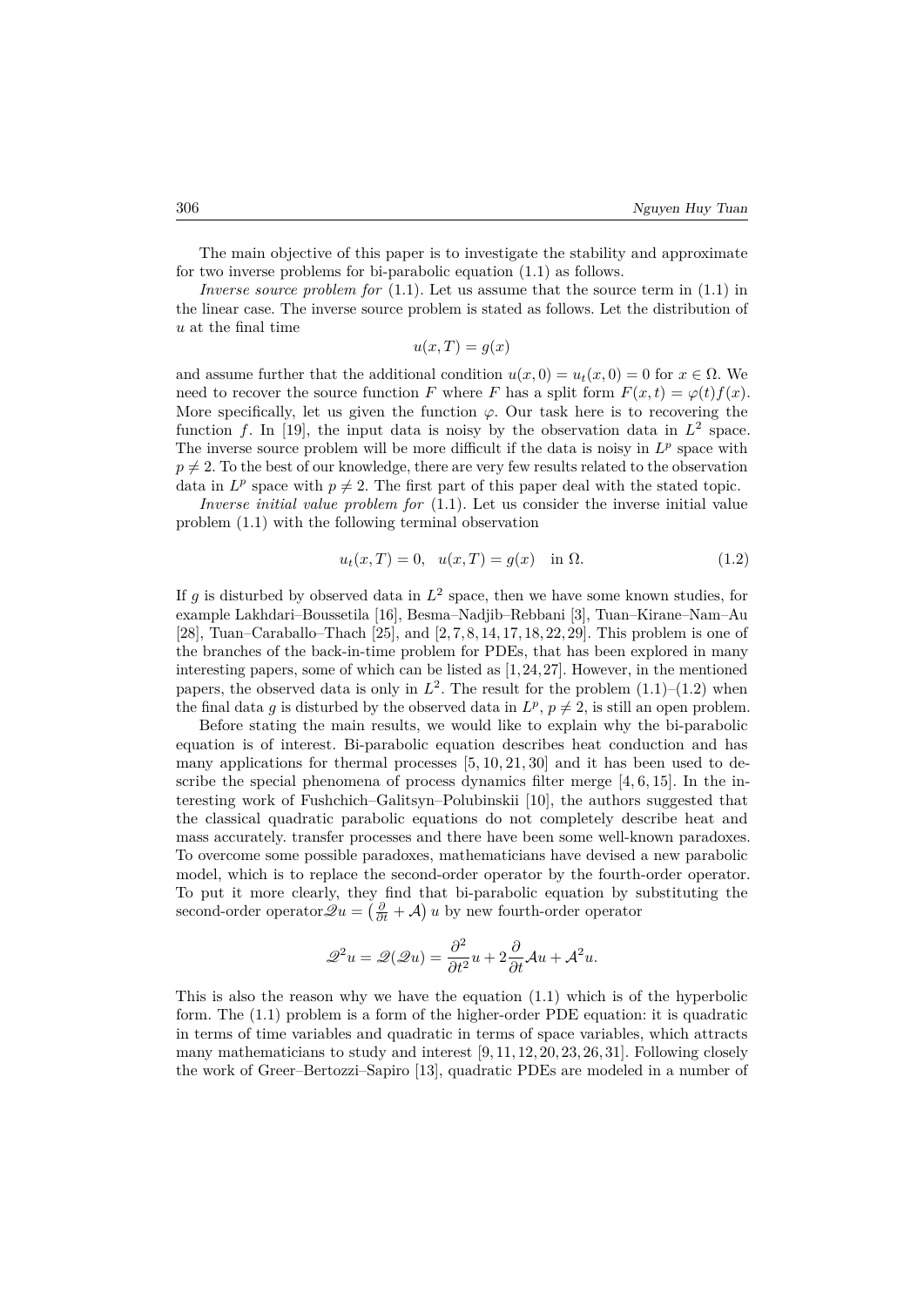natural phenomena such as including ice formation, fluid on the lungs, warping of the brain, and the design of distinctive curves on the surface.

In the following, we would like to briefly discuss the contributions and novelties of this paper. As we stated earlier, this paper is the first result for the inverse problem for the biprabolic equation when the observed data is in the  $L^p$  space with  $p \neq 2$ . One big difficulty is that we cannot use Parseval equality directly because the data is not in  $L^2$ . We overcome these difficulties by using embedding between  $L^p$  and Hilbert scales spaces  $\mathbb{H}^s(\Omega)$ .

We detail the main contribution in three parts.

The first part deals with the inverse problem of determining the source function. We achieve the results of regularization result when the observed data  $(\varphi_{\varepsilon}, q_{\varepsilon}) \in$  $L^p(0,T) \times L^p(\Omega)$ . Using the Fourier series truncation method, we obtain the error between the regularized solution and the exact solution. These results are clearly shown in the Theorem (3.1). The main analytical technique is to use some embeddings and some evaluations using Hölder inequality.

The second part of the paper deals with the final value problem for Problem (1.1) with a linear source function. The new feature of this part is the appearance of observed data, namely  $(g_{\varepsilon}, F_{\varepsilon}) \in L^p(\Omega) \times L^{\infty}(0,T; L^p(\Omega))$ . We also investigate the case that *F* has the split form  $F(x,t) = \Phi(t) f(x)$ , where both functions  $\Phi$ , f are perturbed by  $\Phi_{\varepsilon}$ ,  $f_{\varepsilon}$  in  $L^p(0,T)$  and  $L^p(\Omega)$  respectively. These results are well described in Theorem (4.1) and Theorem (4.2).

The final part of the paper investigates the inverse initial problem for Problem (1.1) with nonlinear source. The new feature of this section is that we use the observation data  $g_{\varepsilon} \in L^p(\Omega)$ . The first one concerns the existence and uniqueness of a regularized solution in the space  $L^{\infty}(0,T; L^{\frac{2N}{N-4\theta}}(\Omega))$  for  $\theta$  is suitable chosen. The problem stated here is illustrated in the theorem (5.1). The second one provides the upper bound of the error between the regularized solution and the exact solution in  $L^{\frac{2N}{N-4\theta}}(\Omega)$ . To overcome the difficulties arising from nonlinear components, we have learned and used the techniques in the interesting paper by Tuan–Caraballo [24].

This article is organized as follows. Section 2 deals with some function spaces and embeddings. Section 3 deals with regularized solution for the inverse source problem. The backward problem for linear bi-parabolic equation is investigated in Section 4 with observed data in  $L^p$ . Section 5 examines the backward problem for nonlinear bi-parabolic equation. The Fourier series truncation method was used for both sections. The main technique of this paper is to use embeddings and Fourier series.

#### 2. PRELIMINARY RESULTS

In this section, we introduce the notation and the functional setting which shall be used in our paper. Recall that the spectral problem

$$
\begin{cases} \Delta \psi_n(x) = -\lambda_n \psi_n(x), & x \in \Omega, \\ \psi_n(x) = 0, & x \in \partial \Omega, \end{cases}
$$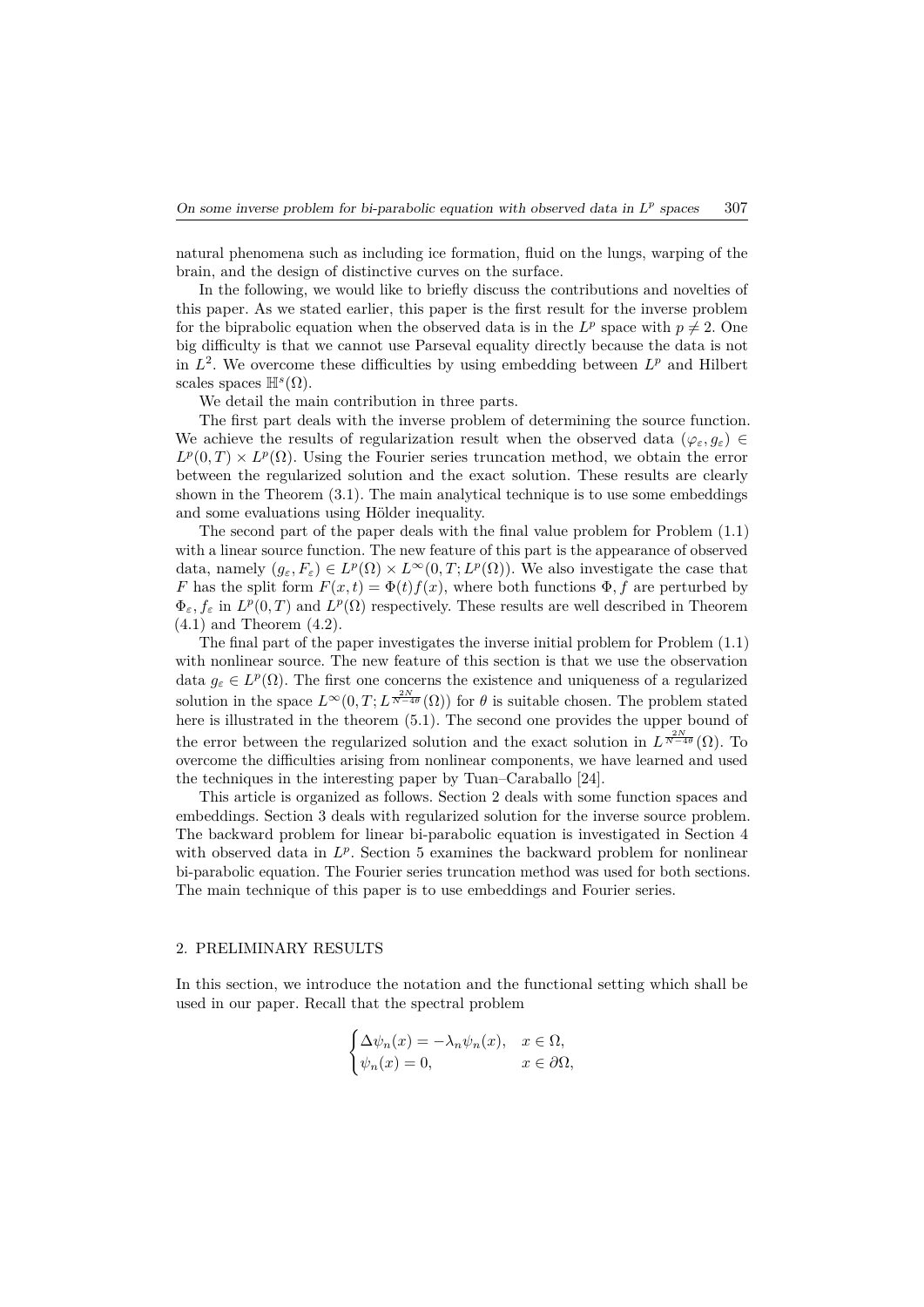admits the eigenvalues  $0 < \lambda_1 \leq \lambda_2 \leq \ldots \leq \lambda_n \leq \ldots$  with  $\lambda_n \to \infty$  as  $n \to \infty$ . The corresponding eigenfunctions are  $\psi_n \in H_0^1(\Omega)$ .

**Definition 2.1** (Hilbert scale space)**.** We recall the Hilbert scale space, which is given as follows

$$
\mathbb{H}^{s}(\Omega) = \left\{ f \in L^{2}(\Omega), \sum_{n=1}^{\infty} \lambda_{n}^{2s} \left( \int_{\Omega} f(x) \psi_{n}(x) dx \right)^{2} < \infty \right\},
$$

for any  $s \geq 0$ . It is well-known that  $\mathbb{H}^s(\Omega)$  is a Hilbert space corresponding to the norm 1*/*2

$$
||f||_{\mathbb{H}^{s}(\Omega)} = \left(\sum_{n=1}^{\infty} \lambda_n^{2s} \left(\int_{\Omega} f(x)\psi_n(x)dx\right)^2\right)^{1/2}, \quad f \in \mathbb{H}^{s}(\Omega).
$$

**Lemma 2.2** ([24])**.** *The following statement are true:*

$$
L^{p}(\Omega) \hookrightarrow \mathbb{H}^{\mu}(\Omega), \quad if \quad -\frac{N}{4} < \mu \leq 0, \quad p \geq \frac{2N}{N-4\mu},
$$
  

$$
\mathbb{H}^{s}(\Omega) \hookrightarrow L^{p}(\Omega), \quad if \quad 0 \leq s < \frac{N}{4}, \quad p \leq \frac{2N}{N-4s}.
$$
 (2.1)

#### 3. INVERSE SOURCE PROBLEM

#### 3.1. REPRESENTATION OF SOURCE FUNCTION

Let us give the explicit formula of the mild solution. First, taking the inner product of both sides of (1.1) with  $\psi_n(x)$ , we find that

$$
\frac{d^2}{dt^2} \Big( \int_{\Omega} u(x,t) \psi_n(x) dx \Big) + 2\lambda_n \Big( \int_{\Omega} u(x,t) \psi_n(x) dx \Big) + \lambda_n^2 \Big( \int_{\Omega} u(x,t) \psi_n(x) dx \Big)
$$

$$
= \int_{\Omega} F(x,t) \psi_n(x) dx.
$$

It is easy to see that the latter problem has a solution given by

$$
\int_{\Omega} u(x,t)\psi_n(x)dx = e^{-t\lambda_n} (1+t\lambda_n) \int_{\Omega} u(x,0)\psi_n(x)dx
$$

$$
+ \int_{0}^{t} (t-\theta)e^{-(t-\theta)\lambda_n} \Big(\int_{\Omega} F(x,\theta)\psi_n(x)dx\Big)d\theta.
$$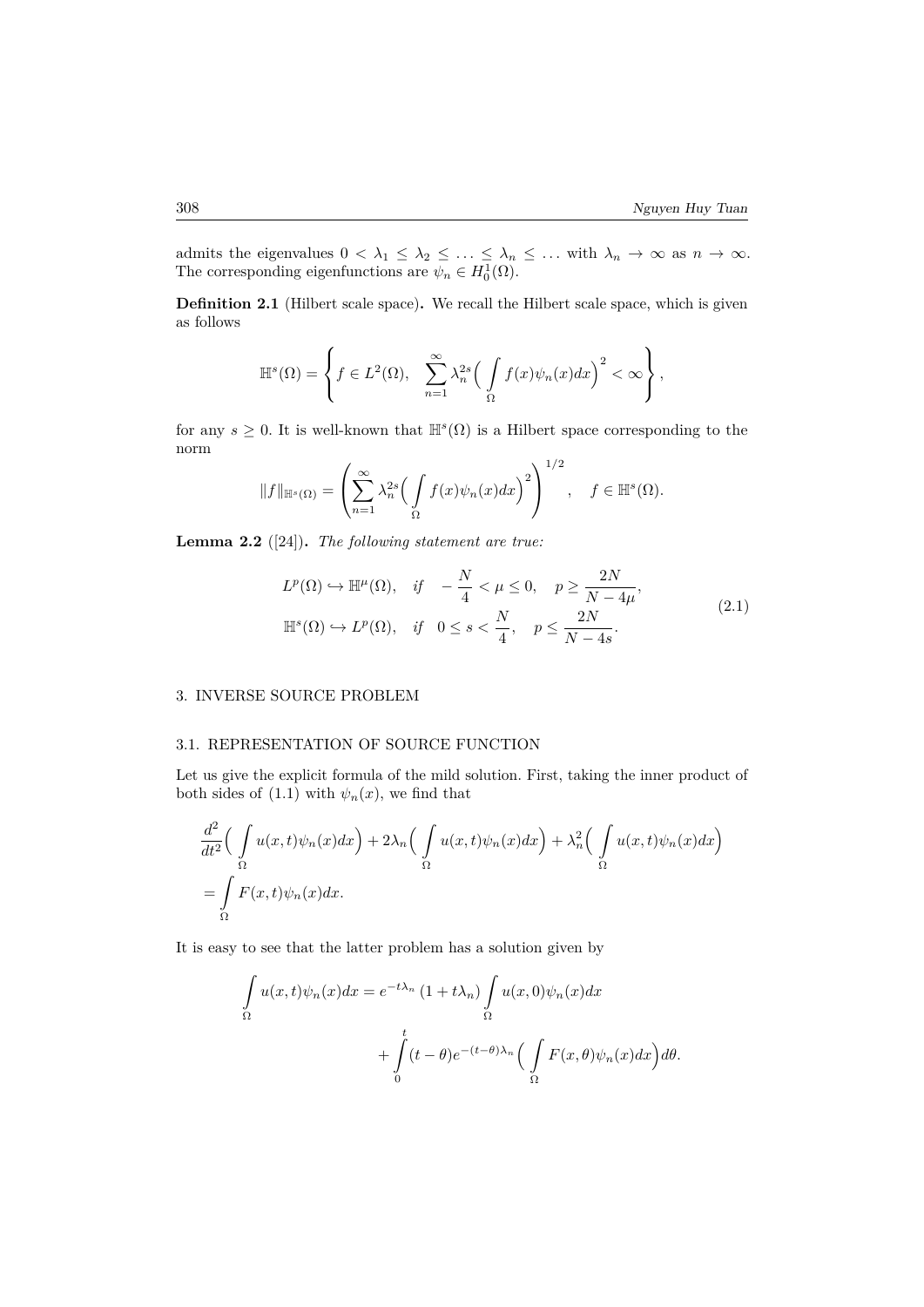Let  $t = T$  and from  $u(x, 0) = 0$  and  $u(x, T) = g(x)$ , we find that

$$
\int_{\Omega} g(x)\psi_n(x)dx = \int_{0}^{T} (t-\theta)e^{-(t-\theta)\lambda_n} \Big(\int_{\Omega} F(x,\theta)\psi_n(x)dx\Big)d\theta
$$

$$
= \Big(\int_{0}^{T} (T-\theta)e^{-(T-\theta)\lambda_n}\varphi(\theta)d\theta\Big) \Big(\int_{\Omega} f(x)\psi_n(x)dx\Big),
$$

where we have used the fact that  $F(x, \theta) = \varphi(\theta) f(x)$ . This equality implies that

$$
\Big(\int\limits_{\Omega} f(x)\psi_n(x)dx\Big) = \Big(\int\limits_0^T (T-\theta)e^{-(T-\theta)\lambda_n}\varphi(\theta)d\theta\Big)^{-1}\Big(\int\limits_{\Omega} g(x)\psi_n(x)dx\Big).
$$

## 3.2. REGULARIZATION OF INVERSE SOURCE PROBLEM IN *L <sup>p</sup>* SPACES

In this subsection, we provide a regularization result concerning on the observed data in  $L^p$  spaces. Fourier truncation method is applied to establish approximate solution.

**Theorem 3.1.** Let us take  $(\varphi_{\varepsilon}, g_{\varepsilon}) \in L^p(0,T) \times L^p(\Omega)$  such that  $\varphi_{\varepsilon}(t) > C^* > 0$ *for any*  $0 \le t \le T$ *,*  $p \in (1, 2)$  *and* 

$$
\|\varphi_{\varepsilon}-\varphi\|_{L^p(0,T)}+\|g_{\varepsilon}-g\|_{L^p(\Omega)}\leq\varepsilon.
$$

Let us assume that  $f \in \mathbb{H}^{s+\delta}(\Omega)$  for  $0 < \delta < 1$  and  $0 < s < \frac{N}{4}$ . We construct *a regularized solution as follows*

$$
f_\varepsilon(x)=\sum_{n=1}^{n\leq M_\varepsilon}\Big(\int\limits_0^T(T-\theta)e^{-(T-\theta)\lambda_n}\varphi_\varepsilon(\theta)d\theta\Big)^{-1}\Big(\int\limits_\Omega g_\varepsilon(x)\psi_n(x)dx\Big)\psi_n(x).
$$

*Set*  $\gamma = \max\left(\frac{1}{p} - \frac{\delta}{p}, \frac{2s+4}{N} - \frac{1}{2} + \frac{1}{p}\right)$ *and choose*  $M_{\varepsilon} = \varepsilon^{\frac{k-1}{\gamma}}$  *for any*  $0 < k < 1$ *,* 

$$
||f_{\varepsilon} - f||_{L^{\frac{2N}{N-4s}}(\Omega)} \lesssim \varepsilon^{\frac{(1-k)\delta}{\gamma}} ||f||_{\mathbb{H}^{\delta+s}(\Omega)} + \varepsilon^k ||f||_{\mathbb{H}^{\delta+s}(\Omega)} + \varepsilon^k,
$$
 (3.1)

*where the hidden constant depends on*  $N, s, \delta, p, T$ *.* 

*Proof.* Since  $1 < p < 2$ , we can choose  $\mu = \frac{Np-2N}{4p}$ . It is easy to verify that  $-\frac{N}{4} < \mu \leq 0$ and by applying Lemma (2.1), we know that  $\mathbb{H} \frac{Np-2N}{4p}(\Omega) \hookrightarrow L^p(\Omega)$ . Therefore, we get that the following bound

$$
||g_{\varepsilon} - g||_{\mathbb{H}^{\frac{Np-2N}{4p}}(\Omega)} \le C(N,p)||g_{\varepsilon} - g||_{L^p(\Omega)} \le C(N,p)\varepsilon.
$$
\n(3.2)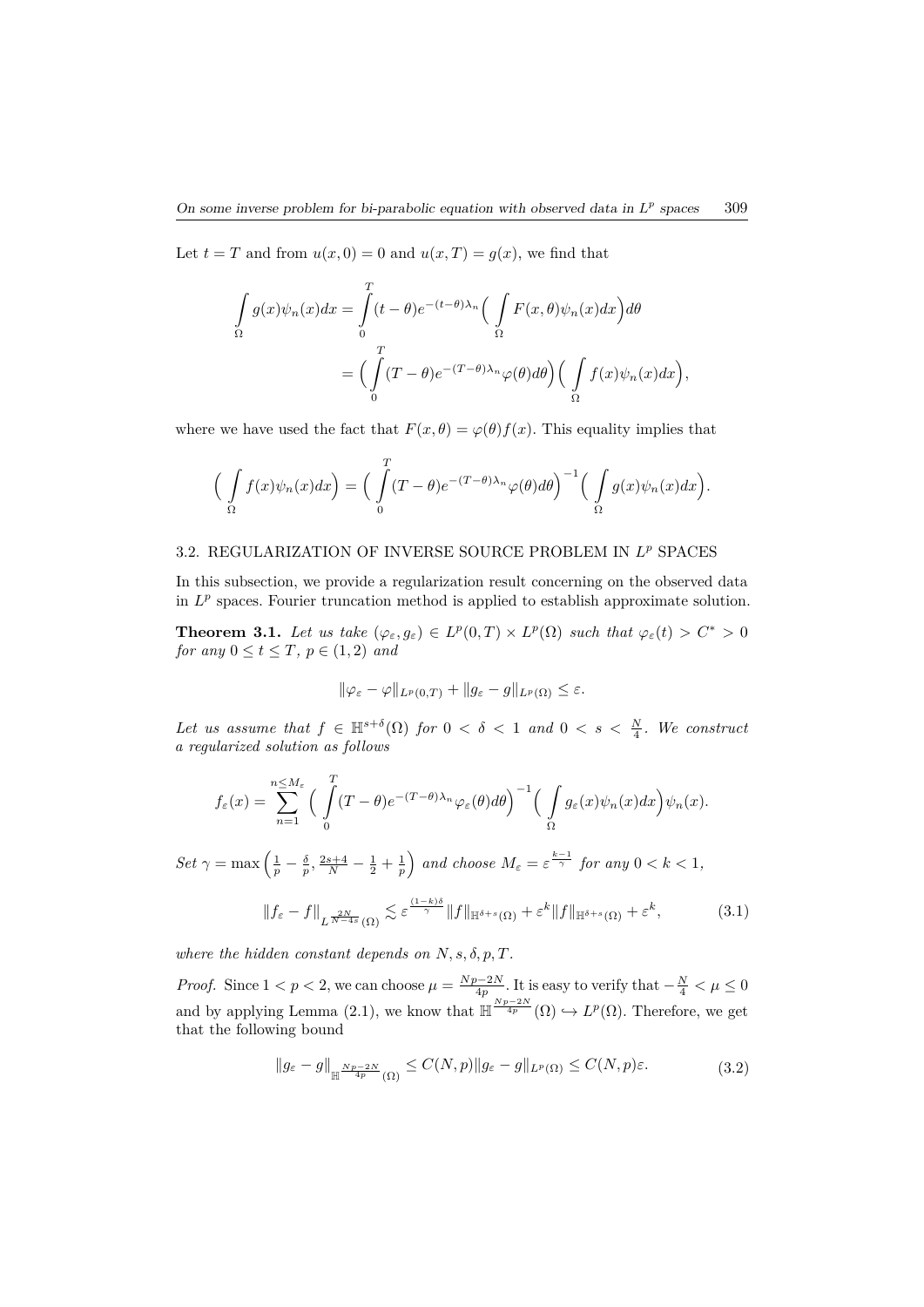In order to provide the upper bound of the error  $||f_{\varepsilon} - f||_{\mathbb{H}^{s}(\Omega)}$ , we need to establish two new following functions

$$
\overline{f}_{\varepsilon}(x) = \sum_{n=1}^{n \le M_{\varepsilon}} \Big( \int_{0}^{T} (T - \theta) e^{-(T - \theta)\lambda_{n}} \varphi_{\varepsilon}(\theta) d\theta \Big)^{-1} \Big( \int_{\Omega} g(x) \psi_{n}(x) dx \Big) \psi_{n}(x)
$$

and

$$
\widetilde{f}_{\varepsilon}(x) = \sum_{n=1}^{n \leq M_{\varepsilon}} \Big( \int_{0}^{T} (T - \theta) e^{-(T - \theta)\lambda_{n}} \varphi(\theta) d\theta \Big)^{-1} \Big( \int_{\Omega} g(x) \psi_{n}(x) dx \Big) \psi_{n}(x).
$$

By using triangle inequality, we obtain that

$$
\|f_{\varepsilon} - f\|_{\mathbb{H}^{s}(\Omega)} \leq \|\tilde{f}_{\varepsilon} - f\|_{\mathbb{H}^{s}(\Omega)} + \|\tilde{f}_{\varepsilon} - \overline{f}_{\varepsilon}\|_{\mathbb{H}^{s}(\Omega)} + \|f_{\varepsilon} - \overline{f}_{\varepsilon}\|_{\mathbb{H}^{s}(\Omega)}
$$
\n
$$
= J_{1} + J_{2} + J_{3}.
$$
\n(3.3)

Our next aim is to derive the upper bound for three terms  $J_1$ ,  $J_2$  and  $J_3$ . Let us divide into three steps as follows.

*Step 1. Estimate of*  $J_1 = ||\tilde{f}_{\varepsilon} - f||_{\mathbb{H}^s(\Omega)}$ .

Let us estimate the term  $J_1 = ||\tilde{f}_{\varepsilon} - f||_{\mathbb{H}^s(\Omega)}$  for  $0 \le s < \frac{N}{4}$ . Using Parseval's equality and noting that *f* belongs to the space  $\mathbb{H}^{\delta+s}(\Omega)$  for  $0 < \delta < 1$ , we infer the following bound

$$
|J_{1}|^{2} = \|\tilde{f}_{\varepsilon} - f\|_{\mathbb{H}^{s}(\Omega)}^{2}
$$
  
\n
$$
= \sum_{n=1}^{n>M_{\varepsilon}} \lambda_{n}^{2s} \Big(\int_{0}^{T} (T - \theta) e^{-(T - \theta)\lambda_{n}} \varphi_{\varepsilon}(\theta) d\theta\Big)^{-2} \Big(\int_{\Omega} g(x) \psi_{n}(x) dx\Big)^{2}
$$
  
\n
$$
= \sum_{n=1}^{n>M_{\varepsilon}} \lambda_{n}^{2s} \Big(\int_{\Omega} f(x) \psi_{n}(x) dx\Big)^{2} = \sum_{n=1}^{n>M_{\varepsilon}} \lambda_{n}^{-2\delta} \lambda_{n}^{2s+2\delta} \Big(\int_{\Omega} f(x) \psi_{n}(x) dx\Big)^{2}
$$
  
\n
$$
\leq (M_{\varepsilon})^{-2\delta} \sum_{n=1}^{n>M_{\varepsilon}} \lambda_{n}^{2s+2\delta} \Big(\int_{\Omega} f(x) \psi_{n}(x) dx\Big)^{2} \leq (M_{\varepsilon})^{-2\delta} \|f\|_{\mathbb{H}^{\delta+s}(\Omega)}^{2},
$$

for any  $\delta > 0$ . Thus, we deduce that the following bound holds for the first term on the right hand side of (3.3)

$$
J_1 \le (M_{\varepsilon})^{-\delta} \|f\|_{\mathbb{H}^{\delta+s}(\Omega)}.
$$
\n(3.4)

*Step 2. Estimate of*  $J_2 = ||f_{\varepsilon} - \overline{f}_{\varepsilon}||_{\mathbb{H}^s(\Omega)}$ . Using Parseval's equality and noting that

$$
\int_{\Omega} g(x)\psi_n(x)dx = \left(\int_{0}^{T} (T-\theta)e^{-(T-\theta)\lambda_n}\varphi(\theta)d\theta\right)\int_{\Omega} f(x)\psi_n(x)dx
$$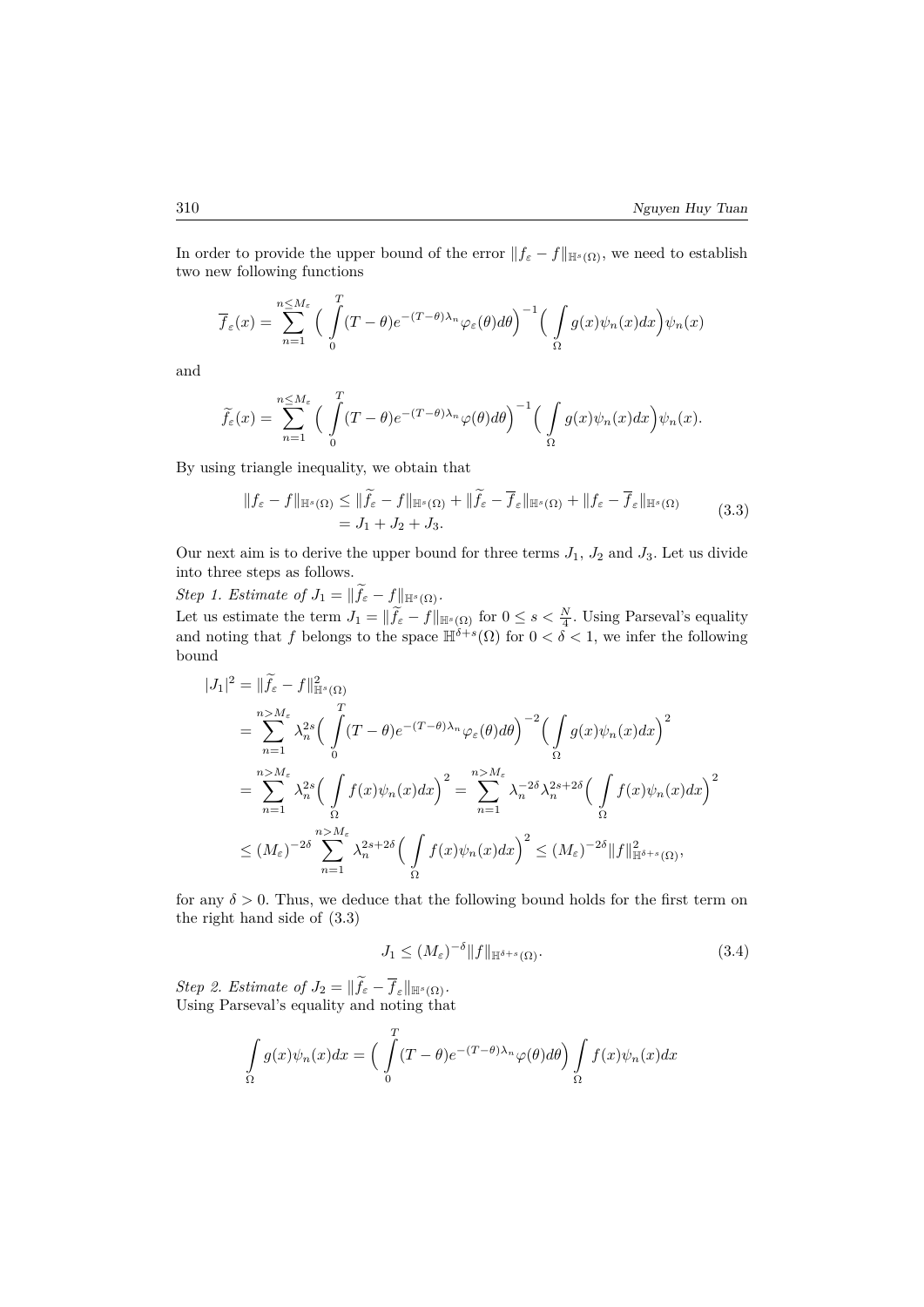we arrive at

$$
\|\widetilde{f}_{\varepsilon} - \overline{f}_{\varepsilon}\|_{\mathbb{H}^{s}(\Omega)}^{2} = \sum_{n=1}^{n \leq M_{\varepsilon}} \left[ \left( \int_{0}^{T} (T - \theta) e^{-(T - \theta)\lambda_{n}} \varphi(\theta) d\theta \right)^{-1} - \left( \int_{0}^{T} (T - \theta) e^{-(T - \theta)\lambda_{n}} \varphi_{\varepsilon}(\theta) d\theta \right)^{-1} \right]_{\Omega}^{2} \lambda_{n}^{2s} \left( \int_{\Omega} g(x) \psi_{n}(x) dx \right)^{2}
$$

$$
= \sum_{n=1}^{n \leq M_{\varepsilon}} \underbrace{\left[ \int_{0}^{T} (T - \theta) e^{-(T - \theta)\lambda_{n}} \left( \varphi_{\varepsilon}(\theta) - \varphi \right) d\theta \right]}_{J_{2,1}}^{2} \lambda_{n}^{2s} \left( \int_{\Omega} f(x) \psi_{n}(x) dx \right)^{2}.
$$
\n(3.5)

Let us consider the term  $J_{2,1}.$  Using Hölder's inequality, we obtain that

$$
\left| \int_{0}^{T} (T - \theta) e^{-(T - \theta)\lambda_{n}} \left( \varphi_{\varepsilon}(\theta) - \varphi \right) d\theta \right|
$$
  
\n
$$
\leq \left( \int_{0}^{T} \left| \varphi_{\varepsilon}(\theta) - \varphi \right|^{p} dt \right)^{1/p} \left( \int_{0}^{T} (T - \theta)^{p^{*}} e^{-(T - \theta)p^{*}\lambda_{n}} dt \right)^{1/p^{*}}
$$
(3.6)  
\n
$$
\leq \left\| \varphi_{\varepsilon} - \varphi \right\|_{L^{p}(0,T)} \left( \int_{0}^{T} (T - \theta)^{p^{*}} e^{-(T - \theta)p^{*}\lambda_{n}} dt \right)^{1/p^{*}}.
$$

By in view of the inequality  $e^{-z} \leq C_\beta z^{-\beta}$  for any  $\beta > 0$ , we get that

$$
\int_{0}^{T} (T - \theta)^{p^*} e^{-(T - \theta)p^* \lambda_n} dt \leq C_{\beta} \int_{0}^{T} (T - \theta)^{p^*} ((T - \theta)p^* \lambda_n)^{-\beta} dt
$$

$$
= C_{\beta}(p^*)^{-\beta} \lambda_n^{-\beta} \int_{0}^{T} (T - \theta)^{p^* - \beta} dt
$$

$$
= \frac{C_{\beta}(p^*)^{-\beta} T^{p^* - \beta + 1}}{p^* - \beta + 1} \lambda_n^{-\beta},
$$

where we note that  $p^* + 1 > \beta$ , i.e,  $\beta < \frac{2p-1}{p-1}$ . Therefore, we find that

$$
\left(\int_{0}^{T} (T-\theta)^{p^*} e^{-(T-\theta)p^* \lambda_n} dt\right)^{1/p^*} \le C(\beta, p^*, T) \lambda_n^{-\frac{\beta(p-1)}{p}}.
$$
 (3.7)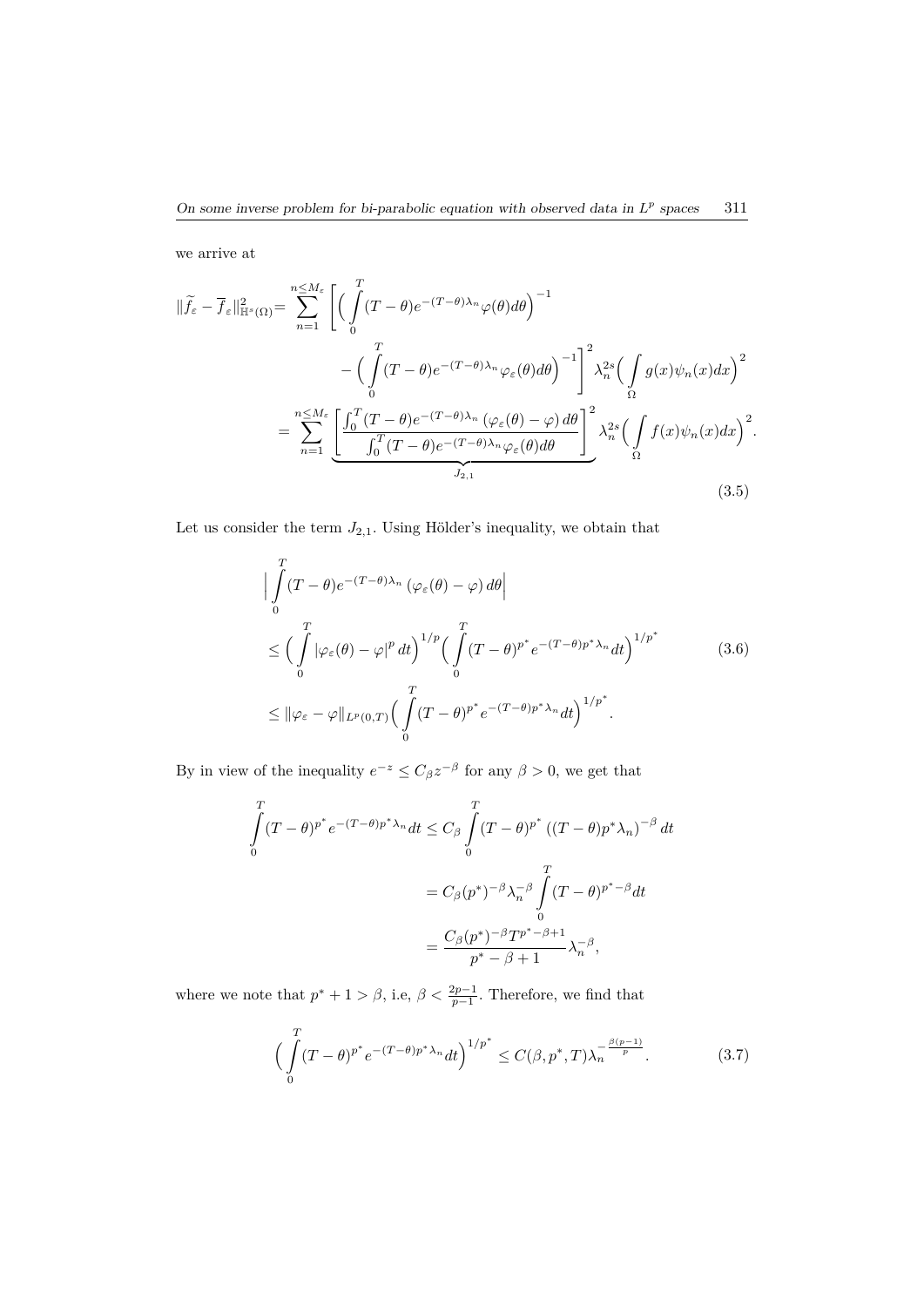Combining (3.6) and (3.7) and noting that  $\|\varphi_{\varepsilon} - \varphi\|_{L^p(0,T)} \leq \varepsilon$ , we arrive at the following estimate

$$
\Big|\int_{0}^{T} (T-\theta)e^{-(T-\theta)\lambda_n} \left(\varphi_{\varepsilon}(\theta) - \varphi\right) d\theta\Big| \leq C(\beta, p^*, T)\lambda_n^{-\frac{\beta(p-1)}{p}} \varepsilon.
$$

Since  $\varphi_{\varepsilon} > C^*$ , we find that

$$
\int_{0}^{T} (T - \theta)e^{-(T - \theta)\lambda_n} \varphi_{\varepsilon}(\theta) d\theta > C^* \int_{0}^{T} (T - \theta)e^{-(T - \theta)\lambda_n} d\theta = C^* \frac{1 - (1 + T\lambda_n)e^{-\lambda_n T}}{\lambda_n^2},
$$

where we easily to check that

$$
\int_{0}^{T} e^{z(s-T)}(T-s)ds = \frac{1 - (1+Tz)e^{-zT}}{z^2}.
$$

Combining two above results, we find that

$$
J_{2,1} \leq C(\beta, p^*, T) \frac{\lambda_n^{2 - \frac{\beta(p-1)}{p}} \varepsilon}{1 - (1 + T\lambda_n)e^{-\lambda_n T}}.
$$

This together with (3.5) implies that

$$
\|\widetilde{f}_{\varepsilon} - \overline{f}_{\varepsilon}\|_{\mathbb{H}^{s}(\Omega)}^{2} \le C(\beta, p^{*}, T) \sum_{n=1}^{n \le M_{\varepsilon}} \left( \frac{\lambda_{n}^{2 - \frac{\beta(p-1)}{p}} \varepsilon}{1 - (1 + T\lambda_{n})e^{-\lambda_{n}T}} \right)^{2} \lambda_{n}^{2s} \left( \int_{\Omega} f(x)\psi_{n}(x)dx \right)^{2} \le \sum_{n=1}^{n \le M_{\varepsilon}} \frac{C(\beta, p^{*}, T)\varepsilon^{2}}{(1 - (1 + T\lambda_{n})e^{-\lambda_{n}T})^{2}} \lambda_{n}^{4 + 2s - \frac{\beta(2p-2)}{p}} \left( \int_{\Omega} f(x)\psi_{n}(x)dx \right)^{2}.
$$
\n(3.8)

Let  $h(z) = (1 + Tz)e^{-Tz}$  for  $z > 0$ . Then its derivative of it is  $h'(z) = -T^2 z e^{-Tz} < 0$ . Hence, it is an decreasing function on  $(0, \infty)$ . It implies that  $h(\lambda_n) \leq h(\lambda_1)$ . Therefore, we know immediately that

$$
1 - (1 + T\lambda_n)e^{-\lambda_n T} \ge 1 - (1 + T\lambda_1)e^{-\lambda_1 T}.
$$
\n(3.9)

Let us choose  $\delta = \frac{2p-1}{p-1} - \beta$ , we follows from (3.8) and (3.9) that

$$
|J_2|^2 = \|\widetilde{f}_{\varepsilon} - \overline{f}_{\varepsilon}\|^2_{\mathbb{H}^s(\Omega)} \leq \frac{C(\beta, p^*, T)\varepsilon^2}{1 - (1 + T\lambda_1)e^{-\lambda_1T}} \sum_{n=1}^{n \leq M_{\varepsilon}} \lambda_n^{2s + 2\delta + \frac{2}{p} - \frac{2\delta}{p}} \Big(\int\limits_{\Omega} f(x)\psi_n(x)dx\Big)^2.
$$

Since  $\delta \in (0, 1)$ , we can verify that for  $n \leq M_{\varepsilon}$ 

$$
\lambda_n^{2s+2\delta+\frac{2}{p}-\frac{2\delta}{p}} \leq \lambda_n^{2s+2\delta} \left(M_{\varepsilon}\right)^{\frac{2}{p}-\frac{2\delta}{p}},
$$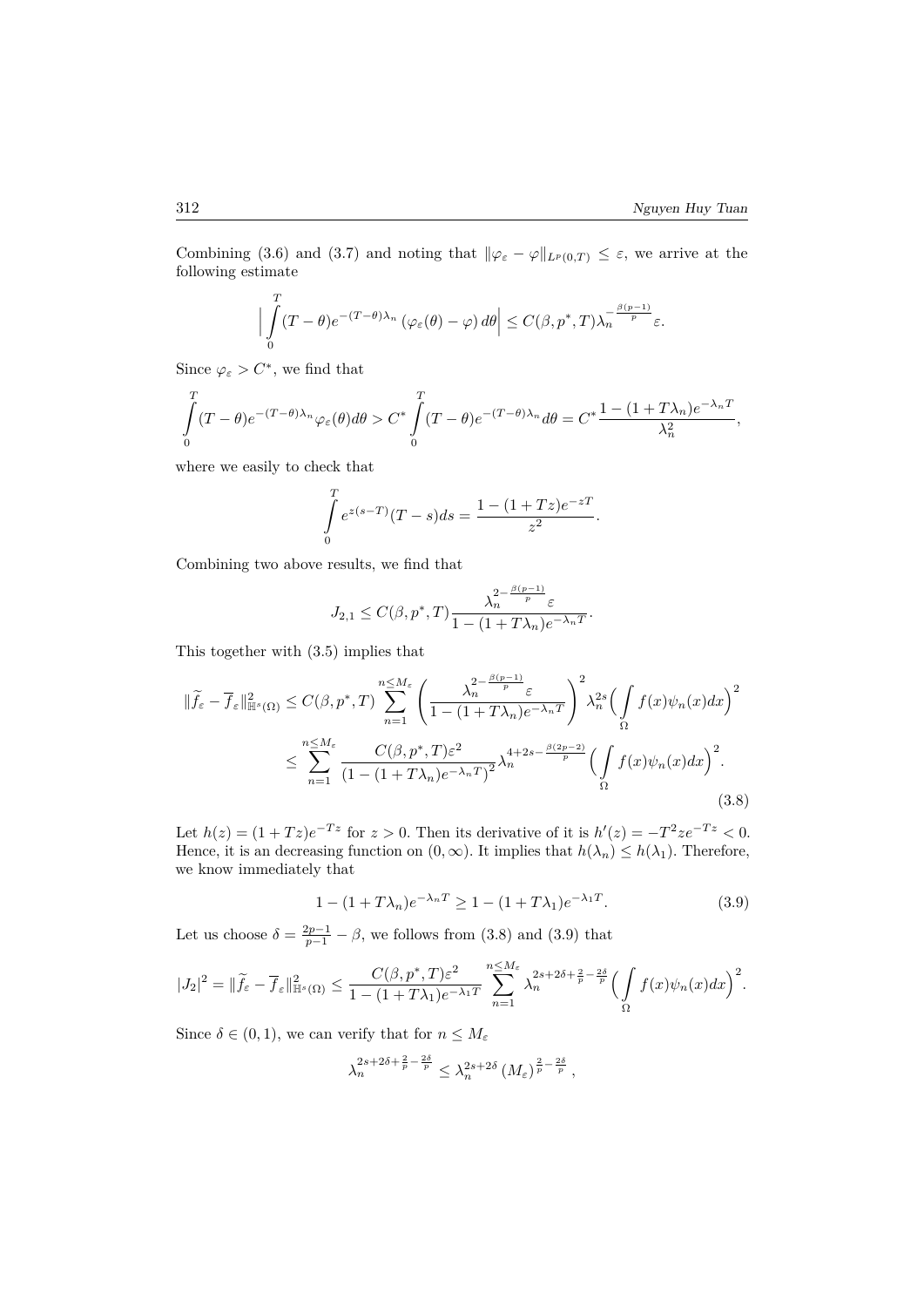which allows us to provide that

$$
|J_2|^2 \leq C_2^2 \left(M_\varepsilon\right)^{\frac{2}{p} - \frac{2\delta}{p}} \varepsilon^2 \sum_{n=1}^{n \leq M_\varepsilon} \lambda_n^{2s + 2\delta} \left(\int\limits_{\Omega} f(x) \psi_n(x) dx\right)^2
$$
  
=  $C_2^2 \left(M_\varepsilon\right)^{\frac{2}{p} - \frac{2\delta}{p}} \varepsilon^2 \|f\|_{\mathbb{H}^{\delta+s}(\Omega)}^2$ 

where  $C_2$  depends on  $\delta$ ,  $\lambda_1$ ,  $T$ . Thus, we deduce that the following bound for the second term on the right hand side of (3.3)

$$
J_2 \le C_2 \left( M_\varepsilon \right)^{\frac{1}{p} - \frac{\delta}{p}} \varepsilon \|f\|_{\mathbb{H}^{\delta+s}(\Omega)}.
$$
\n(3.10)

 $Step 3. Estimate of J_3 = ||f_{\varepsilon} - f_{\varepsilon}||_{\mathbb{H}^s(\Omega)}.$ Using Parseval's equality, we find that

$$
|J_3|^2 = \sum_{n=1}^{n \le M_{\varepsilon}} \lambda_n^{2s} \Big( \int_0^T (T - \theta) e^{-(T - \theta)\lambda_n} \varphi(\theta) d\theta \Big)^{-2} \Big( \int_{\Omega} \Big( g_{\varepsilon}(x) - g(x) \Big) \psi_n(x) dx \Big)^2
$$
  

$$
\le \sum_{n=1}^{n \le M_{\varepsilon}} \lambda_n^{2s - \frac{Np - 2N}{2p}} \lambda_n^{\frac{Np - 2N}{2p}} \Big( \int_0^T (T - \theta) e^{-(T - \theta)\lambda_n} \varphi(\theta) d\theta \Big)^{-2}
$$
  

$$
\times \Big( \int_{\Omega} \Big( g_{\varepsilon}(x) - g(x) \Big) \psi_n(x) dx \Big)^2.
$$
 (3.11)

Due to the condition  $\varphi > C$ , we get that the following estimate

$$
\int_{0}^{T} (T - \theta) e^{-(T - \theta)\lambda_n} \varphi(\theta) d\theta > C \int_{0}^{T} (T - \theta) e^{-(T - \theta)\lambda_n} d\theta = C \frac{1 - (1 + T\lambda_n) e^{-\lambda_n T}}{\lambda_n^2}.
$$

This inequality together with (3.9) and (3.11) yields

$$
|J_3|^2 \leq \frac{1}{C\left(1 - (1 + T\lambda_1)e^{-\lambda_1 T}\right)^2}
$$
  
 
$$
\times \sum_{n=1}^{n \leq M_{\varepsilon}} \lambda_n^{2s+4 - \frac{Np - 2N}{2p}} \lambda_n^{\frac{Np - 2N}{2p}} \left(\int_{\Omega} \left(g_{\varepsilon}(x) - g(x)\right) \psi_n(x) dx\right)^2.
$$
 (3.12)

From the fact that  $\lambda_n \leq \overline{C} n^{2/N}$ , we can verify that for  $n \leq M_{\varepsilon}$ 

$$
\lambda_n^{2s+4-\frac{Np-2N}{2p}} \leq \mathbf{C} n^{\frac{2}{N} \left(2s+4-\frac{Np-2N}{2p}\right)} \leq \mathbf{C} \left(M_\varepsilon\right)^{\frac{4s+8}{N}-1+\frac{2}{p}}.\tag{3.13}
$$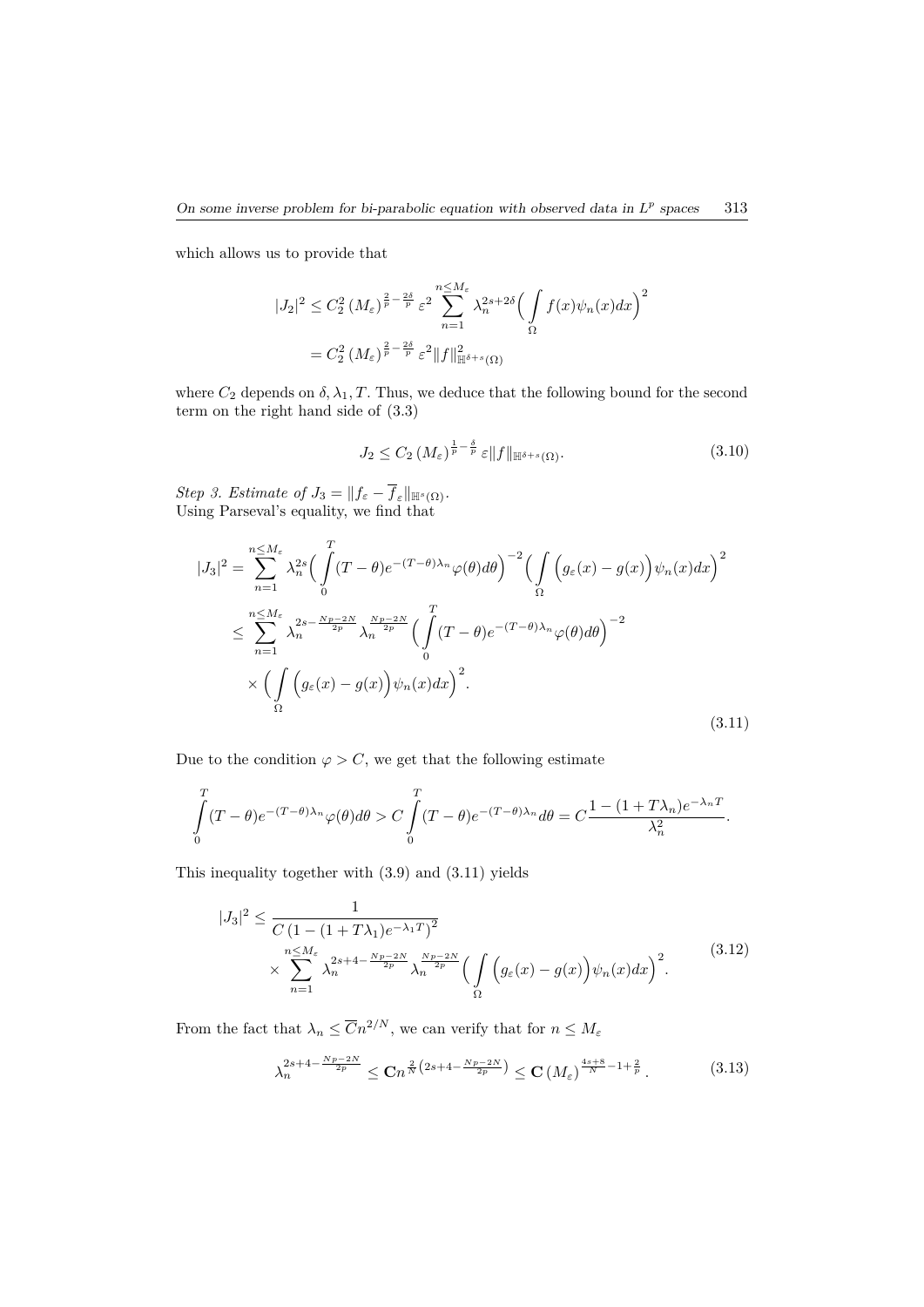By combining (3.12) and (3.13), we arrive at

$$
|J_3|^2 \leq \frac{\mathbf{C}\left(M_{\varepsilon}\right)^{\frac{4s+8}{N}-1+\frac{2}{p}}}{C\left(1-(1+T\lambda_1)e^{-\lambda_1T}\right)^2} \sum_{n=1}^{\infty} \lambda_n^{\frac{Np-2N}{2p}} \Big(\int_{\Omega} \left(g_{\varepsilon}(x) - g(x)\right)\psi_n(x)dx\Big)^2
$$
  

$$
\leq C(\lambda_1,T)\left(M_{\varepsilon}\right)^{\frac{4s+8}{N}-1+\frac{2}{p}} \|g_{\varepsilon} - g\|_{\mathbb{H}^{\frac{Np-2N}{4p}}(\Omega)}^2.
$$

Since the estimate (3.2), we follows from the latter observation that

$$
|J_3|^2 \leq C_3^2 \left(M_\varepsilon\right)^{\frac{4s+8}{N} - 1 + \frac{2}{p}} \varepsilon^2.
$$

Here  $C_3$  depends on  $N, p, \lambda_1, T$ . Thus, we obtain the following bound for the third term on the right hand side of (3.3)

$$
J_3 \le C_3 \left( M_\varepsilon \right)^{\frac{2s+4}{N} - \frac{1}{2} + \frac{1}{p}} \varepsilon. \tag{3.14}
$$

Combining  $(3.3)$ ,  $(3.4)$ ,  $(3.10)$  and  $(3.14)$ , one has the following bound

$$
||f_{\varepsilon} - f||_{\mathbb{H}^{s}(\Omega)} \leq (M_{\varepsilon})^{-\delta} ||f||_{\mathbb{H}^{\delta+s}(\Omega)} + C_2 (M_{\varepsilon})^{\frac{1}{p} - \frac{\delta}{p}} \varepsilon ||f||_{\mathbb{H}^{\delta+s}(\Omega)}
$$
  
+  $C_3 (M_{\varepsilon})^{\frac{2s+4}{N} - \frac{1}{2} + \frac{1}{p}} \varepsilon.$  (3.15)

This follows from (3.15) that

$$
||f_{\varepsilon}-f||_{\mathbb{H}^{s}(\Omega)} \leq \varepsilon^{\frac{(1-k)\delta}{\gamma}}||f||_{\mathbb{H}^{\delta+s}(\Omega)} + C_2\varepsilon^k||f||_{\mathbb{H}^{\delta+s}(\Omega)} + C_3\varepsilon^k.
$$

By using Lemma 2.2, we know that  $\mathbb{H}^s(\Omega) \hookrightarrow L^{\frac{2N}{N-4s}}(\Omega)$ , which yields to the desired result (3.1).  $\Box$ 

## 4. INVERSE INITIAL PROBLEM FOR BIPARABOLIC EQUATION

In this section, we consider the following inverse initial problem

$$
\begin{cases} u_{tt}(x,t) + 2\Delta u_t(x,t) + \Delta^2 u(x,t) = F(x,t), & \text{in } \Omega \times (0,T], \\ u|_{\partial\Omega} = \Delta u|_{\partial\Omega} = 0, & \text{in } \Omega, \end{cases}
$$
(4.1)

with the following final observation

$$
u_t(x,T) = 0, \quad u(x,T) = g(x) \quad \text{in } \Omega.
$$
 (4.2)

The main objective of this section is to provide a normalized solution to the inverse problem  $(4.1)$ – $(4.2)$  when the input data is noisy in the  $L^p$  space.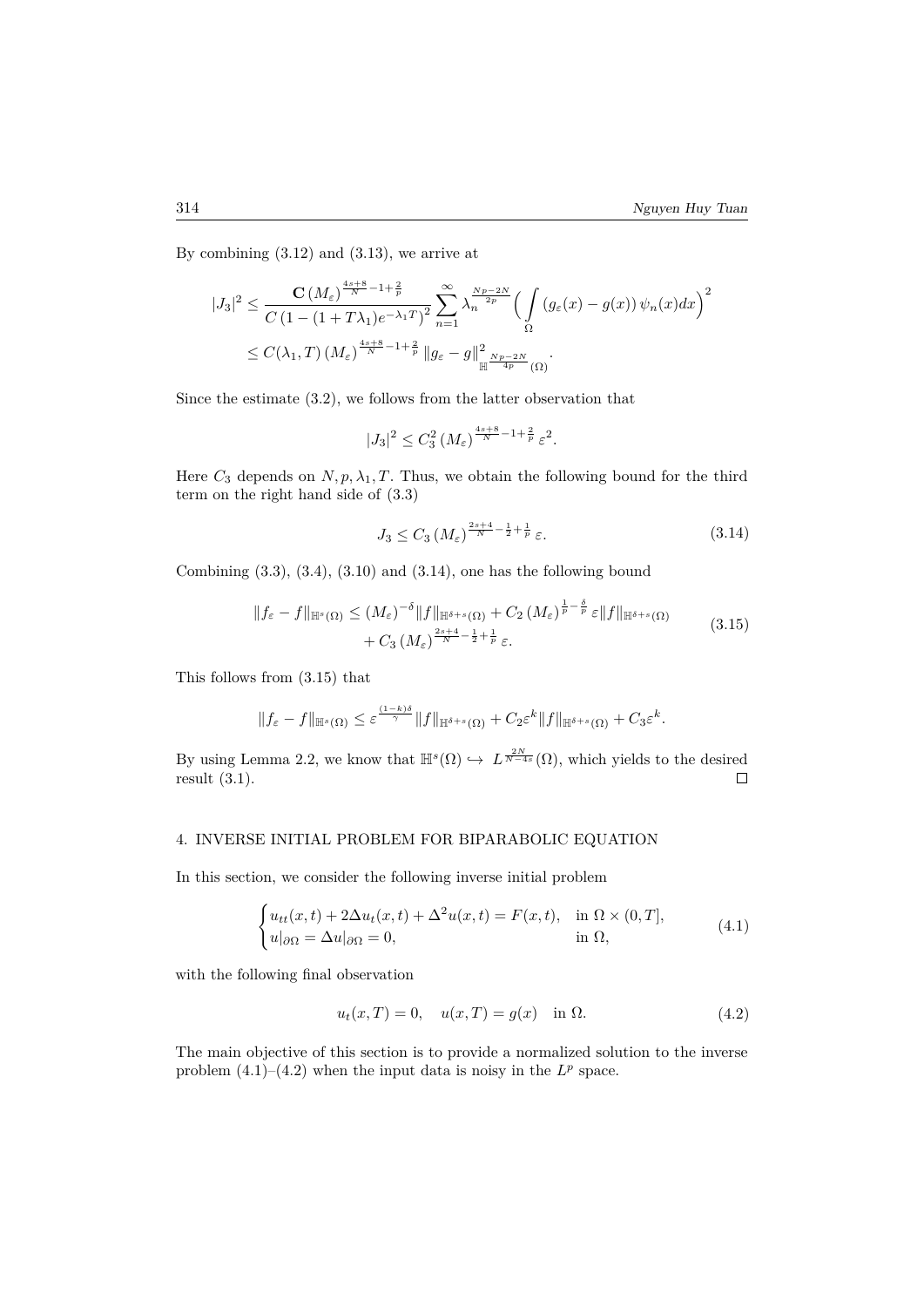Let us first give the explicit formula of the mild solution to Problem (4.1)–(4.2). First, taking the inner product of both sides of  $(1.1)$  with  $\psi_n(x)$ , we find that

$$
\frac{d^2}{dt^2} \Big( \int_{\Omega} u(x,t) \psi_n(x) dx \Big) + 2\lambda_n \Big( \int_{\Omega} u(x,t) \psi_n(x) dx \Big) + \lambda_n^2 \Big( \int_{\Omega} u(x,t) \psi_n(x) dx \Big)
$$

$$
= \int_{\Omega} F(x,t) \psi_n(x) dx,
$$

and from final observation as in (4.2), we have immediately that

$$
\int_{\Omega} u(x,T)\psi_n(x)dx = \int_{\Omega} g(x)\psi_n(x)dx, \quad \frac{d}{dt}\Big(\int_{\Omega} u(x,t)\psi_n(x)dx\Big)|_{t=T} = 0.
$$

By solving the above system, we can obtain that

$$
\int_{\Omega} u(x,t)\psi_n(x)dx = e^{(T-t)\lambda_n} (1 - (T-t)\lambda_n) \int_{\Omega} g(x)\psi_n(x)dx
$$

$$
- \int_{t}^{T} (\theta - t)e^{(\theta - t)\lambda_n} \Big(\int_{\Omega} F(x,\theta)\psi_n(x)dx\Big)d\theta,
$$

which allows us to deduce that the mild solution to Problem  $(4.1)$ – $(4.2)$  in the following

$$
u(x,t) = \sum_{n=1}^{\infty} \left[ e^{(T-t)\lambda_n} \left( 1 - (T-t)\lambda_n \right) \int_{\Omega} g(x) \psi_n(x) dx \right] \psi_n(x)
$$

$$
- \sum_{n=1}^{\infty} \left[ \int_t^T (\theta - t) e^{(\theta - t)\lambda_n} \left( \int_{\Omega} F(x,\theta) \psi_n(x) dx \right) d\theta \right] \psi_n(x).
$$
(4.3)

By applying Fourier truncation method, we provide a regularized solution as follows

$$
u_{\varepsilon}(x,t) = \sum_{n=1}^{n \leq \mathcal{N}_{\varepsilon}} \left[ e^{(T-t)\lambda_n} \left( 1 - (T-t)\lambda_n \right) \int_{\Omega} g_{\varepsilon}(x) \psi_n(x) dx \right] \psi_n(x)
$$

$$
- \sum_{n=1}^{n \leq \mathcal{N}_{\varepsilon}} \left[ \int_{t}^{T} (\theta - t) e^{(\theta - t)\lambda_n} \left( \int_{\Omega} F_{\varepsilon}(x,\theta) \psi_n(x) dx \right) d\theta \right] \psi_n(x), \tag{4.4}
$$

where  $\mathcal{N}_{\varepsilon}$  is a parameter regularization which will be defined later.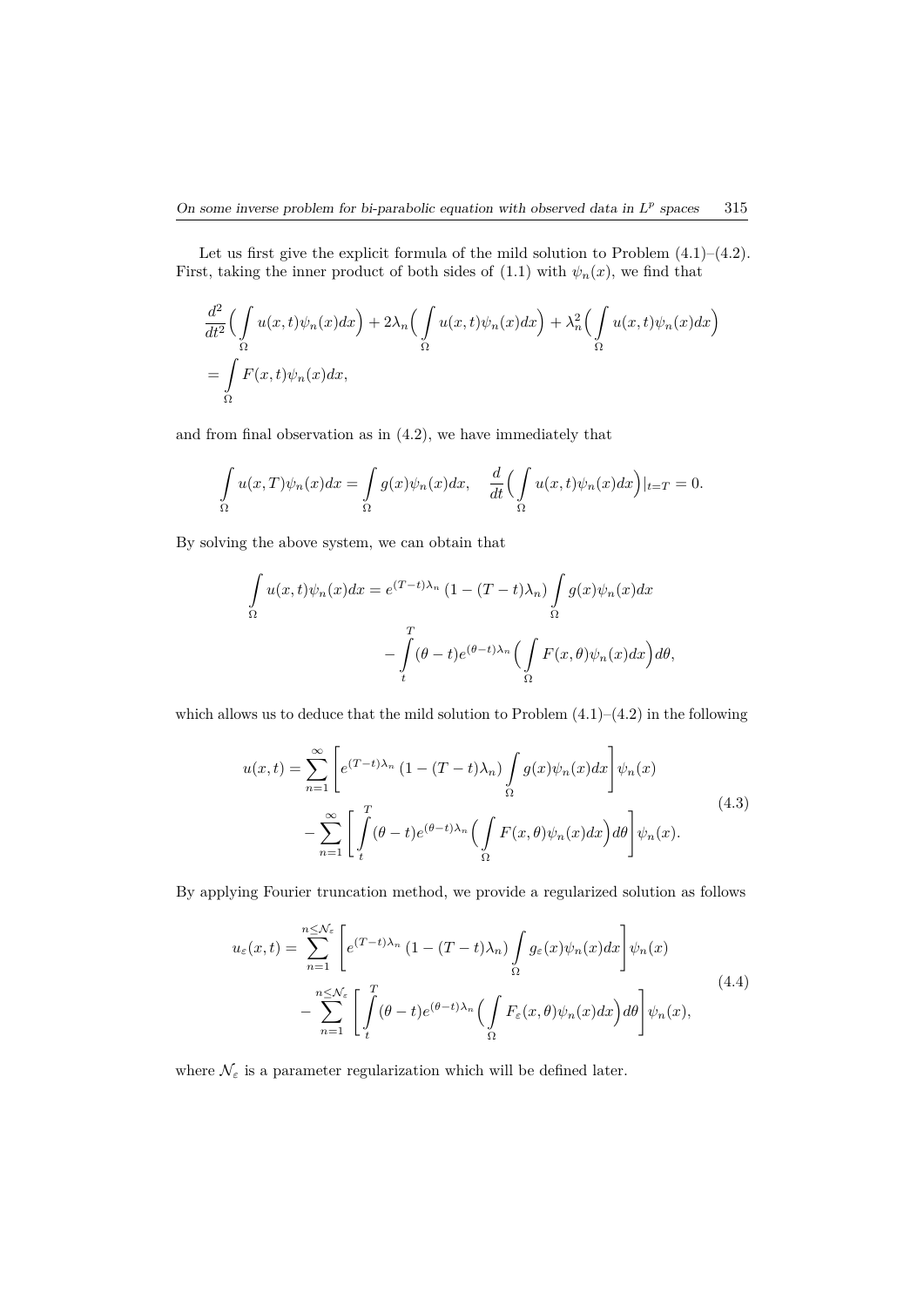**Theorem 4.1.** *Let us take the noisy data*  $(g_{\varepsilon}, F_{\varepsilon}) \in L^p(\Omega) \times L^{\infty}(0, T; L^p(\Omega))$  *such that*

$$
||g_{\varepsilon}-g||_{L^{p}(\Omega)}+||F_{\varepsilon}-F||_{L^{\infty}(0,T;L^{p}(\Omega))}\leq\varepsilon.
$$

*Let us assume that*  $u \in L^{\infty}(0,T;\mathbb{H}^{\beta+s}(\Omega))$  *for any*  $\beta > 0$ *. If we choose* 

$$
\mathcal{N}_{\varepsilon} = \left(\frac{1-\theta}{T\overline{C}}\log\left(\frac{1}{\varepsilon}\right)\right)^{N/2}
$$

*for any*  $0 < \theta < 1$ *, then*  $||u(\cdot, t) - u_{\varepsilon}(\cdot, t)||_1^2$  $\frac{2}{L^{\frac{2N}{N-4s}}(\Omega)}$  *is of order* 

$$
\max\left(\varepsilon^{2\theta}\left(\frac{1-\theta}{T\overline{C}}\log\left(\frac{1}{\varepsilon}\right)\right)^{\frac{4s-N+\frac{2N}{p}}{2}}, \left(\frac{1-\theta}{T\overline{C}}\log\left(\frac{1}{\varepsilon}\right)\right)^{-2\beta}\right).
$$

*Proof.* By the Sobolev embedding  $L^p(\Omega) \hookrightarrow \mathbb{H}^{\frac{Np-2N}{4p}}(\Omega)$ , we have the following statement

$$
\|g_{\varepsilon} - g\|_{\mathbb{H}^{\frac{Np-2N}{4p}}(\Omega)} + \|F_{\varepsilon} - F\|_{L^{\infty}(0,T;\mathbb{H}^{\frac{Np-2N}{4p}}(\Omega))}
$$
\n
$$
\leq C(N,p) \|g_{\varepsilon} - g\|_{L^p(\Omega)} + C(N,p) \|F_{\varepsilon} - F\|_{L^{\infty}(0,T;L^p(\Omega))} \leq C(N,p)\varepsilon.
$$
\n(4.5)

Our next goal is to provide the upper bound of the term  $||u - u_{\varepsilon}||_{\mathbb{H}^{s}(\Omega)}$ . To facilitate this investigation, we introduce a new function

$$
\mathcal{U}_{\varepsilon}(x,t) = \sum_{n=1}^{n \leq \mathcal{N}_{\varepsilon}} \left[ e^{(T-t)\lambda_n} \left( 1 - (T-t)\lambda_n \right) \int_{\Omega} g(x) \psi_n(x) dx \right] \psi_n(x)
$$

$$
- \sum_{n=1}^{n \leq \mathcal{N}_{\varepsilon}} \left[ \int_{t}^{T} (\theta - t) e^{(\theta - t)\lambda_n} \left( \int_{\Omega} F(x,\theta) \psi_n(x) dx \right) d\theta \right] \psi_n(x).
$$
\n(4.6)

*Step 1. Estimate of the term*  $||\mathcal{U}_{\varepsilon}(\cdot,t) - u_{\varepsilon}(\cdot,t)||_{\mathbb{H}^{s}(\Omega)}$ .

From the definition of two functions  $\mathcal{U}_{\varepsilon}$  and  $u_{\varepsilon}$  as in (4.6) and (4.4) respectively, we find that

$$
\mathcal{U}_{\varepsilon}(\cdot,t) - u_{\varepsilon}(\cdot,t)
$$
\n
$$
= \sum_{n=1}^{n \leq \mathcal{N}_{\varepsilon}} \left[ e^{(T-t)\lambda_n} \left( 1 - (T-t)\lambda_n \right) \int_{\Omega} \left( g(x) - g_{\varepsilon}(x) \right) \psi_n(x) dx \right] \psi_n(x)
$$
\n
$$
= \sum_{n=1}^{n \leq \mathcal{N}_{\varepsilon}} \left[ \int_{t}^{T} (\theta - t) e^{(\theta - t)\lambda_n} \left( \int_{\Omega} \left( F(x,\theta) - F_{\varepsilon}(x,\theta) \right) \psi_n(x) dx \right) d\theta \right] \psi_n(x)
$$
\n
$$
= \mathcal{B}_1(x,t) + \mathcal{B}_2(x,t).
$$
\n(4.7)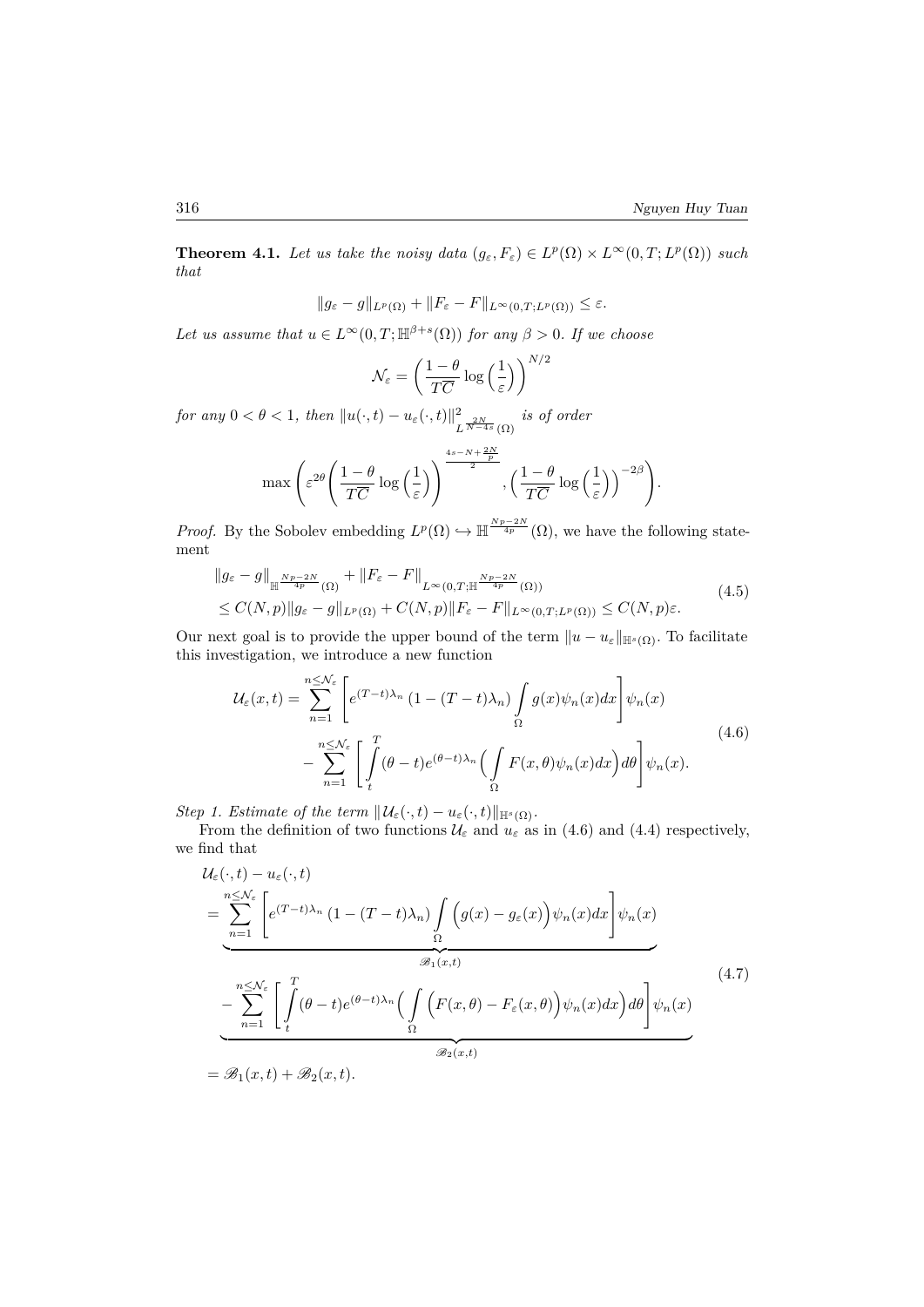In view of Parseval's equality, we estimate the first term on the right hand side of (4.7) as follows

$$
\|\mathcal{B}_1\|_{\mathbb{H}^s(\Omega)}^2 = \sum_{n=1}^{n \leq N_\varepsilon} \lambda_n^{2s - \frac{Np - 2N}{2p}} \lambda_n^{\frac{Np - 2N}{2p}} e^{2(T - t)\lambda_n} \left(1 - (T - t)\lambda_n\right)^2
$$

$$
\times \left[\int_{\Omega} \left(g(x) - g_\varepsilon(x)\right) \psi_n(x) dx\right]^2.
$$

Using the inequality  $(a + b)^2 \le 2a^2 + 2b^2$ , one has  $(1 - (T - t)\lambda_n)^2 \le 2 + 2T^2\lambda_n^2$ . This implies that

$$
\|\mathcal{B}_1\|_{\mathbb{H}^s(\Omega)}^2 = \sum_{n=1}^{n \leq N_{\varepsilon}} \lambda_n^{2s - \frac{Np - 2N}{2p}} \left(2 + 2T^2 \lambda_n^2\right) e^{2T\lambda_n} \lambda_n^{\frac{Np - 2N}{2p}} \times \left[\int_{\Omega} \left(g(x) - g_{\varepsilon}(x)\right) \psi_n(x) dx\right]^2.
$$
\n(4.8)

From the fact that  $\lambda_n \leq \overline{C}n^{2/N}$  and noting that  $s \geq \frac{N}{4} - \frac{N}{2p}$ , we can verify that for  $n \leq M_{\varepsilon}$ 

$$
\lambda_n^{2s - \frac{Np - 2N}{2p}} \left( 2 + 2T^2 \lambda_n^2 \right) e^{2T\lambda_n}
$$
\n
$$
= 2e^{2T\lambda_n} \lambda_n^{2s - \frac{Np - 2N}{2p}} + 2T^2 e^{2T\lambda_n} \lambda_n^{2s - \frac{Np - 2N}{2p} + 2}
$$
\n
$$
\leq 2C_1 e^{2T\overline{C}n^{2/N}} n^{\frac{4s}{N} + \frac{2}{p} - 1} + 2C_2 T^2 e^{2T\overline{C}n^{2/N}} n^{\frac{4s + 4}{N} + \frac{2}{p} - 1}
$$
\n
$$
\leq 2C_1 e^{2T\overline{C}N_{\varepsilon}^{2/N}} (\mathcal{N}_{\varepsilon})^{\frac{4s}{N} + \frac{2}{p} - 1} + 2C_2 T^2 e^{2T\overline{C}N_{\varepsilon}^{2/N}} (\mathcal{N}_{\varepsilon})^{\frac{4s + 4}{N} + \frac{2}{p} - 1}
$$
\n
$$
\leq C_3 e^{2T\overline{C}N_{\varepsilon}^{2/N}} (\mathcal{N}_{\varepsilon})^{\frac{4s + 4}{N} + \frac{2}{p} - 1} \left( 1 + (\mathcal{N}_{\varepsilon})^{-\frac{4}{N}} \right).
$$
\n(4.9)

Combining (4.8) and (4.9), we know that

$$
\begin{split} \|\mathscr{B}_{1}\|_{\mathbb{H}^{s}(\Omega)}^{2} &\leq C_{3}e^{2T\overline{C} \mathcal{N}_{\varepsilon}^{2/N}}(\mathcal{N}_{\varepsilon})^{\frac{4s+4}{N}+\frac{2}{p}-1}\left(1+(\mathcal{N}_{\varepsilon})^{-\frac{4}{N}}\right) \\ &\times \sum_{n=1}^{n\leq \mathcal{N}_{\varepsilon}}\lambda_{n}^{\frac{Np-2N}{2p}}\left[\int\limits_{\Omega}\Big(g(x)-g_{\varepsilon}(x)\Big)\psi_{n}(x)dx\right]^{2} \\ &=C_{3}e^{2T\overline{C} \mathcal{N}_{\varepsilon}^{2/N}}(M_{\varepsilon})^{\frac{4s+4}{N}+\frac{2}{p}-1}\Big(1+(M_{\varepsilon})^{-\frac{4}{N}}\Big)\|g_{\varepsilon}-g\|_{\mathbb{H}}^{2}\frac{Np-2N}{4p}(\Omega). \end{split}
$$

It follows from (4.5) that

$$
\|\mathcal{B}_1\|_{\mathbb{H}^s(\Omega)}^2 \le C_3 |C(N,p)|^2 e^{2T \overline{C} \mathcal{N}_{\varepsilon}^{2/N}} (\mathcal{N}_{\varepsilon})^{\frac{4s+4}{N} + \frac{2}{p} - 1} \varepsilon^2 \Big( 1 + (\mathcal{N}_{\varepsilon})^{-\frac{4}{N}} \Big). \tag{4.10}
$$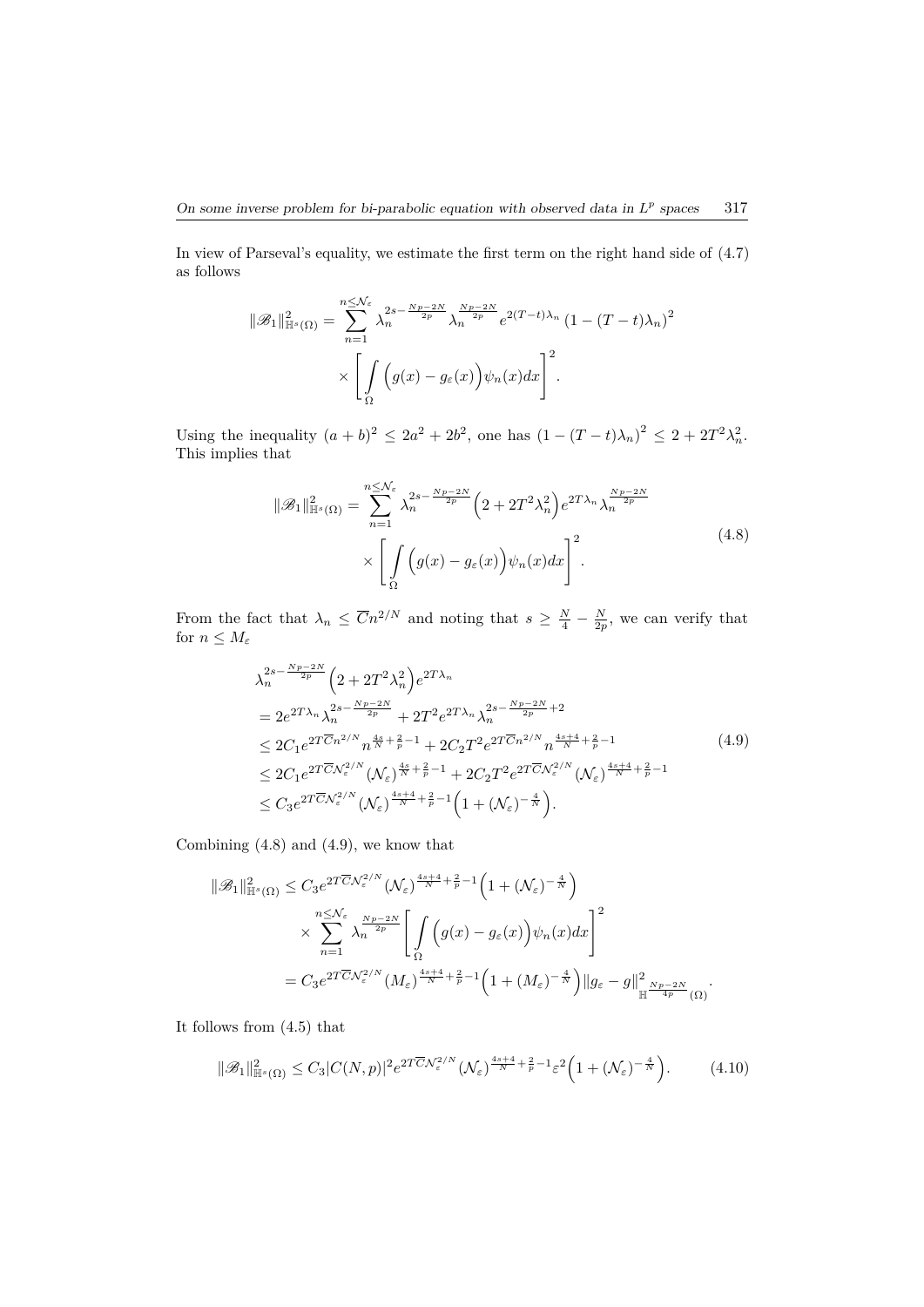Let us continue to consider the term  $||\mathscr{B}_2||_{\mathbb{H}^s(\Omega)}^2$ . By applying Parseval's equality, we have that

$$
\|\mathscr{B}_{2}\|_{\mathbb{H}^{s}(\Omega)}^{2}
$$
\n
$$
= \sum_{n=1}^{n \leq \mathcal{N}_{\varepsilon}} \lambda_{n}^{2s} \left[ \int_{t}^{T} (\theta - t) e^{(\theta - t)\lambda_{n}} \Big| \int_{\Omega} \left( F(x, \theta) - F_{\varepsilon}(x, \theta) \right) \psi_{n}(x) dx \Big| d\theta \right]^{2}
$$
\n
$$
\leq \sum_{n=1}^{n \leq \mathcal{N}_{\varepsilon}} \lambda_{n}^{2s} \int_{t}^{T} (\theta - t)^{2} e^{2(\theta - t)\lambda_{n}} \Big| \int_{\Omega} \left( F(x, \theta) - F_{\varepsilon}(x, \theta) \right) \psi_{n}(x) dx \Big|^{2} d\theta \qquad (4.11)
$$
\n
$$
\leq T^{2} \sum_{n=1}^{n \leq \mathcal{N}_{\varepsilon}} e^{2T\lambda_{n}} \lambda_{n}^{2s - \frac{Np - 2N}{2p}} \lambda_{n}^{\frac{Np - 2N}{2p}} \int_{t}^{T} \Big| \int_{\Omega} \left( F(x, \theta) - F_{\varepsilon}(x, \theta) \right) \psi_{n}(x) dx \Big|^{2} d\theta. \qquad (4.12)
$$

From the fact that  $\lambda_n \leq \overline{C}n^{2/N}$  and noting that  $s \geq \frac{N}{4} - \frac{N}{2p}$ , we can verify that for  $n \leq M_{\varepsilon}$ 

$$
\lambda_n^{2s - \frac{Np - 2N}{2p}} e^{2T\lambda_n} \le 2C_1 e^{2T\overline{C}n^{2/N}} n^{\frac{4s}{N} + \frac{2}{p} - 1} \le 2C_1 e^{2T\overline{C}M_{\varepsilon}^{2/N}} (M_{\varepsilon})^{\frac{4s}{N} + \frac{2}{p} - 1}.
$$
 (4.12)

It follows from (4.11) that

$$
\|\mathcal{B}_{2}\|_{\mathbb{H}^{s}(\Omega)}^{2} \leq 2C_{1}e^{2T\overline{C} \mathcal{N}_{\varepsilon}^{2/N}}(\mathcal{N}_{\varepsilon})^{\frac{4s}{N}+\frac{2}{p}-1}T^{2}
$$
  

$$
\times \sum_{n=1}^{n \leq \mathcal{N}_{\varepsilon}} \lambda_{n}^{\frac{N_{p}-2N}{2p}} \int_{t}^{T} \Big| \int_{\Omega} \Big(F(x,\theta)-F_{\varepsilon}(x,\theta)\Big)\psi_{n}(x)dx \Big|^{2} d\theta
$$
  

$$
\leq 2C_{1}e^{2T\overline{C} \mathcal{N}_{\varepsilon}^{2/N}}(\mathcal{N}_{\varepsilon})^{\frac{4s}{N}+\frac{2}{p}-1}T^{2} \int_{0}^{T} \|F_{\varepsilon}(\cdot,\theta)-F(\cdot,\theta)\|_{\mathbb{H}}^{2} \frac{N_{p}-2N}{4p}(\Omega) d\theta
$$
  

$$
\leq 2C_{1}T^{3}e^{2T\overline{C} \mathcal{N}_{\varepsilon}^{2/N}}(\mathcal{N}_{\varepsilon})^{\frac{4s}{N}+\frac{2}{p}-1} \|F_{\varepsilon}-F\|^{2}_{L^{\infty}(0,T;\mathbb{H}^{\frac{N_{p}-2N}{4p}}(\Omega))}.
$$

It follows from (4.5) that

$$
\|\mathcal{B}_2\|_{\mathbb{H}^s(\Omega)}^2 \le 2C_1 T^3 e^{2T\overline{C}\mathcal{N}_{\varepsilon}^{2/N}} (\mathcal{N}_{\varepsilon})^{\frac{4s}{N} + \frac{2}{p} - 1} \varepsilon^2.
$$
 (4.13)

Combining  $(4.7)$ ,  $(4.10)$  and  $(4.13)$ , we arrive at the following estimate

$$
\|U_{\varepsilon}(\cdot,t) - u_{\varepsilon}(\cdot,t)\|_{\mathbb{H}^{s}(\Omega)}^{2} \leq 2\|\mathscr{B}_{1}\|_{\mathbb{H}^{s}(\Omega)}^{2} + 2\|\mathscr{B}_{2}\|_{\mathbb{H}^{s}(\Omega)}^{2}
$$
  
\n
$$
\leq 2C_{3}|C(N,p)|^{2}e^{2T\overline{C}N_{\varepsilon}^{2/N}}(\mathcal{N}_{\varepsilon})^{\frac{4s+4}{N} + \frac{2}{p}-1}\varepsilon^{2}\left(1 + (M_{\varepsilon})^{-\frac{4}{N}}\right)
$$
  
\n
$$
+ 4C_{1}T^{3}e^{2T\overline{C}N_{\varepsilon}^{2/N}}(\mathcal{N}_{\varepsilon})^{\frac{4s}{N} + \frac{2}{p}-1}\varepsilon^{2}.
$$
\n(4.14)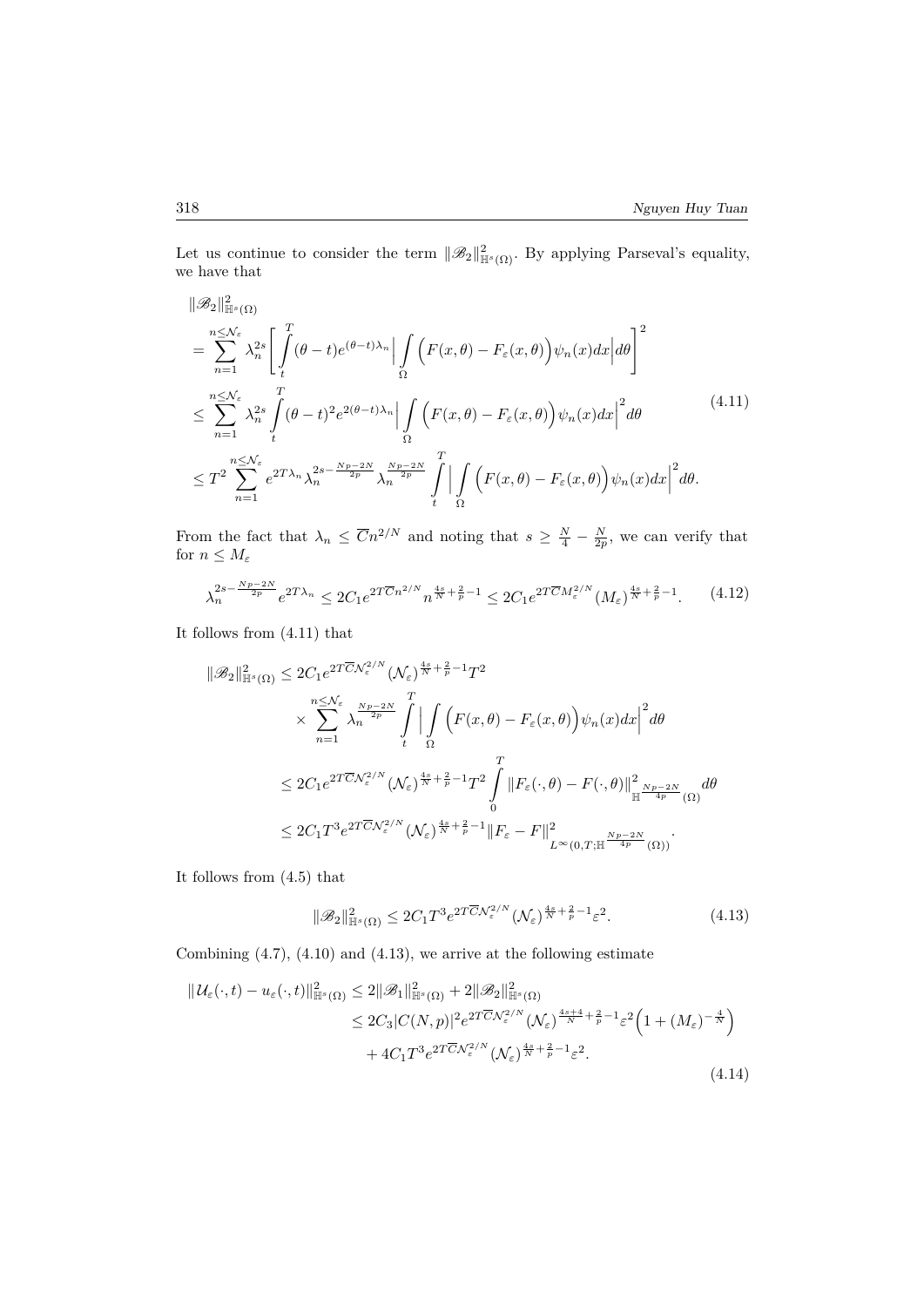*Step 2. Estimate of the term*  $||\mathcal{U}_{\varepsilon}(\cdot,t) - u(\cdot,t)||_{\mathbb{H}^{s}(\Omega)}$ . By a combination of  $(4.7)$  and  $(4.3)$  and using Parseval's equality, we derive that

$$
\begin{split} \|\mathcal{U}_{\varepsilon}(\cdot,t)-u(\cdot,t)\|_{\mathbb{H}^{s}(\Omega)}^{2}&=\sum_{n>\mathcal{N}_{\varepsilon}}\Big(\int\limits_{\Omega}u(x,t)\psi_{n}(x)dx\Big)^{2}\\ &=\sum_{n>\mathcal{N}_{\varepsilon}}\lambda_{n}^{-2\beta}\lambda_{n}^{2\beta+2s}\Big(\int\limits_{\Omega}u(x,t)\psi_{n}(x)dx\Big)^{2}, \end{split}
$$

for any  $\beta > 0$ . If  $n > N_{\epsilon}$  then we can check that there exists a positive constant  $C > 0$ such that  $\lambda_n^{-2\beta} \leq Cn^{-\frac{4\beta}{N}} \leq \widetilde{C}(\mathcal{N}_{\varepsilon})^{-\frac{4\beta}{N}}$ . Hence, we find that

$$
\|U_{\varepsilon}(\cdot,t) - u(\cdot,t)\|_{\mathbb{H}^{s}(\Omega)}^2 \leq \widetilde{C}(\mathcal{N}_{\varepsilon})^{-\frac{4\beta}{N}} \sum_{n > N_{\varepsilon}} \lambda_n^{2\beta + 2s} \Big(\int_{\Omega} u(x,t)\psi_n(x)dx\Big)^2
$$
  

$$
\leq \widetilde{C}(\mathcal{N}_{\varepsilon})^{-\frac{4\beta}{N}} \|u(\cdot,t)\|_{\mathbb{H}^{\beta+s}(\Omega)}^2
$$
  

$$
\leq \widetilde{C}(\mathcal{N}_{\varepsilon})^{-\frac{4\beta}{N}} \|u\|_{L^{\infty}(0,T;\mathbb{H}^{\beta+s}(\Omega))}^2.
$$
\n(4.15)

Combining (4.14) and (4.15) and using the inequality  $(c+d)^2 \leq 2c^2 + 2d^2$  for any *c* and *d*, we deduce that the following estimate

$$
\|U_{\varepsilon}(\cdot,t) - u(\cdot,t)\|_{\mathbb{H}^{s}(\Omega)}^2 \n\leq 2\|U_{\varepsilon}(\cdot,t) - u_{\varepsilon}(\cdot,t)\|_{\mathbb{H}^{s}(\Omega)}^2 + 2\|U_{\varepsilon}(\cdot,t) - u(\cdot,t)\|_{\mathbb{H}^{s}(\Omega)}^2 \n\leq 4C_3|C(N,p)|^2e^{2T\overline{C}N_{\varepsilon}^{2/N}}(\mathcal{N}_{\varepsilon})^{\frac{4s+4}{N} + \frac{2}{p}-1}\varepsilon^2\left(1+(\mathcal{N}_{\varepsilon})^{-\frac{4}{N}}\right) \n+8C_1T^3e^{2T\overline{C}N_{\varepsilon}^{2/N}}(\mathcal{N}_{\varepsilon})^{\frac{4s}{N} + \frac{2}{p}-1}\varepsilon^2 + 2\widetilde{C}(\mathcal{N}_{\varepsilon})^{-\frac{4\beta}{N}}\|u\|_{L^{\infty}(0,T;\mathbb{H}^{\beta+s}(\Omega))}^2.
$$
\n(4.16)

By recall that  $\mathcal{N}_{\varepsilon} = \left(\frac{1-\theta}{T\overline{C}}\log(\frac{1}{\varepsilon})\right)^{N/2}$  we can verify that two following equality

$$
e^{2T\overline{C}{\cal N}_\varepsilon^{2/N}}({\cal N}_\varepsilon)^{\frac{4s}{N}+\frac{2}{p}-1}\varepsilon^2=\varepsilon^{2\theta}\Biggl(\frac{1-\theta}{T\overline{C}}\log\Bigl(\frac{1}{\varepsilon}\Bigr)\Biggr)^{\frac{4s-N+\frac{2N}{p}}{2}}
$$

and

$$
\begin{split} &e^{2T\overline{C}{\cal N}^{2/N}_\varepsilon}({\cal N}_\varepsilon)^{\frac{4s}{N}+\frac{2}{p}-1}\Big(1+({\cal N}_\varepsilon)^{-\frac{4}{N}}\Big)\varepsilon^2\\ &=\varepsilon^{2\theta}\Bigg(\frac{1-\theta}{T\overline{C}}\log\Big(\frac{1}{\varepsilon}\Big)\Bigg)^{\frac{4s-N+\frac{2N}{p}}{2}}\Big(1+\Big(\frac{1-\theta}{T\overline{C}}\log\Big(\frac{1}{\varepsilon}\Big)\Big)^{-2}\Big). \end{split}
$$

Two above identities together with (4.16) complete the proof.

 $\Box$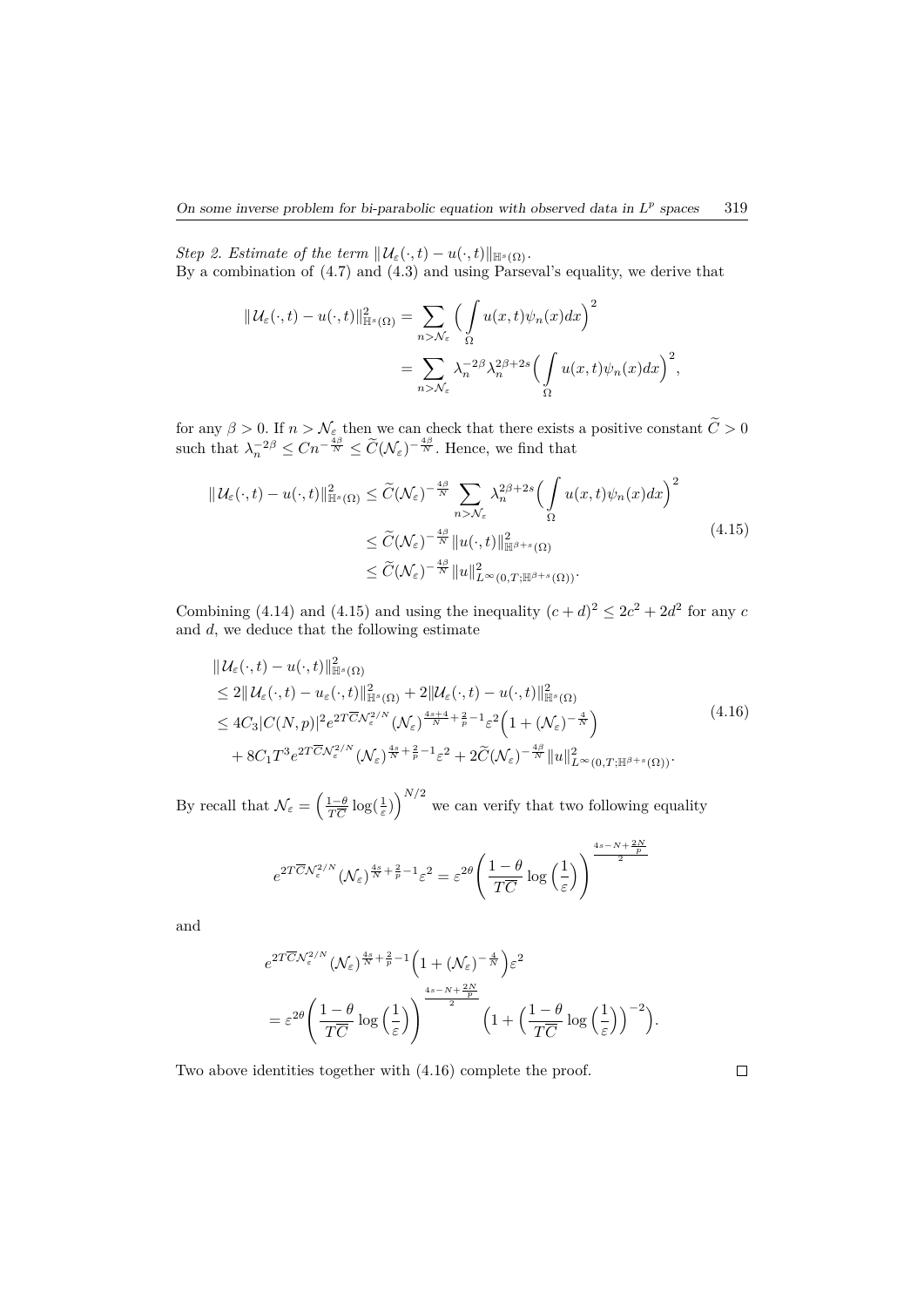In the following theorem, we provide a regularization result in the case that  $F$  has a split form.

**Theorem 4.2.** Let us assume that  $F(x,t) = \Phi(t)f(x)$ . Let us assume that  $\phi, f, g$  are *measured by the observation data*  $\phi_{\varepsilon}$ ,  $f_{\varepsilon}$ ,  $g_{\varepsilon}$  *respectively, such that* 

$$
\|\Phi-\Phi_{\varepsilon}\|_{L^p(0,T)}+\|g_{\varepsilon}-g\|_{L^p(\Omega)}+\|f_{\varepsilon}-f\|_{L^p(\Omega)}\leq\varepsilon.
$$

*Let us assume that*  $u \in L^{\infty}(0,T;\mathbb{H}^{\beta+s}(\Omega))$  *for any*  $\beta > 0$ *. If we choose*  $\mathcal{N}_{\varepsilon}$  $\left(\frac{1-\theta}{T\overline{C}}\log(\frac{1}{\varepsilon})\right)^{N/2}$  for any  $0 < \theta < 1$ , then  $||u(\cdot, t) - v_{\varepsilon}(\cdot, t)||_1^2$  $\frac{2}{L^{\frac{2N}{N-4s}}(\Omega)}$  *is of order* 

$$
\max \left[ \varepsilon^{2\theta} \left( \frac{1-\theta}{T\overline{C}} \log\left(\frac{1}{\varepsilon}\right) \right)^{\frac{4s+4-N+\frac{2N}{p}}{2}} \left( 1 + \left( \frac{1-\theta}{T\overline{C}} \log\left(\frac{1}{\varepsilon}\right) \right)^{-2} \right), \left( \frac{1-\theta}{T\overline{C}} \log\left(\frac{1}{\varepsilon}\right) \right)^{-2\beta} \right].
$$

*Proof.* From (4.3), we remind the formula of *u* in the case  $F(x,t) = \Phi(t)f(x)$  as follows

$$
u(x,t) = \sum_{n=1}^{\infty} \left[ e^{(T-t)\lambda_n} \left( 1 - (T-t)\lambda_n \right) \int_{\Omega} g(x) \psi_n(x) dx \right] \psi_n(x)
$$

$$
- \sum_{n=1}^{\infty} \left[ \int_{t}^{T} (\theta - t) e^{(\theta - t)\lambda_n} \Phi(\theta) d\theta \right] \left( \int_{\Omega} f(x) \psi_n(x) dx \right) \psi_n(x).
$$

Let us construct a regularized solution as follows

$$
v_{\varepsilon}(x,t) = \sum_{n=1}^{n \leq N_{\varepsilon}} \left[ e^{(T-t)\lambda_n} \left( 1 - (T-t)\lambda_n \right) \int_{\Omega} g_{\varepsilon}(x) \psi_n(x) dx \right] \psi_n(x)
$$
  

$$
- \sum_{n=1}^{n \leq N_{\varepsilon}} \left[ \int_t^T (\theta - t) e^{(\theta - t)\lambda_n} \Phi_{\varepsilon}(\theta) d\theta \right] \left( \int_{\Omega} f_{\varepsilon}(x) \psi_n(x) dx \right) \psi_n(x).
$$
 (4.17)

Set new function  $V_{\varepsilon}$  as follows

$$
\mathcal{V}_{\varepsilon}(x,t) = \sum_{n=1}^{n \leq \mathcal{N}_{\varepsilon}} \left[ e^{(T-t)\lambda_n} \left( 1 - (T-t)\lambda_n \right) \int_{\Omega} g(x) \psi_n(x) dx \right] \psi_n(x)
$$
\n
$$
- \sum_{n=1}^{n \leq \mathcal{N}_{\varepsilon}} \left[ \int_{t}^{T} (\theta - t) e^{(\theta - t)\lambda_n} \Phi(\theta) d\theta \right] \left( \int_{\Omega} f(x) \psi_n(x) dx \right) \psi_n(x).
$$
\n(4.18)

Let us look the term  $\|\mathcal{V}_{\varepsilon}(\cdot,t) - u(\cdot,t)\|_{\mathbb{H}^{s}(\Omega)}$ . It is treated in exactly the same way as in the proof of step 2 of the Theorem  $(4.1)$ . Indeed, we have that

$$
\|\mathcal{V}_{\varepsilon}(\cdot,t) - u(\cdot,t)\|_{\mathbb{H}^s(\Omega)}^2 \lesssim (\mathcal{N}_{\varepsilon})^{-\frac{4\beta}{N}} \|u\|_{L^{\infty}(0,T;\mathbb{H}^{\beta+s}(\Omega))}^2, \quad \beta > 0.
$$
 (4.19)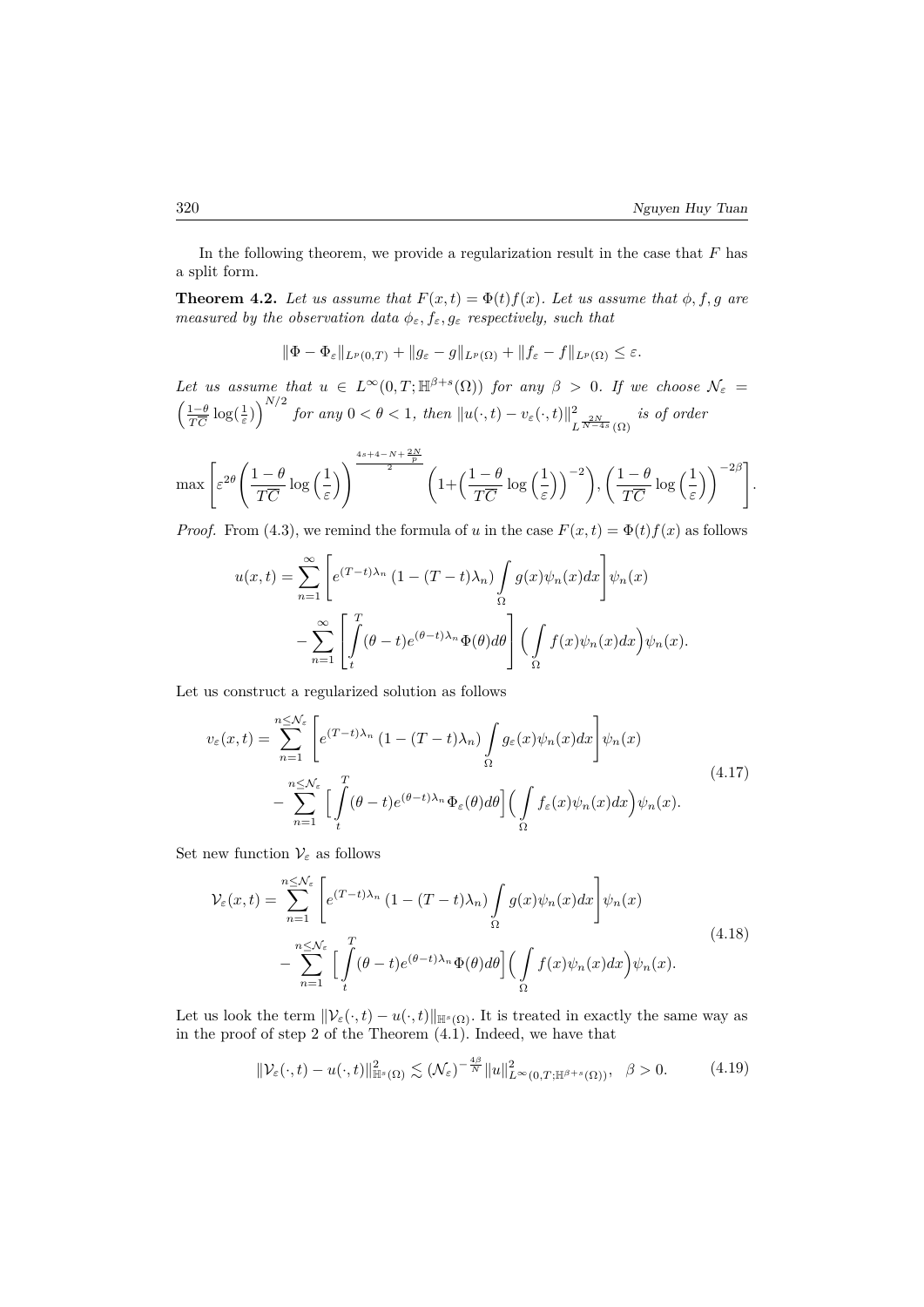Let us now to treat the term  $\|\mathcal{V}_{\varepsilon}(\cdot,t) - \mathcal{V}_{\varepsilon}(\cdot,t)\|_{\mathbb{H}^{s}(\Omega)}$ . Indeed, by from the definition of  $(4.17)$  and  $(4.18)$ , we verify that

$$
v_{\varepsilon}(x,t) - \mathcal{V}_{\varepsilon}(x,t) = \mathcal{B}_1(x,t) + \mathcal{B}_2(x,t)
$$
\n(4.20)

where  $\mathscr{B}_1$  is defined in (4.7) and  $\mathscr{B}_2$  is defined by

$$
\mathscr{B}_2(x,t) = \sum_{n=1}^{n \leq \mathcal{N}_{\varepsilon}} \Big[ \int_t^T (\theta - t) e^{(\theta - t)\lambda_n} \Phi(\theta) d\theta \Big] \Big( \int_{\Omega} f(x) \psi_n(x) dx \Big) \psi_n(x)
$$

$$
- \sum_{n=1}^{n \leq \mathcal{N}_{\varepsilon}} \Big[ \int_t^T (\theta - t) e^{(\theta - t)\lambda_n} \Phi_{\varepsilon}(\theta) d\theta \Big] \Big( \int_{\Omega} f_{\varepsilon}(x) \psi_n(x) dx \Big) \psi_n(x).
$$

The analysis of estimating for  $\mathcal{B}_1$  is given in (4.10). Let us now to estimate the term  $\mathcal{B}_2$ . In order to further consideration, we should divide the term  $\mathscr{B}_2$  into the sum of two terms  $\mathscr{B}_3$  and  $\mathscr{B}_4$  as follows

$$
\mathscr{B}_3(x,t) = \sum_{n=1}^{n \leq N_{\varepsilon}} \Big[ \int_t^T (\theta - t) e^{(\theta - t)\lambda_n} \Phi_{\varepsilon}(\theta) d\theta \Big] \Big[ \int_{\Omega} \Big( f(x) - f_{\varepsilon}(x) \Big) \psi_n(x) dx \Big] \psi_n(x)
$$

and

$$
\mathscr{B}_4(x,t) = \sum_{n=1}^{n \leq \mathcal{N}_{\varepsilon}} \Big[ \int_t^T (\theta - t) e^{(\theta - t)\lambda_n} \Big( \Phi(\theta) - \Phi_{\varepsilon}(\theta) \Big) d\theta \Big] \Big( \int_{\Omega} f(x) \psi_n(x) dx \Big) \psi_n(x).
$$

Let us consider the term  $||\mathscr{B}_3(\cdot,t)||_{\mathbb{H}^s(\Omega)}$ . Using Parseval's equality, we find that

$$
\|\mathscr{B}_{3}(\cdot,t)\|_{\mathbb{H}^{s}(\Omega)}^{2}
$$
  
= 
$$
\sum_{n=1}^{n \leq \mathcal{N}_{\varepsilon}} \lambda_{n}^{2s} \Big[ \int_{t}^{T} (\theta - t) e^{(\theta - t)\lambda_{n}} \Phi_{\varepsilon}(\theta) d\theta \Big]^{2} \Big[ \int_{\Omega} (f(x) - f_{\varepsilon}(x)) \psi_{n}(x) dx \Big]^{2}
$$

Using Hölder inequality, we obtain that

$$
\Big| \int_{t}^{T} (\theta - t) e^{(\theta - t)\lambda_{n}} \Phi_{\varepsilon}(\theta) d\theta \Big| \leq \Big( \int_{0}^{T} |\Phi_{\varepsilon}(\theta)|^{p} dt \Big)^{1/p} \Big( \int_{t}^{T} (\theta - t)^{p^{*}} e^{(\theta - t)p^{*}\lambda_{n}} dt \Big)^{1/p^{*}}
$$
  

$$
\leq \|\Phi_{\varepsilon}(\theta)\|_{L^{p}(0,T)} \Big( \int_{t}^{T} (\theta - t)^{p^{*}} e^{(\theta - t)p^{*}\lambda_{n}} dt \Big)^{1/p^{*}}
$$
  

$$
\leq T^{\frac{p^{*}+1}{p^{*}}} e^{T\lambda_{n}} \|\Phi_{\varepsilon}(\theta)\|_{L^{p}(0,T)} \leq T^{\frac{p^{*}+1}{p^{*}}} e^{T\lambda_{n}} \widetilde{M}.
$$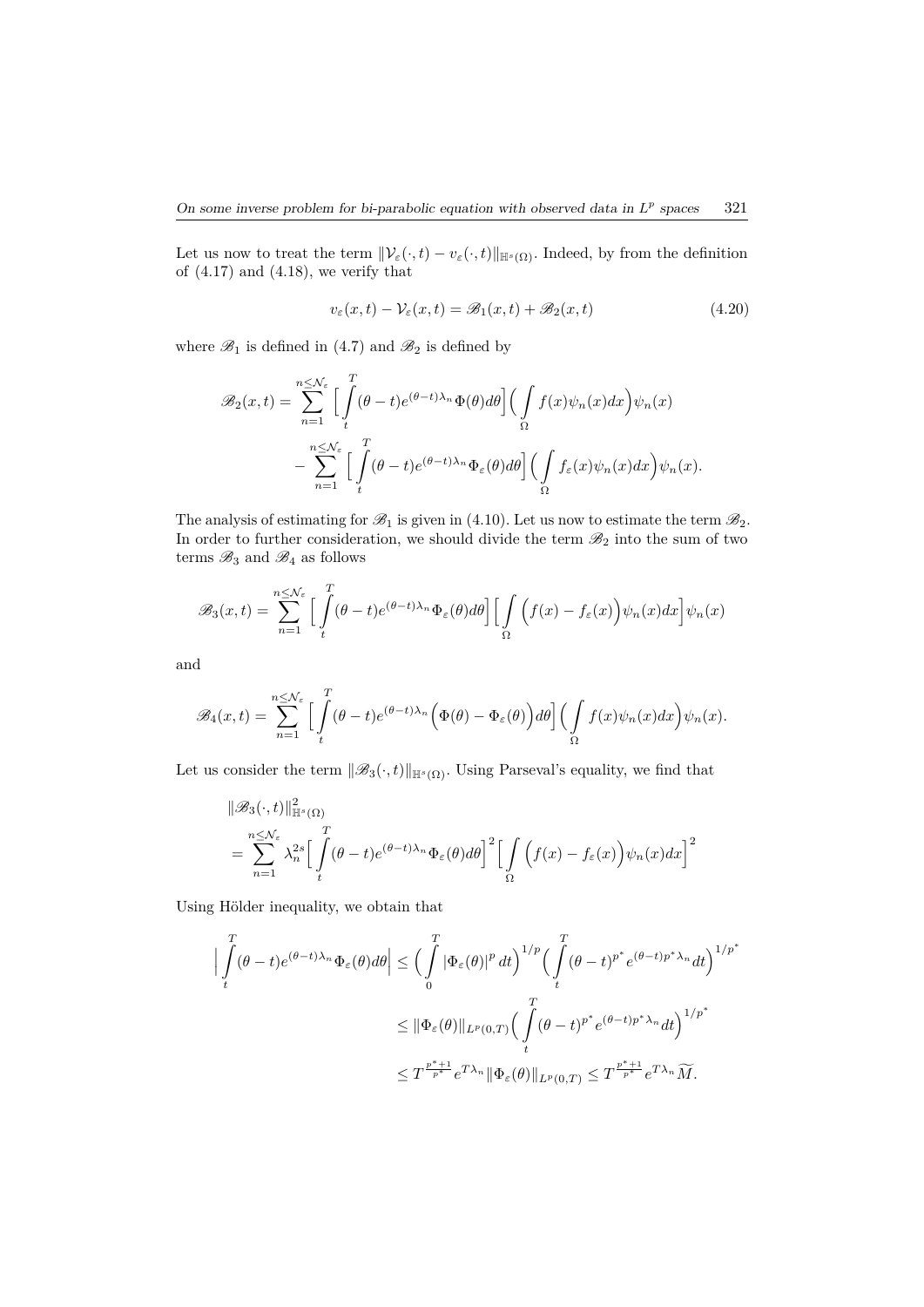This implies that the following estimate for  $||\mathscr{B}_3(\cdot,t)||_{\mathbb{H}^s(\Omega)}$ 

$$
\begin{split} &\|\mathscr B_3(\cdot,t)\|_{\mathbb H^s(\Omega)}^2\\ &\leq \left(T^{\frac{p^*+1}{p^*}}\widetilde M\right)^2\sum_{n=1}^{n\leq \mathcal N_\varepsilon}e^{2T\lambda_n}\lambda_n^{2s-\frac{Np-2N}{2p}}\lambda_n^{\frac{Np-2N}{2p}}\Big[\int\limits_\Omega\Big(f(x)-f_\varepsilon(x)\Big)\psi_n(x)dx\Big]^2. \end{split}
$$

Because of the fact that (4.12), we infer that the following estimate for the term  $\|\mathscr{B}_3(\cdot,t)\|_{\mathbb{H}^s(\Omega)}^2$ 

$$
\|\mathcal{B}_{3}(\cdot,t)\|_{\mathbb{H}^{s}(\Omega)}^{2} \leq 2C_{1} \left(T^{\frac{p^{*}+1}{p^{*}}} \widetilde{M}\right)^{2} e^{2T\overline{C} \mathcal{N}_{\varepsilon}^{2/N}} (\mathcal{N}_{\varepsilon})^{\frac{4s}{N}+\frac{2}{p}-1} \times \sum_{n=1}^{n \leq \mathcal{N}_{\varepsilon}} \lambda_{n}^{\frac{Np-2N}{2p}} \left[\int_{\Omega} \left(f(x) - f_{\varepsilon}(x)\right) \psi_{n}(x) dx\right]^{2} \leq 2C_{1} \left(T^{\frac{p^{*}+1}{p^{*}}} \widetilde{M}\right)^{2} e^{2T\overline{C} \mathcal{N}_{\varepsilon}^{2/N}} (\mathcal{N}_{\varepsilon})^{\frac{4s}{N}+\frac{2}{p}-1} \|f_{\varepsilon} - f\|_{\mathbb{H}}^{2} \frac{Np-2N}{4p} (\Omega) \leq 2C_{1} \left(T^{\frac{p^{*}+1}{p^{*}}} \widetilde{M}\right)^{2} e^{2T\overline{C} \mathcal{N}_{\varepsilon}^{2/N}} (\mathcal{N}_{\varepsilon})^{\frac{4s}{N}+\frac{2}{p}-1} \varepsilon^{2}.
$$
\n
$$
(4.21)
$$

Let us now to consider the term  $\|\mathscr{B}_4(\cdot,t)\|_{\mathbb{H}^s(\Omega)}^2$ . Using Hölder inequality, we obtain that

$$
\left| \int_{t}^{T} (\theta - t) e^{(\theta - t)\lambda_{n}} \left( \Phi(\theta) - \Phi_{\varepsilon}(\theta) \right) d\theta \right|
$$
\n
$$
\leq \left( \int_{0}^{T} \left| \Phi(\theta) - \Phi_{\varepsilon}(\theta) \right|^{p} dt \right)^{1/p} \left( \int_{t}^{T} (\theta - t)^{p^{*}} e^{(\theta - t)p^{*}\lambda_{n}} dt \right)^{1/p^{*}}
$$
\n
$$
\leq \|\Phi - \Phi_{\varepsilon}\|_{L^{p}(0,T)} \left( \int_{t}^{T} (\theta - t)^{p^{*}} e^{(\theta - t)p^{*}\lambda_{n}} dt \right)^{1/p^{*}} \leq T^{\frac{p^{*}+1}{p^{*}}} e^{T\lambda_{n}} \varepsilon.
$$
\n(4.22)

Using Parseval's equality, we get the following identity

$$
\begin{split}\n\|\mathcal{B}_{4}(\cdot,t)\|_{\mathbb{H}^{s}(\Omega)}^{2} \\
&= \sum_{n=1}^{n\leq \mathcal{N}_{\varepsilon}}\lambda_{n}^{2s}\Big[\int_{t}^{T}(\theta-t)e^{(\theta-t)\lambda_{n}}\Big(\Phi(\theta)-\Phi_{\varepsilon}(\theta)\Big)d\theta\Big]^{2}\Big(\int_{\Omega}f(x)\psi_{n}(x)dx\Big)^{2} \\
&= \sum_{n=1}^{n\leq \mathcal{N}_{\varepsilon}}\lambda_{n}^{2s-\frac{Np-2N}{2p}}\lambda_{n}^{\frac{Np-2N}{2p}}\Big[\int_{t}^{T}(\theta-t)e^{(\theta-t)\lambda_{n}}\Big(\Phi(\theta)-\Phi_{\varepsilon}(\theta)\Big)d\theta\Big]^{2}\Big(\int_{\Omega}f(x)\psi_{n}(x)dx\Big)^{2}.\n\end{split}
$$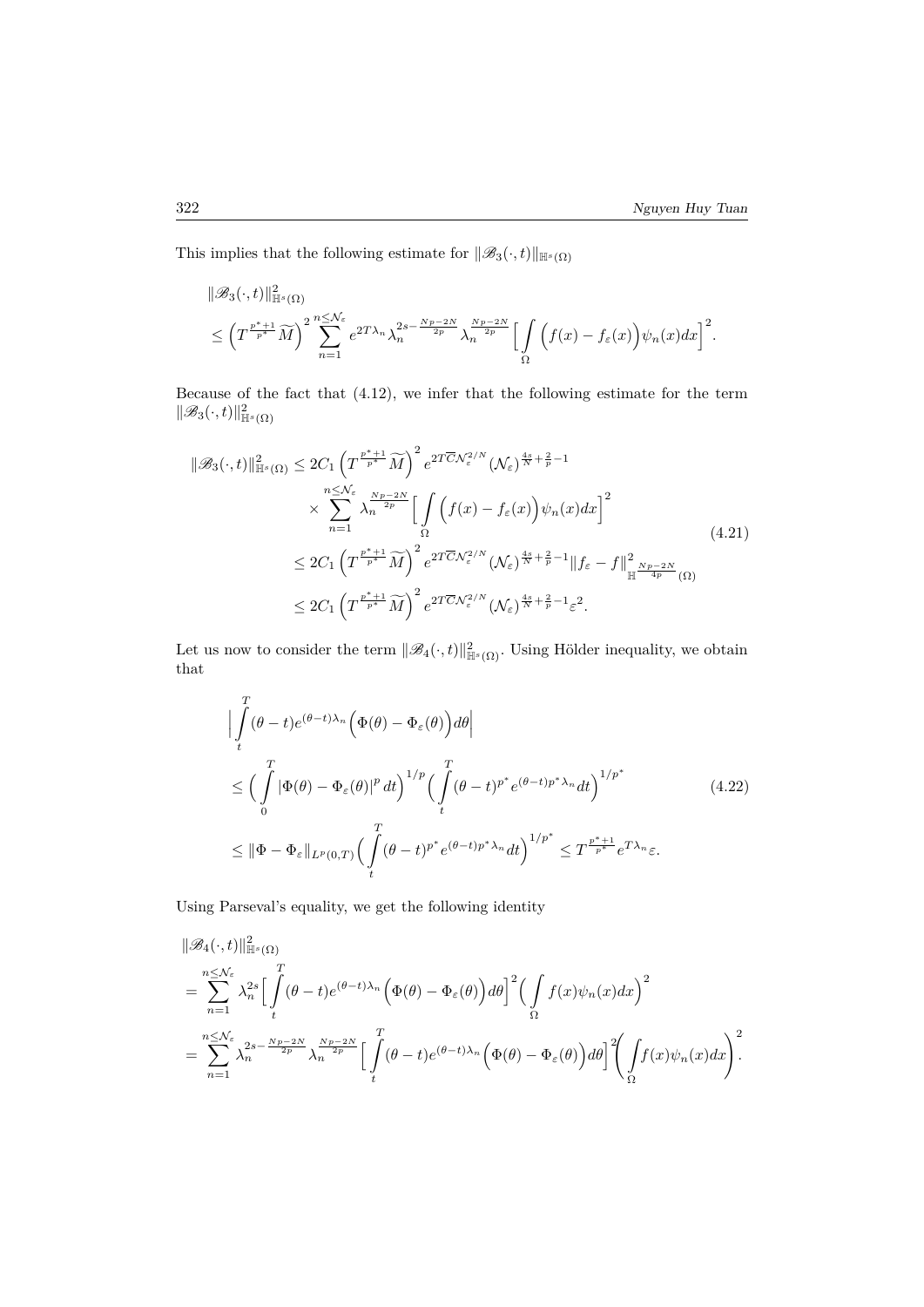This equality together with (4.22) implies that

$$
\|\mathscr{B}_4(\cdot,t)\|_{\mathbb{H}^s(\Omega)}^2 \leq \varepsilon^2 \left(T^{\frac{p^*+1}{p^*}}\right)^2 \sum_{n=1}^{n \leq \mathcal{N}_{\varepsilon}} \lambda_n^{2s - \frac{Np - 2N}{2p}} e^{2T\lambda_n} \lambda_n^{\frac{Np - 2N}{2p}} \Big(\int\limits_{\Omega} f(x) \psi_n(x) dx\Big)^2.
$$

By in view of (4.12), we arrive at the following estimate

$$
\|\mathcal{B}_{4}(\cdot,t)\|_{\mathbb{H}^{s}(\Omega)}^{2}
$$
\n
$$
\leq 2C_{1}e^{2T\overline{C}M_{\varepsilon}^{2/N}}(M_{\varepsilon})^{\frac{4s}{N}+\frac{2}{p}-1}\varepsilon^{2}\left(T^{\frac{p^{*}+1}{p^{*}}}\right)^{2}\sum_{n=1}^{n\leq \mathcal{N}_{\varepsilon}}\lambda_{n}^{\frac{Np-2N}{2p}}\left(\int_{\Omega}f(x)\psi_{n}(x)dx\right)^{2}
$$
\n
$$
\leq 2C_{1}e^{2T\overline{C}M_{\varepsilon}^{2/N}}(M_{\varepsilon})^{\frac{4s}{N}+\frac{2}{p}-1}\varepsilon^{2}\left(T^{\frac{p^{*}+1}{p^{*}}}\right)^{2}\|f\|_{\mathbb{H}}^{2}\frac{Np-2N}{4p}(\Omega)
$$
\n
$$
\leq 2C_{1}\left(T^{\frac{p^{*}+1}{p^{*}}}\right)^{2}e^{2T\overline{C}N_{\varepsilon}^{2/N}}(M_{\varepsilon})^{\frac{4s}{N}+\frac{2}{p}-1}\varepsilon^{2}\|f\|_{L^{p}(\Omega)}^{2}
$$
\n
$$
(4.23)
$$

where we have used that Sobolev embedding  $L^p(\Omega) \hookrightarrow \mathbb{H}^{\frac{Np-2N}{4p}}(\Omega)$ . Combining (4.21) and (4.23) and noting that the inequality  $(c+d)^2 \leq 2c^2 + 2d^2$  for any *c* and *d*, we derive that

$$
\begin{split} \|\mathscr{B}_{2}(\cdot,t)\|_{\mathbb{H}^{s}(\Omega)}^{2} &\leq 2\|\mathscr{B}_{3}(\cdot,t)\|_{\mathbb{H}^{s}(\Omega)}^{2}+2\|\mathscr{B}_{4}(\cdot,t)\|_{\mathbb{H}^{s}(\Omega)}^{2} \\ &\leq 4C_{1}e^{2T\overline{C}N_{\varepsilon}^{2/N}}(\mathcal{N}_{\varepsilon})^{\frac{4s}{N}+\frac{2}{p}-1}\left(T^{\frac{p^{*}+1}{p^{*}}} \widetilde{M}\right)^{2}\varepsilon^{2} \\ &+4C_{1}\left(T^{\frac{p^{*}+1}{p^{*}}}\right)^{2}e^{2T\overline{C}N_{\varepsilon}^{2/N}}(\mathcal{N}_{\varepsilon})^{\frac{4s}{N}+\frac{2}{p}-1}\varepsilon^{2}\|f\|_{L^{p}(\Omega)}^{2}.\end{split}
$$

This inequality follows from (4.20) and (4.10), we find that

$$
\|v_{\varepsilon}(\cdot,t)-\mathcal{V}_{\varepsilon}(\cdot,t)\|_{\mathbb{H}^{s}(\Omega)}^{2} \leq 2\|\mathscr{B}_{1}(\cdot,t)\|_{\mathbb{H}^{s}(\Omega)}^{2} + 2\|\mathscr{B}_{2}(\cdot,t)\|_{\mathbb{H}^{s}(\Omega)}^{2}
$$
  
\n
$$
\leq 2C_{3}|C(N,p)|^{2}e^{2T\overline{C}\mathcal{N}_{\varepsilon}^{2/N}}(\mathcal{N}_{\varepsilon})^{\frac{4s+4}{N} + \frac{2}{p} - 1}\varepsilon^{2}\left(1 + (\mathcal{N}_{\varepsilon})^{-\frac{4}{N}}\right)
$$
  
\n
$$
+ 8C_{1}e^{2T\overline{C}\mathcal{N}_{\varepsilon}^{2/N}}(\mathcal{N}_{\varepsilon})^{\frac{4s}{N} + \frac{2}{p} - 1}\left(T^{\frac{p^{*}+1}{p^{*}}} \widetilde{M}\right)^{2}\varepsilon^{2}
$$
  
\n
$$
+ 8C_{1}\left(T^{\frac{p^{*}+1}{p^{*}}}\right)^{2}e^{2T\overline{C}\mathcal{N}_{\varepsilon}^{2/N}}(\mathcal{N}_{\varepsilon})^{\frac{4s}{N} + \frac{2}{p} - 1}\varepsilon^{2}\|f\|_{L^{p}(\Omega)}^{2}.
$$

This together with (4.19) allows us to get that

$$
\|v_{\varepsilon}(\cdot,t) - u(\cdot,t)\|_{\mathbb{H}^{s}(\Omega)}^{2}
$$
\n
$$
\leq 2\|\mathcal{V}_{\varepsilon}(\cdot,t) - u(\cdot,t)\|_{\mathbb{H}^{s}(\Omega)}^{2} + 2\|v_{\varepsilon}(\cdot,t) - \mathcal{V}_{\varepsilon}(\cdot,t)\|_{\mathbb{H}^{s}(\Omega)}^{2}
$$
\n
$$
\lesssim 2(\mathcal{N}_{\varepsilon})^{-\frac{4\beta}{N}}\|u\|_{L^{\infty}(0,T;\mathbb{H}^{\beta+s}(\Omega))}^{2} + 16C_{1}e^{2T\overline{C}\mathcal{N}_{\varepsilon}^{2/N}}(\mathcal{N}_{\varepsilon})^{\frac{4s}{N} + \frac{2}{p} - 1}\left(T^{\frac{p^{*}+1}{p^{*}}} \widetilde{M}\right)^{2} \varepsilon^{2} + 4C_{3}|C(N,p)|^{2}e^{2T\overline{C}\mathcal{N}_{\varepsilon}^{2/N}}(\mathcal{N}_{\varepsilon})^{\frac{4s+4}{N} + \frac{2}{p} - 1}\varepsilon^{2}\left(1 + (\mathcal{N}_{\varepsilon})^{-\frac{4}{N}}\right)
$$
\n
$$
+ 16C_{1}\left(T^{\frac{p^{*}+1}{p^{*}}}\right)^{2}e^{2T\overline{C}\mathcal{N}_{\varepsilon}^{2/N}}(\mathcal{N}_{\varepsilon})^{\frac{4s}{N} + \frac{2}{p} - 1}\varepsilon^{2}\|f\|_{L^{p}(\Omega)}^{2}.
$$
\n(4.24)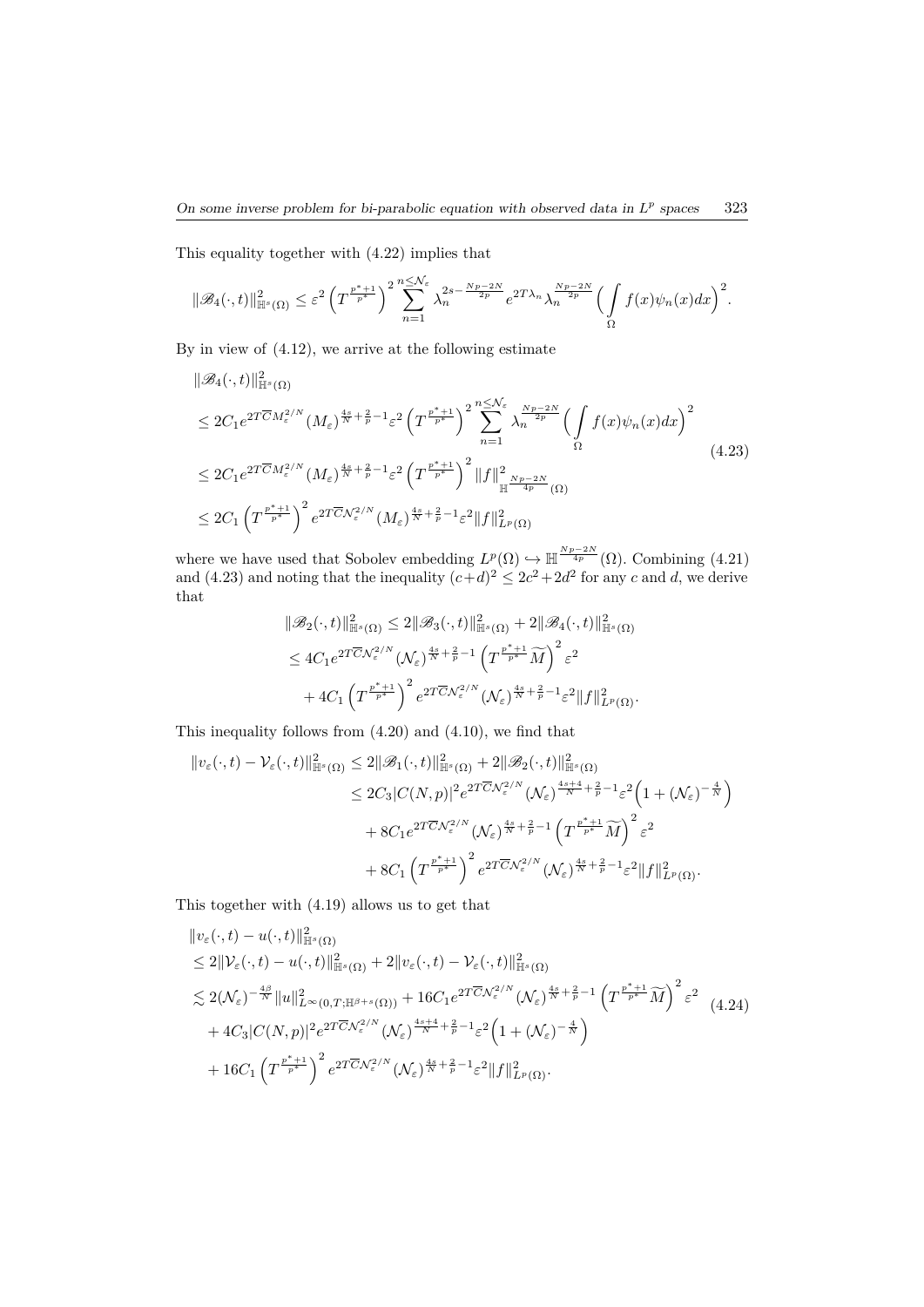By recall that  $\mathcal{N}_{\varepsilon} = \left(\frac{1-\theta}{T\overline{C}}\log(\frac{1}{\varepsilon})\right)^{N/2}$  we can check that some following equality

$$
e^{2T\overline{C}N_{\varepsilon}^{2/N}}(\mathcal{N}_{\varepsilon})^{\frac{4s}{N}+\frac{2}{p}-1}\varepsilon^{2}=\varepsilon^{2\theta}\left(\frac{1-\theta}{T\overline{C}}\log\left(\frac{1}{\varepsilon}\right)\right)^{\frac{4s-N+\frac{2N}{p}}{2}}
$$

and

$$
e^{2T\overline{C}N_{\varepsilon}^{2/N}}(\mathcal{N}_{\varepsilon})^{\frac{4s}{N}+\frac{2}{p}-1}\left(1+(\mathcal{N}_{\varepsilon})^{-\frac{4}{N}}\right)\varepsilon^{2}
$$

$$
=\varepsilon^{2\theta}\left(\frac{1-\theta}{T\overline{C}}\log\left(\frac{1}{\varepsilon}\right)\right)^{\frac{4s-N+\frac{2N}{p}}{2}}\left(1+\left(\frac{1-\theta}{T\overline{C}}\log\left(\frac{1}{\varepsilon}\right)\right)^{-2}\right)
$$

and

$$
\begin{split} &e^{2T\overline{C}{\cal N}^{2/N}_\varepsilon}\big({\cal N}_\varepsilon\big)^{\frac{4s+4}{N}+\frac{2}{p}-1}\Big(1+(\cal N_\varepsilon)^{-\frac{4}{N}}\Big)\varepsilon^2\\ &=\varepsilon^{2\theta}\bigg(\frac{1-\theta}{T\overline{C}}\log\Big(\frac{1}{\varepsilon}\Big)\bigg)^{\frac{4s+4-N+\frac{2N}{p}}{2}}\left(1+\bigg(\frac{1-\theta}{T\overline{C}}\log\Big(\frac{1}{\varepsilon}\Big)\right)^{-2}\right) \end{split}
$$

From three above observations and in view of  $(4.24)$ , we obtain the desired result.  $\Box$ 

# 5. REGULARIZATION OF NONLINEAR BIPARABOLIC EQUATION ON  $L^p$  SPACES

In this section, we will study the initial inverse problem in the nonlinear case of source term. We consider the following problem

$$
\begin{cases} u_{tt}(x,t) + 2\Delta u_t(x,t) + \Delta^2 u(x,t) = F(u(x,t)), & \text{in } \Omega \times (0,T],\\ u|_{\partial\Omega} = \Delta u|_{\partial\Omega} = 0, & \text{in } \Omega, \end{cases}
$$
(5.1)

with the following final observation

$$
u_t(x,T) = 0, \quad u(x,T) = g(x) \quad \text{in} \quad \Omega.
$$
 (5.2)

Let  $S(t)$  is a semigroup generated by the Laplacian  $-\Delta$ . The representation of  $S(t)f$ as a Fourier series is given by the following obvious formula

$$
\mathcal{S}(t)f = \sum_{n=1}^{\infty} e^{-t\lambda_n} \Big( \int_{\Omega} f(x)\psi_n(x)dx \Big) \psi_n(x), \quad f \in L^2(\Omega).
$$

Let us provide the operator  $\mathcal{H}(t)$  as follows

$$
\mathcal{H}(t)f = \sum_{n=1}^{\infty} \left(1 - (T - t)\lambda_n\right) \left(\int_{\Omega} f(x)\psi_n(x)dx\right)\psi_n(x).
$$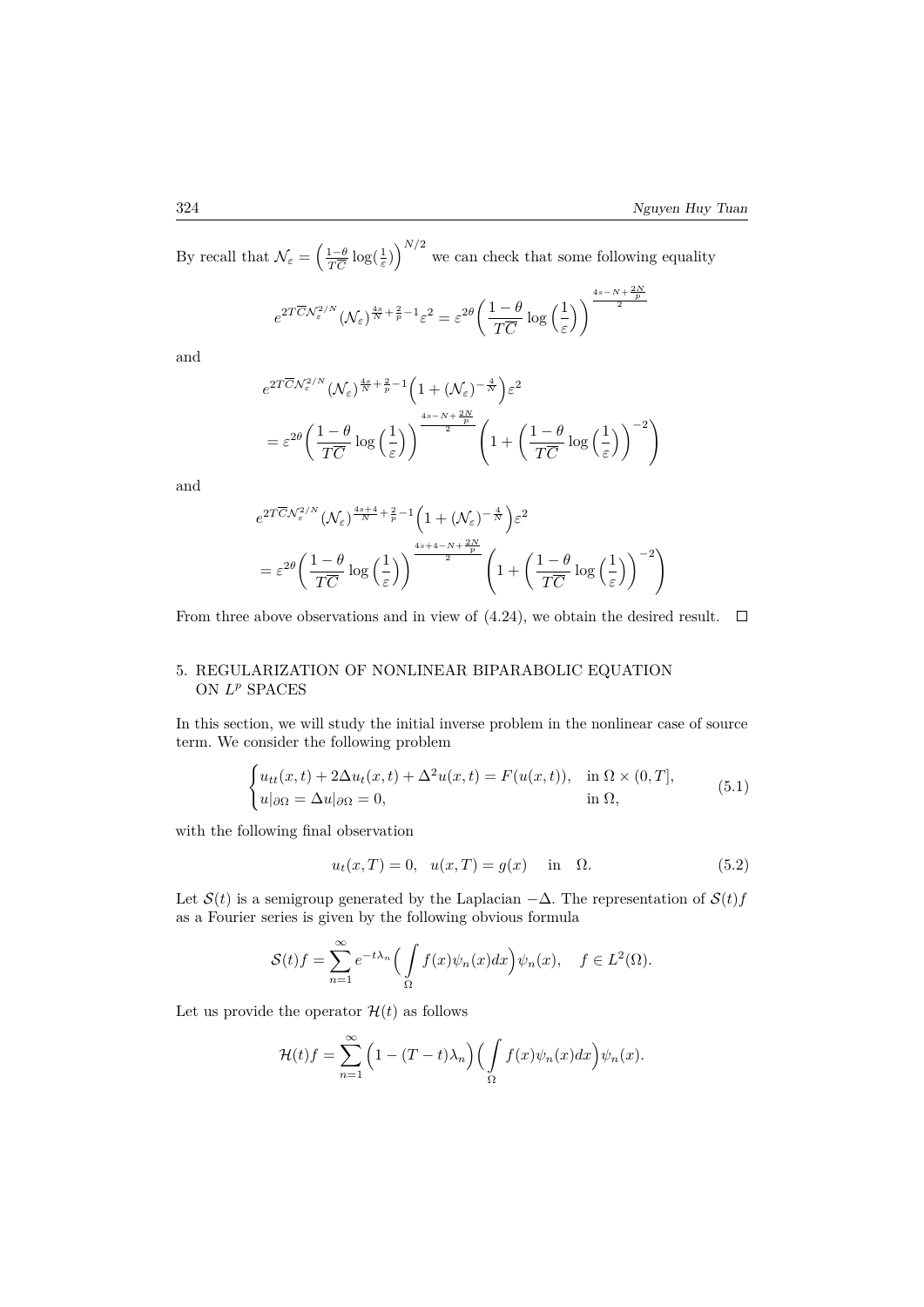By the same steps as in the first part of Section 4, we immediately have the formula for the mild solution of the problem  $(5.1)$ – $(5.2)$  as follows

$$
u(t) = S^{-1}(T-t)\mathcal{H}(t)g - \int_{t}^{T} (\nu - t)S^{-1}(\nu - t)F(u(\nu))d\nu.
$$
 (5.3)

We will regularized the mild solution (5.3) by Fourier method. Our method is described as follows. For any  $M > 0$ , let  $\mathbb{Q}_M$  be the orthogonal projection onto the eigenspace span  $\{\psi_n, \lambda_n \leq M\}$ . Let any function  $f \in L^2(\Omega)$  then we have the definition of  $\mathbb{Q}_M f$ as follows

$$
\mathbb{Q}_{\mathcal{M}}f = \sum_{n=1}^{\lambda_n \leq \mathcal{M}} \Big( \int_{\Omega} f(x) \psi_n(x) dx \Big) \psi_n(x).
$$

Let us assume that  $g_{\varepsilon} \in L^p(\Omega)$  such that  $||g_{\varepsilon} - g||_{L^p(\Omega)} \leq \varepsilon$ . Let us construct a regularized solution  $\mathcal{W}_{\varepsilon}$  as follows

$$
\mathcal{W}_{\varepsilon}(t) = \mathcal{S}^{-1}(T-t)\mathcal{H}(t)\mathbb{Q}_{\mathcal{M}_{\varepsilon}}g_{\varepsilon} - \int_{t}^{T} (\nu - t)\mathcal{S}^{-1}(\nu - t)\mathbb{Q}_{\mathcal{M}_{\varepsilon}}F(\mathcal{W}_{\varepsilon}(\nu)(\nu))d\nu. \quad (5.4)
$$

Let us first provide the following theorem which shows the existence of the mild solution to regularized problem (5.4) and its well-posedness.

**Theorem 5.1.** Let the terminal data  $g_{\varepsilon} \in L^p(\Omega)$ . Then the nonlinear integral equa*tion* (5.4) *has a unique solution*  $W_{\varepsilon} \in L^{\infty}(0,T; L^{\frac{2N}{N-4\theta}}(\Omega))$ *. Moroever, the following statement holds*

$$
\|\mathcal{W}_{\varepsilon}(\cdot,t)\|_{L^{\frac{2N}{N-4\theta}}(\Omega)} \leq 2\Big(1+T\mathcal{M}_{\varepsilon}\Big)(\mathcal{M}_{\varepsilon})^{\theta-\frac{Np-2N}{4p}}e^{(T-t)(\mathcal{M}_{\varepsilon}+\mu)}\|g_{\varepsilon}\|_{L^{p}(\Omega)},\qquad(5.5)
$$

 $where \mu \geq 2K_f(\mathcal{M}_{\varepsilon})^{\theta}T + \mathcal{M}_{\varepsilon}.$ 

*Proof.* Let any  $f \in \mathbb{H}^s(\Omega)$ . Then, for any  $s' \geq s$ , we have the following estimate after a simple computation

$$
\|\mathcal{S}^{-1}(T-t)\mathcal{H}(t)\mathbb{Q}_{\mathcal{M}_{\epsilon}}f\|_{\mathbb{H}^{s'}(\Omega)}
$$
\n
$$
= \left(\sum_{\lambda_{n}\leq\mathcal{M}_{\epsilon}}\lambda_{n}^{2s'-2s}\left(1-(T-t)\lambda_{n}\right)^{2}e^{2(T-t)\lambda_{n}}\lambda_{n}^{2s}\left(\int_{\Omega}f(x)\psi_{n}(x)dx\right)^{2}\right)^{\frac{1}{2}} \qquad (5.6)
$$
\n
$$
\leq \left(1+T\mathcal{M}_{\epsilon}\right)(\mathcal{M}_{\epsilon})^{s'-s}e^{(T-t)\mathcal{M}_{\epsilon}}\|f\|_{\mathbb{H}^{s}(\Omega)},
$$

where we have used the fact that  $\left|1 - (T - t)\lambda_n\right| \leq 1 + T\lambda_n \leq 1 + T\mathcal{M}_{\varepsilon}$  if  $\lambda_n \leq \mathcal{M}_{\varepsilon}$ .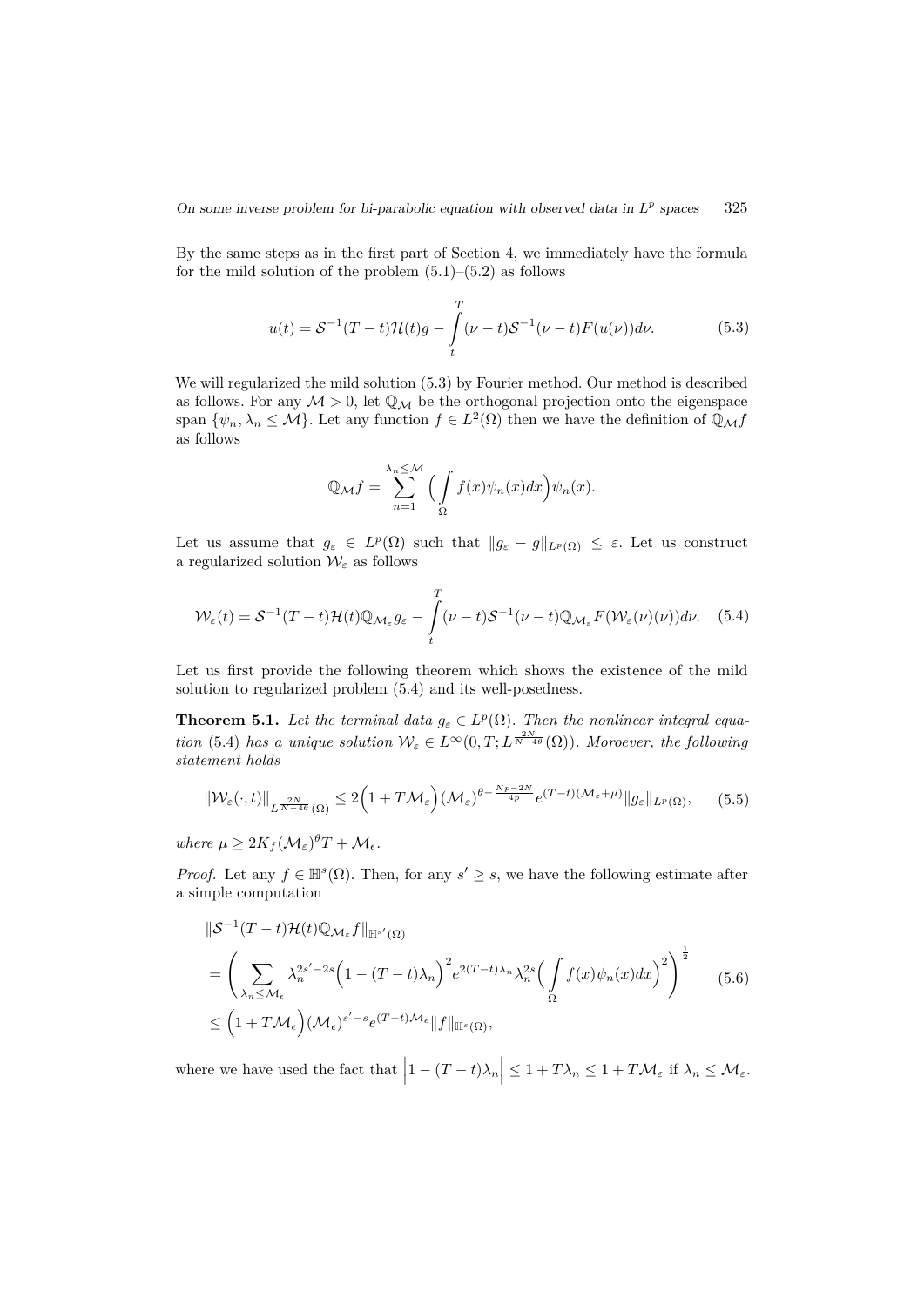By a similar argument as above, we also find that for  $s' \geq s$ 

$$
\|\mathcal{S}^{-1}(\nu-t)\mathbb{Q}_{\mathcal{M}_{\varepsilon}}f\|_{\mathbb{H}^{s'}(\Omega)} = \left(\sum_{\lambda_{n}\leq\mathcal{M}_{\varepsilon}}\lambda_{n}^{2s'-2s}e^{2(\nu-t)\lambda_{n}}\lambda_{n}^{2s}\left(\int_{\Omega}f(x)\psi_{n}(x)dx\right)^{2}\right)^{\frac{1}{2}}\leq (\mathcal{M}_{\varepsilon})^{s'-s}e^{(\nu-t)\mathcal{M}_{\varepsilon}}\|f\|_{\mathbb{H}^{s}(\Omega)}.
$$
\n(5.7)

For any  $\mu > 0$ , denote by  $L^{\infty}_{\mu}(0,T; L^{\frac{2N}{N-4\theta}}(\Omega))$  the function space  $L^{\infty}(0,T; L^{\frac{2N}{N-4\theta}}(\Omega))$ associated with the following norm

$$
||w||_{\mu} := \max_{0 \le t \le T} ||\exp(-\mu(T-t))w(\cdot,t)||_{L^{\frac{2N}{N-4\theta}}(\Omega)}, \quad \forall w \in L^{\frac{2N}{N-4\theta}}(\Omega).
$$

Let us define a nonlinear map  $\mathscr{P}: L^{\infty}_{\mu}(0,T; L^{\frac{2N}{N-4\theta}}(\Omega)) \to L^{\infty}_{\mu}(0,T; L^{\frac{2N}{N-4\theta}}(\Omega))$  by

$$
\mathscr{P}\psi(t) = \mathcal{S}^{-1}(T-t)\mathcal{H}(t)\mathbb{Q}_{\mathcal{M}_{\varepsilon}}g_{\varepsilon} - \int_{t}^{T} (\nu - t)\mathcal{S}^{-1}(\nu - t)\mathbb{Q}_{\mathcal{M}_{\varepsilon}}F(\psi(\nu)(\nu))d\nu.
$$
 (5.8)

If  $\psi = 0$  then

$$
\mathscr{P}(\psi=0)=\mathcal{S}^{-1}(T-t)\mathcal{H}(t)\mathbb{Q}_{\mathcal{M}_{\varepsilon}}g_{\varepsilon}.
$$

Since  $0 \le \theta \le \frac{N}{4}$ , we find that the Sobolev embedding

$$
\mathbb{H}^{\theta}(\Omega) \hookrightarrow L^{\frac{2N}{N-4\theta}}(\Omega) \tag{5.9}
$$

which allows us to derive that

$$
\|\mathcal{S}^{-1}(T-t)\mathcal{H}(t)\mathbb{Q}_{\mathcal{M}_{\varepsilon}}g_{\varepsilon}\|_{L^{\frac{2N}{N-4\theta}}(\Omega)} \lesssim \|\mathcal{S}^{-1}(T-t)\mathcal{H}(t)\mathbb{Q}_{\mathcal{M}_{\varepsilon}}g_{\varepsilon}\|_{\mathbb{H}^{\theta}(\Omega)}.
$$
 (5.10)

Using (5.6) with  $s' = \theta$  and  $s = \frac{Np-2N}{4p}$ , we get the following estimate  $\|\mathcal{S}^{-1}(T-t)\mathcal{H}(t)\mathbb{Q}_{\mathcal{M}_{\varepsilon}}g_{\varepsilon}\|_{\mathbb{H}^{\theta}(\Omega)}\leq \Big(1+T\mathcal{M}_{\epsilon}\Big)(\mathcal{M}_{\epsilon})^{\theta-\frac{Np-2N}{4p}}e^{(T-t)\mathcal{M}_{\epsilon}}\|g_{\varepsilon}\|_{\mathbb{H}^{\frac{Np-2N}{4p}}(\Omega)}.$  $(5.11)$ 

For  $1 < p < 2$ , we follows from Lemma  $(2.2)$  in order to get that the Sobolev embedding

$$
L^p(\Omega) \hookrightarrow \ \mathbb{H}^{\frac{Np-2N}{4p}}(\Omega).
$$

Therefore, we combine two latter results to deduce that the following statement

$$
\|\mathcal{S}^{-1}(T-t)\mathcal{H}(t)\mathbb{Q}_{\mathcal{M}_{\varepsilon}}g_{\varepsilon}\|_{H^{\theta}(\Omega)} \lesssim \Big(1+T\mathcal{M}_{\varepsilon}\Big)(\mathcal{M}_{\varepsilon})^{\theta-\frac{Np-2N}{4p}}e^{(T-t)\mathcal{M}_{\varepsilon}}\|g_{\varepsilon}\|_{L^{p}(\Omega)}.
$$

This together with (5.10) yields to

$$
\|\mathcal{S}^{-1}(T-t)\mathcal{H}(t)\mathbb{Q}_{\mathcal{M}_{\varepsilon}}g_{\varepsilon}\|_{L^{\frac{2N}{N-4\theta}}(\Omega)} \lesssim \Big(1+T\mathcal{M}_{\varepsilon}\Big)(\mathcal{M}_{\varepsilon})^{\theta-\frac{Np-2N}{4p}}e^{(T-t)\mathcal{M}_{\varepsilon}}\|g_{\varepsilon}\|_{L^{p}(\Omega)}.
$$
\n(5.12)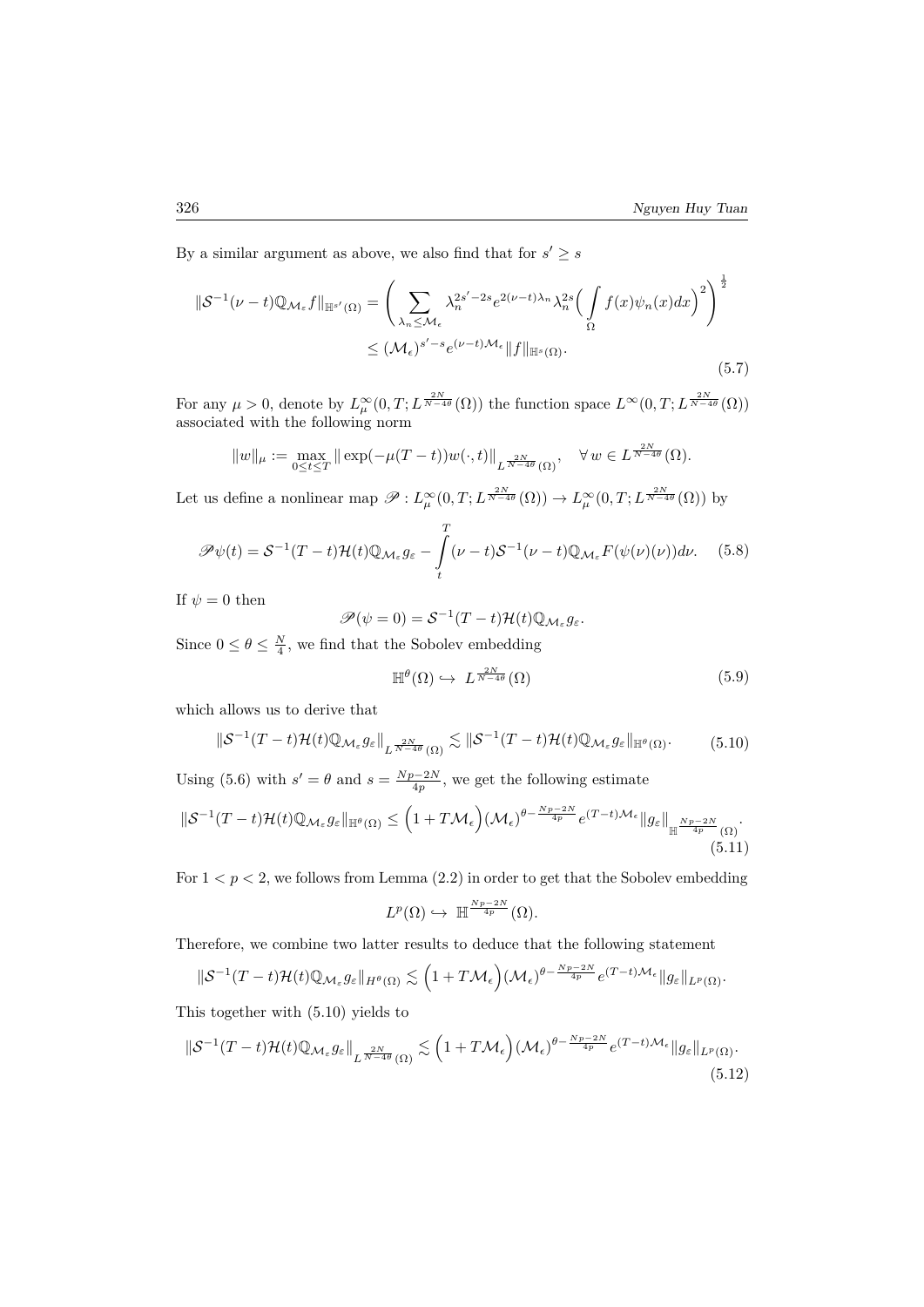Thus, we deduce that

$$
\mathcal{S}^{-1}(T-t)\mathcal{H}(t)\mathbb{Q}_{\mathcal{M}_{\varepsilon}}g_{\varepsilon} \in L^{\infty}_{\mu}(0,T;L^{\frac{2N}{N-4\theta}}(\Omega)).
$$
\n(5.13)

Let us take two functions  $\psi, \widetilde{\psi} \in L^{\infty}_{\mu}(0,T; L^{\frac{2N}{N-4\theta}}(\Omega))$ . From the definition of (5.8), we find that

$$
\mathscr{P}\psi(t) - \mathscr{P}\widetilde{\psi}(t) = -\int_{t}^{T} (\nu - t)\mathcal{S}^{-1}(\nu - t)\mathbb{Q}_{\mathcal{M}_{\varepsilon}}\Big(F(\psi(\nu)) - F(\widetilde{\psi}(\nu))\Big)d\nu.
$$

Therefore, take any  $\mu > 0$ , we arrive at

$$
\|\exp(-\mu(T-t))\Big(\mathcal{P}\psi(t)-\mathcal{P}\tilde{\psi}(t)\Big)\|_{H^{\theta}(\Omega)}
$$
\n
$$
\leq \int\limits_t^T \exp(-\mu(T-t))(\nu-t)\|\mathcal{S}^{-1}(\nu-t)\mathbb{Q}_{\mathcal{M}_{\varepsilon}}\Big(F(\psi(\nu))-F(\tilde{\psi}(\nu))\Big)\|_{H^{\theta}(\Omega)}d\nu.
$$
\n(5.14)

In view of (5.7) with  $s' = \theta$  and  $s = 0$ , and noting that  $\mathbb{H}^0(\Omega) = L^2(\Omega)$ , one has the following bound

$$
\|\mathcal{S}^{-1}(\nu - t)\mathbb{Q}_{\mathcal{M}_{\varepsilon}}\Big(F(\psi(\nu)) - F(\widetilde{\psi}(\nu))\Big)\|_{\mathbb{H}^{\theta}(\Omega)}
$$
  
\n
$$
\leq (\mathcal{M}_{\varepsilon})^{\theta} e^{(\nu - t)\mathcal{M}_{\varepsilon}} \|F(\psi(\nu)) - F(\widetilde{\psi}(\nu))\|_{L^{2}(\Omega)}
$$
  
\n
$$
\leq K_{f}(\mathcal{M}_{\varepsilon})^{\theta} e^{(\nu - t)\mathcal{M}_{\varepsilon}} \|\psi(\nu) - \widetilde{\psi}(\nu)\|_{L^{2}(\Omega)}
$$
  
\n
$$
\leq K_{f}(\mathcal{M}_{\varepsilon})^{\theta} e^{(\nu - t)\mathcal{M}_{\varepsilon}} \|\psi(\nu) - \widetilde{\psi}(\nu)\|_{L^{\frac{2N}{N - 4\theta}}(\Omega)},
$$
\n(5.15)

where in the last estimate, we have used the Sobolev embedding  $L^{\frac{2N}{N-4\theta}}(\Omega) \hookrightarrow L^2(\Omega)$ . Combining  $(5.14)$  and  $(5.15)$ , we find that

the right hand side of (5.14)

$$
\leq K_f(\mathcal{M}_{\epsilon})^{\theta} \int_{t}^{T} \exp(-\mu(\nu-t))(\nu-t)e^{(\nu-t)\mathcal{M}_{\epsilon}} \qquad (5.16)
$$

$$
\times \exp(-\mu(T-\nu)) \|\psi(\nu)-\widetilde{\psi}(\nu)\|_{L^{\frac{2N}{N-4\theta}}(\Omega)} d\nu.
$$

Since the fact that

$$
\|\psi-\tilde{\psi}\|_{\mu}:=\underset{0\leq \nu\leq T}{\mathrm{ess\,sup}}\exp(-\mu(T-\nu))\|\psi(\nu)-\tilde{\psi}(\nu)\|_{L^{\frac{2N}{N-4\theta}}(\Omega)}
$$

we follows from  $(5.14)$  and  $(5.16)$  that

$$
\|\exp(-\mu(T-t))\left(\mathcal{P}\psi(t)-\mathcal{P}\tilde{\psi}(t)\right)\|_{H^{\theta}(\Omega)}\leq K_f(\mathcal{M}_{\epsilon})^{\theta}\left(\int\limits_{t}^{T}\exp(-\mu(\nu-t))(\nu-t)e^{(\nu-t)\mathcal{M}_{\epsilon}}d\nu\right)\|\psi-\tilde{\psi}\|_{\mu}.
$$
\n(5.17)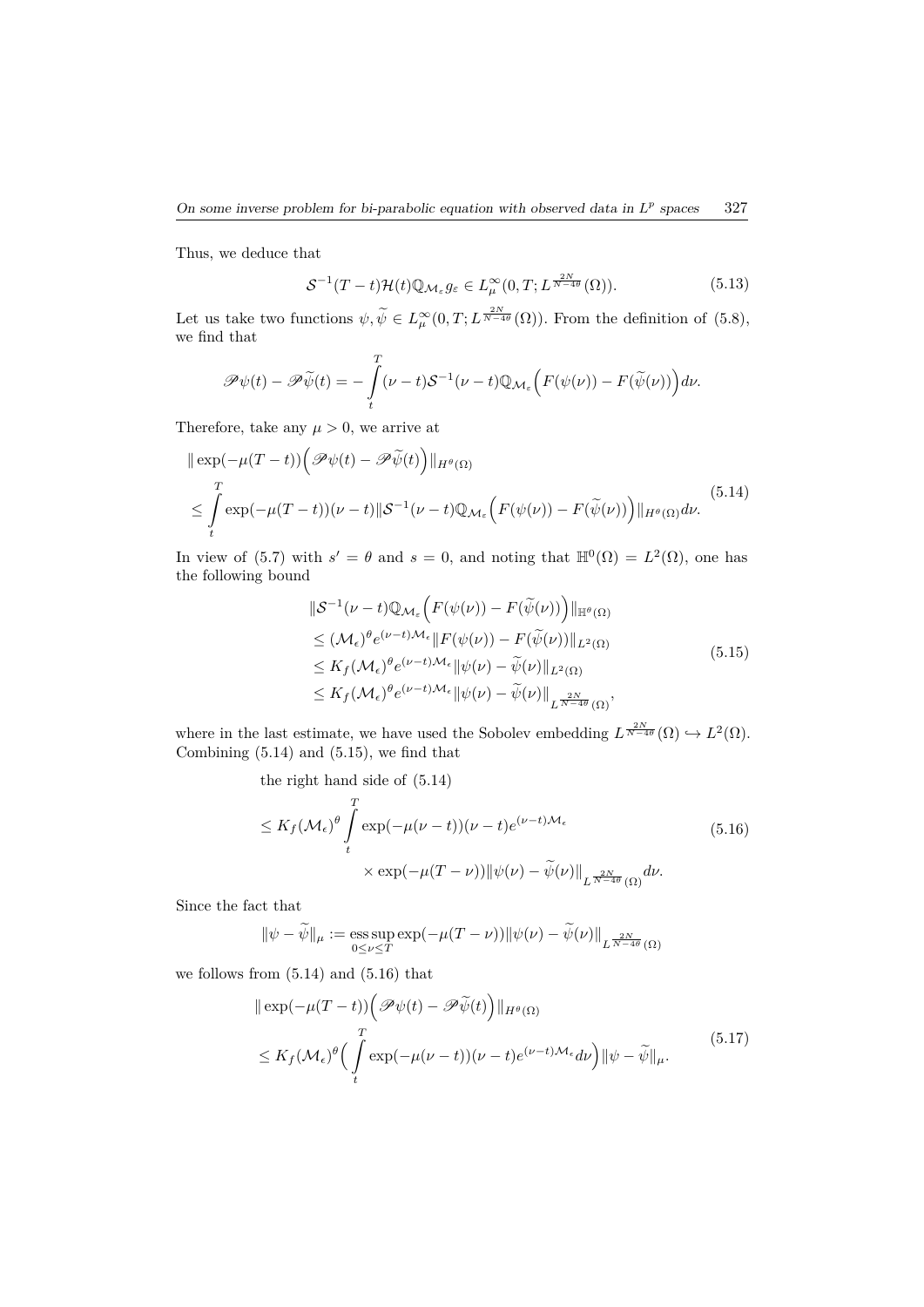We continue to treat the integral term on the right hand side of  $(5.17)$ . It is easy to verify that for any  $\mu > 2\mathcal{M}_{\epsilon}$ 

$$
\int_{t}^{T} \exp(-\mu(\nu - t))(\nu - t)e^{(\nu - t)\mathcal{M}_{\epsilon}} d\nu
$$
\n
$$
\leq T \int_{t}^{T} \exp\left(-(\mu - \mathcal{M}_{\epsilon})(\nu - t)\right) d\nu \leq \frac{T}{\mu - \mathcal{M}_{\epsilon}}.
$$
\n(5.18)

A combination of two evaluations (5.17) and (5.18) and Sobolev embedding as in (5.9) allows us to give that

$$
\begin{aligned} &\|\exp(-\mu(T-t))\Big(\mathscr{P}\psi(t)-\mathscr{P}\tilde{\psi}(t)\Big)\|_{L^{\frac{2N}{N-4\theta}}(\Omega)}\\ &\leq \|\exp(-\mu(T-t))\Big(\mathscr{P}\psi(t)-\mathscr{P}\tilde{\psi}(t)\Big)\|_{\mathbb{H}^{\theta}(\Omega)}\\ &\leq \frac{K_f(\mathcal{M}_{\epsilon})^{\theta}T}{\mu-\mathcal{M}_{\epsilon}}\|\psi-\tilde{\psi}\|_{\mu}. \end{aligned}
$$

The right hand side of the above expression is independent of *t*, we deduce that

$$
\underset{0\leq t\leq T}{\mathop{\rm ess\,sup}}\,\|\exp(-\mu(T-t))\Big(\mathscr{P}\psi(t)-\mathscr{P}\widetilde{\psi}(t)\Big)\|_{L^{\frac{2N}{N-4\theta}}(\Omega)}\leq \frac{K_f(\mathcal{M}_\epsilon)^\theta T}{\mu-\mathcal{M}_\epsilon}\|\psi-\widetilde{\psi}\|_\mu
$$

which allows us to provide that for any  $\psi, \widetilde{\psi} \in L^{\infty}_{\mu}(0,T; L^{\frac{2N}{N-4\theta}}(\Omega))$ 

$$
\|\mathscr{P}\psi - \mathscr{P}\tilde{\psi}\|_{\mu} \le \frac{K_f(\mathcal{M}_{\epsilon})^{\theta}T}{\mu - \mathcal{M}_{\epsilon}} \|\psi - \tilde{\psi}\|_{\mu}.
$$
 (5.19)

Let us choose  $\mu \geq 2K_f(\mathcal{M}_{\epsilon})^{\theta}T + \mathcal{M}_{\epsilon}$ . Then we follows from (5.19) and (5.13) that  $\mathscr{P}$  is a contraction mapping from  $L^{\infty}_{\mu}(0,T;L^{\frac{2N}{N-4\theta}}(\Omega)) \to L^{\infty}_{\mu}(0,T;L^{\frac{2N}{N-4\theta}}(\Omega)).$ By applying Banach fixed point theorem, we obtain that  $\mathscr P$  has a fixed point  $\mathcal{W}_{\varepsilon} \in L^{\infty}_{\mu}(0,T; L^{\frac{2N}{N-4\theta}}(\Omega)).$  Next, we show the regularity result for  $\mathcal{W}_{\varepsilon}$ . By looking at the estimate (5.19), we take  $\psi = \mathcal{W}_{\varepsilon}$  and  $\psi = 0$ , and noting that  $\mathcal{W}_{\varepsilon} = \mathscr{P} \mathcal{W}_{\varepsilon}$ ,  $\mathscr{P}\tilde{\psi} = \mathcal{S}^{-1}(T-t)\mathcal{H}(t)\mathbb{Q}_{\mathcal{M}_{\varepsilon}}g_{\varepsilon}$  in order to get

$$
\begin{aligned} \|\mathcal{W}_{\varepsilon}\|_{\mu} &= \|\mathscr{P}\mathcal{W}_{\varepsilon}\|_{\mu} \\ &\leq \|\mathscr{P}\mathcal{W}_{\varepsilon} - \mathcal{S}^{-1}(T-t)\mathcal{H}(t)\mathbb{Q}_{\mathcal{M}_{\varepsilon}}g_{\varepsilon}\|_{\mu} + \|\mathcal{S}^{-1}(T-t)\mathcal{H}(t)\mathbb{Q}_{\mathcal{M}_{\varepsilon}}g_{\varepsilon}\|_{\mu} \\ &\lesssim \frac{1}{2}\|\mathcal{W}_{\varepsilon}\|_{\mu} + \Big(1+T\mathcal{M}_{\varepsilon}\Big)(\mathcal{M}_{\varepsilon})^{\theta - \frac{Np-2N}{4p}}e^{(T-t)\mathcal{M}_{\varepsilon}}\|g_{\varepsilon}\|_{L^{p}(\Omega)}, \end{aligned}
$$

where in the last above estimate, we have used (5.12). Thus, we obtain that

$$
\| \mathcal{W}_{\varepsilon} \|_{\mu} \lesssim 2 \Big( 1 + T \mathcal{M}_{\epsilon} \Big) \big( \mathcal{M}_{\epsilon} \big)^{\theta - \frac{Np - 2N}{4p}} e^{(T-t) \mathcal{M}_{\epsilon}} \| g_{\varepsilon} \|_{L^{p}(\Omega)},
$$

which allows us to give that the desired result (5.5).

 $\Box$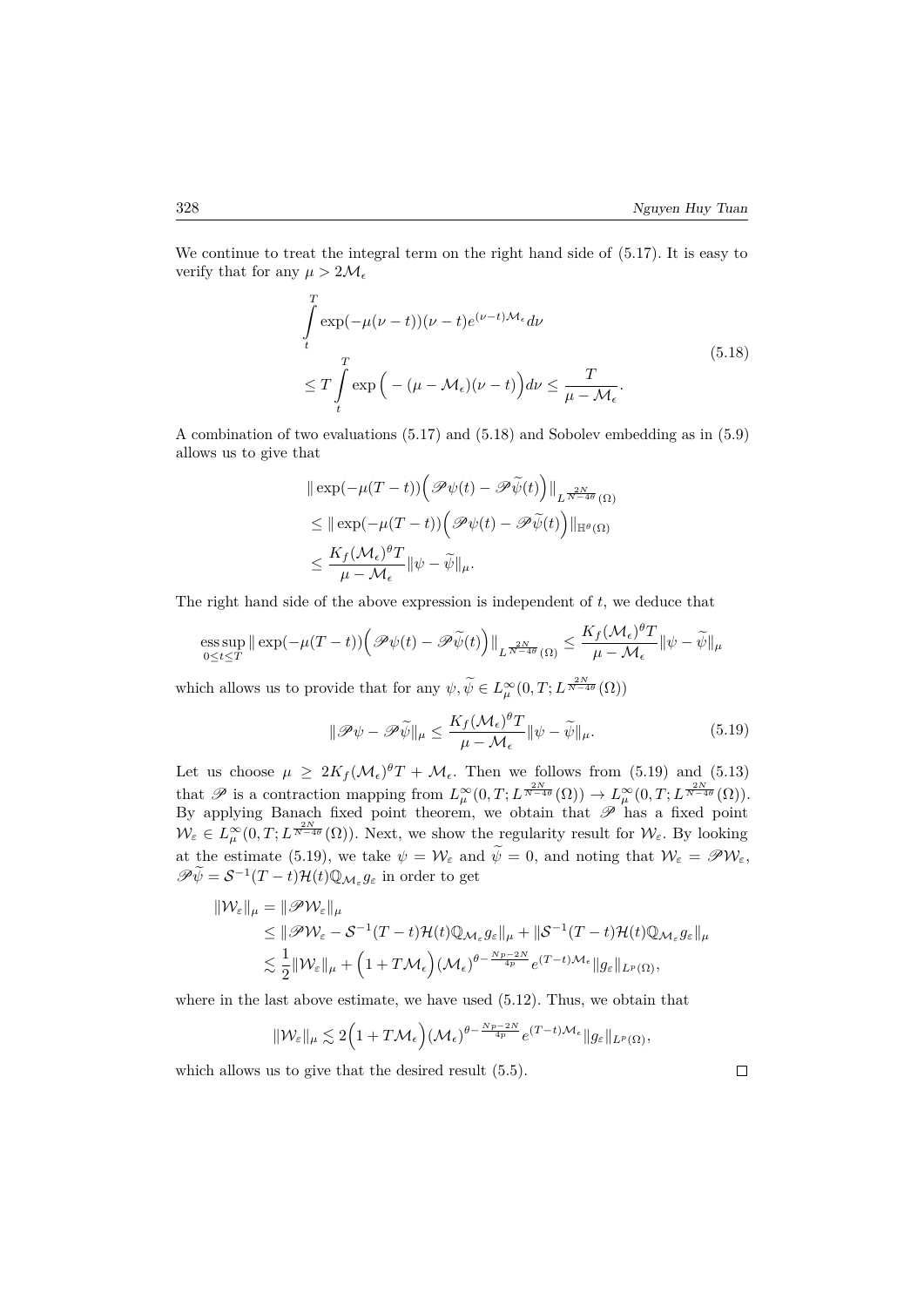The following theorem provides the error between the regularized solution and the exact solution in space the space of  $L^p$  type when the noisy data in  $L^p$ .

**Theorem 5.2.** *Let us assume that Problem* (1.1)*–*(1.2) *has a unique solution*  $u \in L^{\infty}(0,T;\mathbb{H}^{b+\theta}(\Omega))$  *for any*  $b > 0$  *and*  $0 \le \theta < \frac{N}{4}$ *. In addition, we assume that there exists a postive constant M >* 0 *such that*

$$
\overline{M} = \operatorname*{ess\,sup}_{0 \le t \le T} \left( \sum_{j=1}^{\infty} \lambda_j^{2\theta_0} \exp(2t\lambda_j) \langle u(t), e_j \rangle^2 \right)^{\frac{1}{2}},
$$

*where*  $\theta_0 > \theta$ *. Let us take the noisy data*  $g_{\varepsilon} \in L^p(\Omega)$  *such that* 

$$
||g_{\varepsilon}-g||_{L^p(\Omega)} \leq \varepsilon, \quad 1 < p < 2.
$$

*Let us choose*  $\mathcal{M}_{\varepsilon}$  *such that for any*  $t > 0$ 

$$
\lim_{\epsilon \to 0} \mathcal{M}_{\epsilon} = \infty, \ \lim_{\varepsilon \to 0} (\mathcal{M}_{\epsilon})^{1+\theta-\frac{Np-2N}{4p}} e^{T\mathcal{M}_{\epsilon}} \varepsilon = 0.
$$
\n(5.20)

*Then the error*  $\|\mathcal{W}_{\varepsilon}(\cdot,t) - u(\cdot,t)\|_{L^{\frac{2N}{N-4\theta}}(\Omega)}$  *is of order* 

$$
\max\Bigg((\mathcal{M}_{\varepsilon})^{-b},(\mathcal{M}_{\varepsilon})^{\theta-\theta_0},(\mathcal{M}_{\varepsilon})^{1+\theta-\frac{Np-2N}{4p}}e^{T\mathcal{M}_{\varepsilon}}\varepsilon\Bigg).
$$

**Remark 5.3.** Let us choose  $\mathcal{M}_{\varepsilon} = \frac{1-\alpha}{T} \log(\frac{1}{\varepsilon})$  for any  $0 < \alpha < 1$ . Then it is easy to check that (5.20) holds. The error  $\|\mathcal{W}_{\varepsilon}(\cdot,t) - u(\cdot,t)\|_{L^{\frac{2N}{N-4\theta}}(\Omega)}$  is of order

$$
\max\left(\left[\log\left(\frac{1}{\varepsilon}\right)\right]^{-b}, \left[\log\left(\frac{1}{\varepsilon}\right)\right]^{\theta-\theta_0}, \left[\log\left(\frac{1}{\varepsilon}\right)\right]^{1+\theta-\frac{Np-2N}{4p}}\varepsilon^{\alpha}\right).
$$

*Proof.* Our purpose is to provide the upper bound for the term  $\|\mathcal{W}_{\varepsilon}(\cdot,t)-u(\cdot,t)\|_{\mathbb{H}^{\theta}(\Omega)}$ . We use the inequality to obtain that

$$
\|\mathcal{W}_{\varepsilon}(\cdot,t)-u(\cdot,t)\|_{L^2(\Omega)}\leq \|\mathcal{W}_{\varepsilon}(\cdot,t)-\mathbb{Q}_{\mathcal{M}_{\varepsilon}}u(\cdot,t)\|_{L^2(\Omega)}+\|u(\cdot,t)-\mathbb{Q}_{\mathcal{M}_{\varepsilon}}u(\cdot,t)\|_{L^2(\Omega)}.
$$

From the definition of the mild solution as in (5.3), one has

$$
\mathbb{Q}_{\mathcal{M}_{\varepsilon}}u(t) = \mathcal{S}^{-1}(T-t)\mathbb{Q}_{\mathcal{M}_{\varepsilon}}\mathcal{H}(t)g - \int_{t}^{T} (\nu - t)\mathcal{S}^{-1}(\nu - t)\mathbb{Q}_{\mathcal{M}_{\varepsilon}}F(u(\nu))d\nu.
$$

From (5.4), we know that

$$
\mathcal{W}_{\varepsilon}(t) - \mathbb{Q}_{\mathcal{M}_{\varepsilon}}u(t) = \mathcal{S}^{-1}(T-t)\mathcal{H}(t)\mathbb{Q}_{\mathcal{M}_{\varepsilon}}(g_{\varepsilon} - g)
$$
  

$$
- \int_{t}^{T} (\nu - t)\mathcal{S}^{-1}(\nu - t) \Big[\mathbb{Q}_{\mathcal{M}_{\varepsilon}}F(\mathcal{W}_{\varepsilon}(\nu)) - \mathbb{Q}_{\mathcal{M}_{\varepsilon}}F(u(\nu))\Big]d\nu.
$$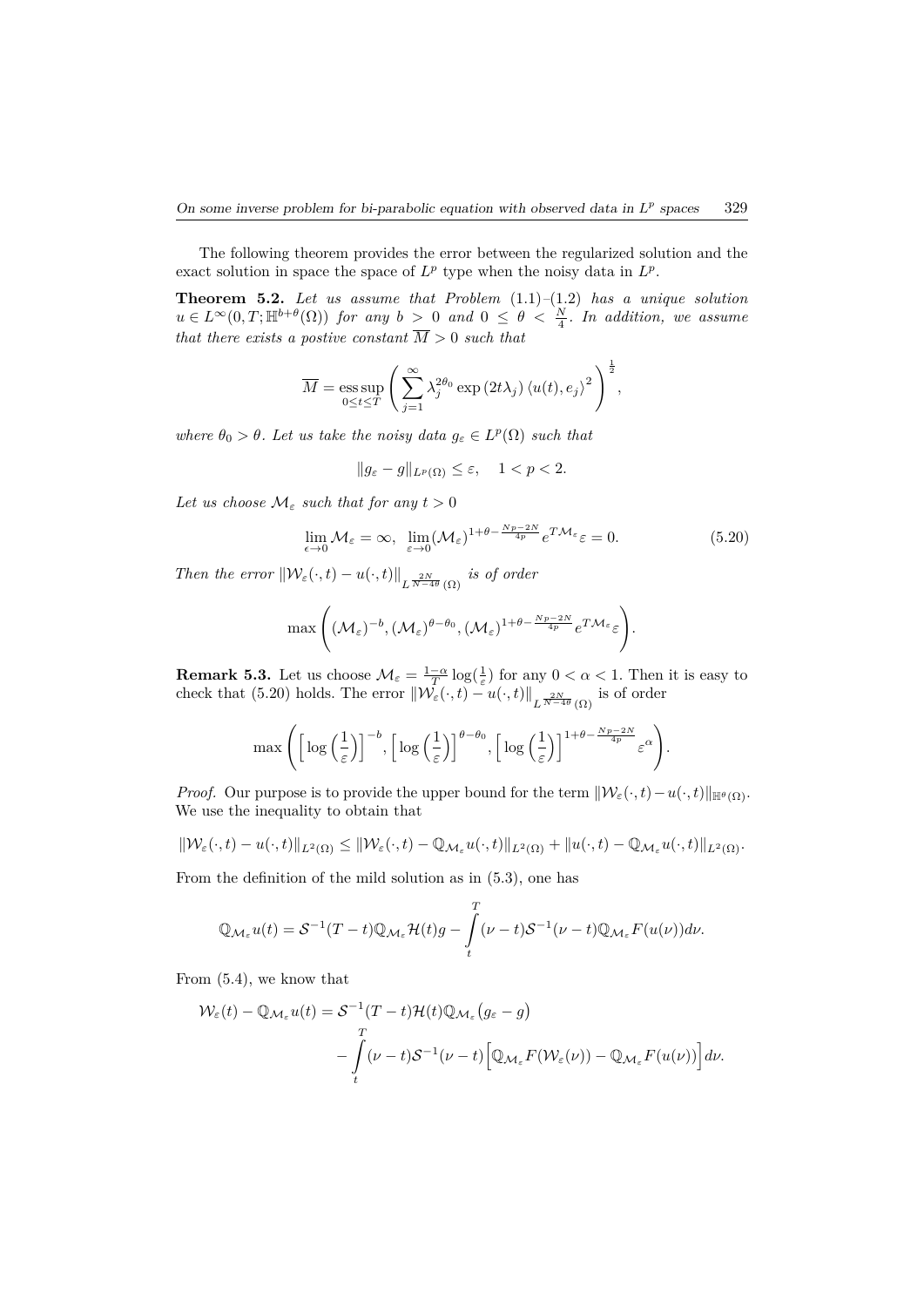This implies that

$$
\|W_{\varepsilon}(t) - u(t)\|_{L^{2}(\Omega)}\leq \|\mathcal{S}^{-1}(T-t)\mathcal{H}(t)\mathbb{Q}_{\mathcal{M}_{\varepsilon}}(g_{\varepsilon} - g)\|_{L^{2}(\Omega)} + \|u(\cdot,t) - \mathbb{Q}_{\mathcal{M}_{\varepsilon}}u(\cdot,t)\|_{L^{2}(\Omega)}+ \left\|\int_{t}^{T} (\nu - t)\mathcal{S}^{-1}(\nu - t)\left[\mathbb{Q}_{\mathcal{M}_{\varepsilon}}F(\mathcal{W}_{\varepsilon}(\nu)) - \mathbb{Q}_{\mathcal{M}_{\varepsilon}}F(u(\nu))\right]d\nu\right\|_{L^{2}(\Omega)} \tag{5.21}= \mathcal{D}_{1} + \mathcal{D}_{2} + \mathcal{D}_{3}.
$$

Let us first consider the first quantity of the above expression. For  $1 < p < 2$ , we follows from Lemma (2.2) in order to get that the Sobolev embedding

$$
L^p(\Omega) \hookrightarrow \mathbb{H}^{\frac{Np-2N}{4p}}(\Omega). \tag{5.22}
$$

Using a similar technique as in (5.11) and in view of Sobolev embedding (5.22), we arrive at

$$
\mathcal{D}_1 = \|\mathcal{S}^{-1}(T-t)\mathcal{H}(t)\mathbb{Q}_{\mathcal{M}_{\epsilon}}(g_{\epsilon} - g)\|_{L^2(\Omega)}
$$
\n
$$
\leq \left(1+T\mathcal{M}_{\epsilon}\right)(\mathcal{M}_{\epsilon})^{-\frac{Np-2N}{4p}}e^{(T-t)\mathcal{M}_{\epsilon}}\|g_{\epsilon} - g\|_{\mathbb{H}^{\frac{Np-2N}{4p}}(\Omega)}
$$
\n
$$
\leq C(N,p)\left(1+T\mathcal{M}_{\epsilon}\right)(\mathcal{M}_{\epsilon})^{-\frac{Np-2N}{4p}}e^{(T-t)\mathcal{M}_{\epsilon}}\|g_{\epsilon} - g\|_{L^p(\Omega)}
$$
\n
$$
\leq C(N,p)\left(1+T\mathcal{M}_{\epsilon}\right)(\mathcal{M}_{\epsilon})^{-\frac{Np-2N}{4p}}e^{(T-t)\mathcal{M}_{\epsilon}}\epsilon.
$$
\n(5.23)

For the second term on the right hand side of (5.21), we derive that

$$
\mathscr{D}_2 = ||u(t) - \mathbb{Q}_{\mathcal{M}_{\varepsilon}} u(t)||_{L^2(\Omega)}
$$
  
=  $\left(\sum_{\lambda_j > \mathcal{M}_{\varepsilon}} \exp(-2t\lambda_j) \lambda_j^{-2\theta_0} \exp(2t\lambda_j) \lambda_j^{2\theta_0} \langle u(t), e_j \rangle^2 \right)^{\frac{1}{2}}$   
 $\leq (\mathcal{M}_{\varepsilon})^{-\theta_0} \exp(-t\mathcal{M}_{\varepsilon}) \overline{M},$ 

where we have used that  $\lambda_j^{-2\theta_0} \leq (\mathcal{M}_{\epsilon})^{-2\theta_0}$  for  $\lambda_j > \mathcal{M}_{\epsilon}$  and we also denote by

$$
\overline{M} = \operatorname*{ess\,sup}_{0 \le t \le T} \left( \sum_{j=1}^{\infty} \lambda_j^{2\theta_0} \exp\left(2t\lambda_j\right) \langle u(t), e_j \rangle^2 \right)^{\frac{1}{2}}.
$$

By using the similar argument as in (5.15), we also find that

$$
\mathcal{D}_3 = \|\mathcal{S}^{-1}(\nu - t) \Big[ \mathbb{Q}_{\mathcal{M}_{\varepsilon}} F(\mathcal{W}_{\varepsilon}(\nu)) - \mathbb{Q}_{\mathcal{M}_{\varepsilon}} F(u(\nu)) \Big] \|_{L^2(\Omega)}
$$
  
\n
$$
\leq e^{(\nu - t)\mathcal{M}_{\varepsilon}} \| F(\mathcal{W}_{\varepsilon}(\nu)) - F(u(\nu)) \|_{L^2(\Omega)}
$$
  
\n
$$
\leq K_f e^{(\nu - t)\mathcal{M}_{\varepsilon}} \| W_{\varepsilon}(\nu) - u(\nu) \|_{L^2(\Omega)}.
$$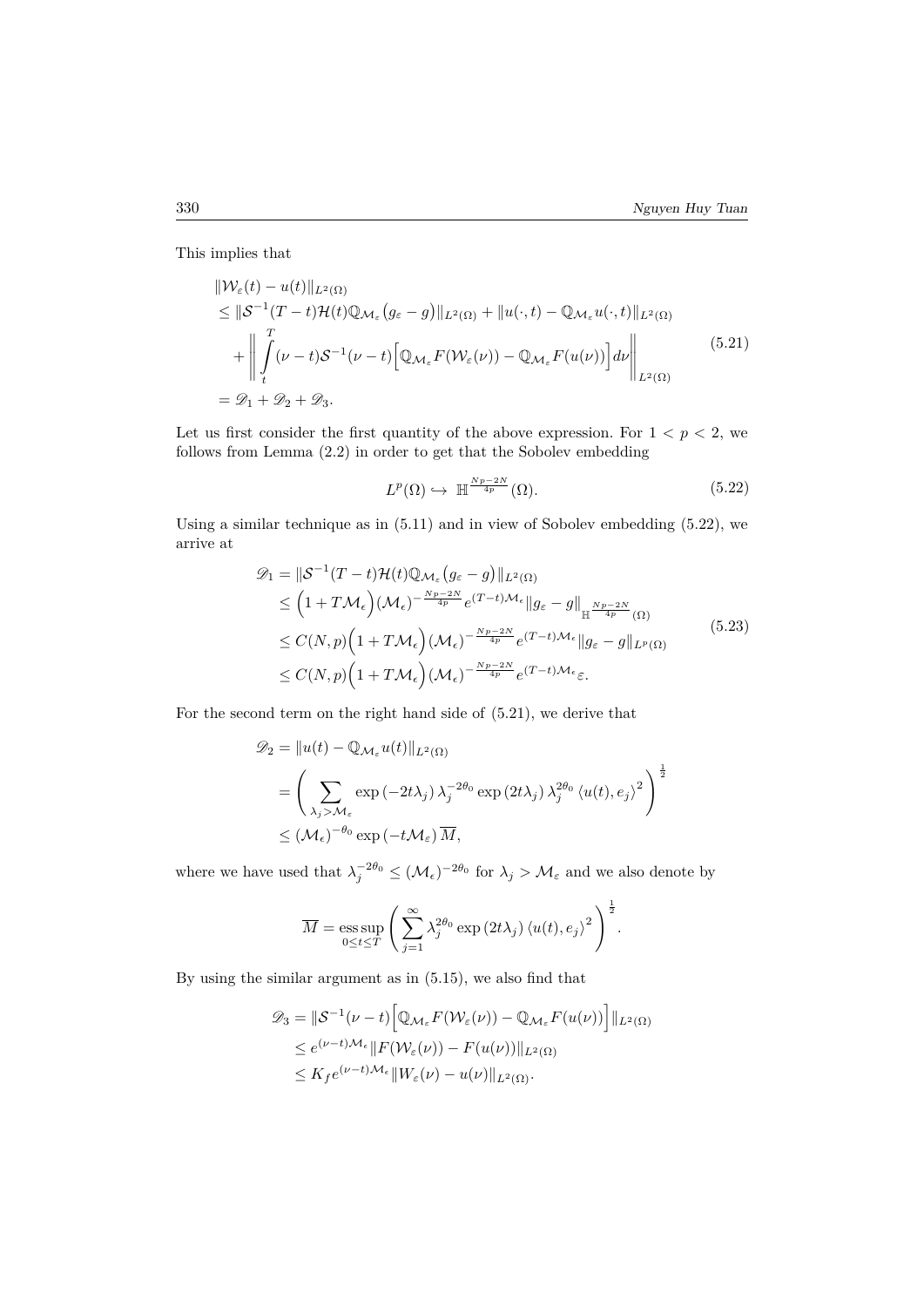This implies that the second term on the right hand side of (5.21) is bounded by

$$
\mathcal{D}_3 \le K_f \int\limits_t^T (\nu - t) e^{(\nu - t)\mathcal{M}_\epsilon} \|W_\varepsilon(\nu) - u(\nu)\|_{L^2(\Omega)} d\nu.
$$
 (5.24)

Combining (5), (5.21), (5.23), (5.24) and (5), we deduce that

$$
\begin{split} \|\mathcal{W}_{\varepsilon}(\cdot,t)-u(\cdot,t)\|_{L^{2}(\Omega)} &\leq \|\mathcal{W}_{\varepsilon}(\cdot,t)-\mathbb{Q}_{\mathcal{M}_{\varepsilon}}u(\cdot,t)\|_{L^{2}(\Omega)}+\|u(\cdot,t)-\mathbb{Q}_{\mathcal{M}_{\varepsilon}}u(\cdot,t)\|_{L^{2}(\Omega)}\\ &\leq C(N,p)\Big(1+T\mathcal{M}_{\varepsilon}\Big)(\mathcal{M}_{\varepsilon})^{-\frac{Np-2N}{4p}}e^{(T-t)\mathcal{M}_{\varepsilon}}\varepsilon\\ &\quad +(\mathcal{M}_{\varepsilon})^{-\theta_{0}}e^{-t\mathcal{M}_{\varepsilon}}\overline{M}\\ &\qquad +K_{f}\int\limits_{t}^{T}(\nu-t)e^{(\nu-t)\mathcal{M}_{\varepsilon}}\|W_{\varepsilon}(\nu)-u(\nu)\|_{L^{2}(\Omega)}d\nu. \end{split}
$$

Multiplying both sides by  $e^{t\mathcal{M}_{\varepsilon}}$  and then applying Gronwall's inequality, we find that

$$
e^{t\mathcal{M}_{\varepsilon}}\|\mathcal{W}_{\varepsilon}(\cdot,t)-u(\cdot,t)\|_{L^{2}(\Omega)}\n\leq \left[C(N,p)\Big(1+T\mathcal{M}_{\varepsilon}\Big)(\mathcal{M}_{\varepsilon})^{-\frac{Np-2N}{4p}}e^{T\mathcal{M}_{\varepsilon}}\varepsilon+(\mathcal{M}_{\varepsilon})^{-\theta_{0}}\overline{M}\right]\exp\Big(K_{f}T(T-t)\Big).
$$

This leads to

$$
\|W_{\varepsilon}(\cdot,t) - u(\cdot,t)\|_{L^{2}(\Omega)}
$$
  
\n
$$
\leq e^{-t\mathcal{M}_{\varepsilon}} \left[ C(N,p) \Big( 1 + T\mathcal{M}_{\varepsilon} \Big) (\mathcal{M}_{\varepsilon})^{-\frac{Np-2N}{4p}} e^{T\mathcal{M}_{\varepsilon}} \varepsilon + (\mathcal{M}_{\varepsilon})^{-\theta_{0}} \overline{M} \right] \exp\left( K_{f} T(T-t) \right). \tag{5.25}
$$

By in view of the Sobolev embedding  $\mathbb{H}^{\theta}(\Omega) \hookrightarrow L^{\frac{2N}{N-4\theta}}(\Omega)$ , we know that the following inequality

$$
\|\mathcal{W}_{\varepsilon}(\cdot,t)-u(\cdot,t)\|_{L^{\frac{2N}{N-4\theta}}(\Omega)}\leq C(N,\theta)\|\mathcal{W}_{\varepsilon}(\cdot,t)-u(\cdot,t)\|_{\mathbb{H}^{\theta}(\Omega)}.
$$

In the following, we continue to estimate the term  $\|\mathcal{W}_{\varepsilon}(\cdot,t) - u(\cdot,t)\|_{H^{\theta}(\Omega)}$ . Indeed, it is easy to observe that

$$
\|\mathcal{W}_{\varepsilon}(\cdot,t) - u(\cdot,t)\|_{\mathbb{H}^{\theta}(\Omega)} \leq \underbrace{\|\mathcal{W}_{\varepsilon}(\cdot,t) - \mathbb{Q}_{\mathcal{M}_{\varepsilon}}u(\cdot,t)\|_{\mathbb{H}^{\theta}(\Omega)}}_{\widetilde{D}_1} + \underbrace{\|u(\cdot,t) - \mathbb{Q}_{\mathcal{M}_{\varepsilon}}u(\cdot,t)\|_{\mathbb{H}^{\theta}(\Omega)}}_{\widetilde{D}_2}.
$$
\n(5.26)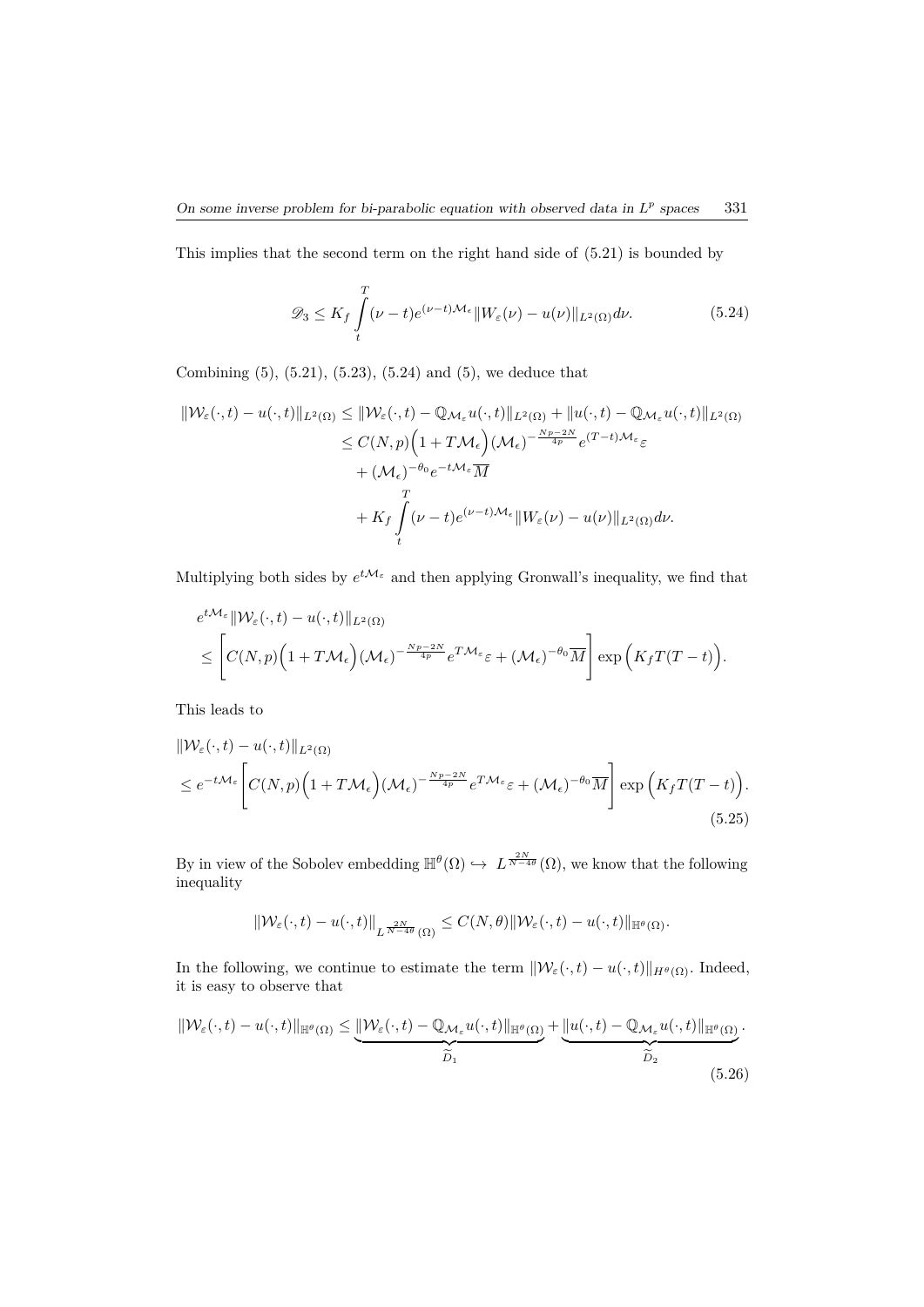Now, we treat the first term on the right hand side of (5.26). Indeed, we find that

$$
\widetilde{D}_1 \leq \sqrt{\sum_{n=1}^{\lambda_n M_{\epsilon}} \lambda_j^{2\theta} \Big(\int_{\Omega} (\mathcal{W}_{\epsilon}(x,t) - u(x,t)) \psi_n(x) dx\Big)^2}
$$
\n
$$
\leq (\mathcal{M}_{\epsilon})^{\theta} \|\mathcal{W}_{\epsilon}(\cdot,t) - u(\cdot,t)\|_{L^2(\Omega)}
$$
\n
$$
\leq e^{-t\mathcal{M}_{\epsilon}} \Bigg[C(N,p) \Big(1 + T\mathcal{M}_{\epsilon}\Big) (\mathcal{M}_{\epsilon})^{\theta - \frac{Np - 2N}{4p}} e^{T\mathcal{M}_{\epsilon}} \varepsilon
$$
\n
$$
+ (\mathcal{M}_{\epsilon})^{\theta - \theta_0} \overline{M} \Bigg] \exp\Big(K_f T(T-t)\Big)
$$

where in the last estimate, we have used (5.25). And we also note that  $0 < \theta < \theta_0$ . The second term on the right hand side of (5.26) is bounded by

$$
\widetilde{D}_2 = \left(\sum_{\lambda_j > \mathcal{M}_{\varepsilon}} \lambda_j^{-2b} \lambda_j^{2b} \lambda_j^{2\theta} \langle u(t), e_j \rangle^2\right)^{\frac{1}{2}} \leq (\mathcal{M}_{\varepsilon})^{-b} \|u\|_{L^{\infty}(0,T; \mathbb{H}^{b+\theta}(\Omega))}.
$$

From some above observations, we deduce that

$$
\|W_{\varepsilon}(\cdot,t) - u(\cdot,t)\|_{L^{\frac{2N}{N-4\theta}}(\Omega)}
$$
  
\n
$$
\leq C(N,\theta) \|W_{\varepsilon}(\cdot,t) - u(\cdot,t)\|_{\mathbb{H}^{\theta}(\Omega)}
$$
  
\n
$$
\leq C(N,\theta)(\mathcal{M}_{\varepsilon})^{-b} \|u\|_{L^{\infty}(0,T;\mathbb{H}^{b+\theta}(\Omega))}
$$
  
\n
$$
+ C(N,\theta)e^{-t\mathcal{M}_{\varepsilon}} \left[ C(N,p) \left(1+T\mathcal{M}_{\varepsilon}\right) (\mathcal{M}_{\varepsilon})^{\theta - \frac{Np-2N}{4p}} e^{T\mathcal{M}_{\varepsilon}} \varepsilon + (\mathcal{M}_{\varepsilon})^{\theta-\theta_0} \overline{M} \right] \exp\left(K_f T(T-t)\right).
$$

## 6. CONCLUSION

In this work, we focus on the regularized problem for bi-parabolic equation when the observed data are obtained in  $L^p$ . By applying the Fourier series truncation method, we introduce the error between the Fourier regularized solution and the exact solution in  $L^p$  spaces. Moreover, under some reasonable smoothness assumptions of the exact solution, the error between the the regularized solution and the exact solution are derived in the space  $L^p$ .  $\Box$ 

## **Acknowledgements**

*This research is funded by Vietnam National University Ho Chi Minh City (VNU-HCM) under grant number B2020-18-03.*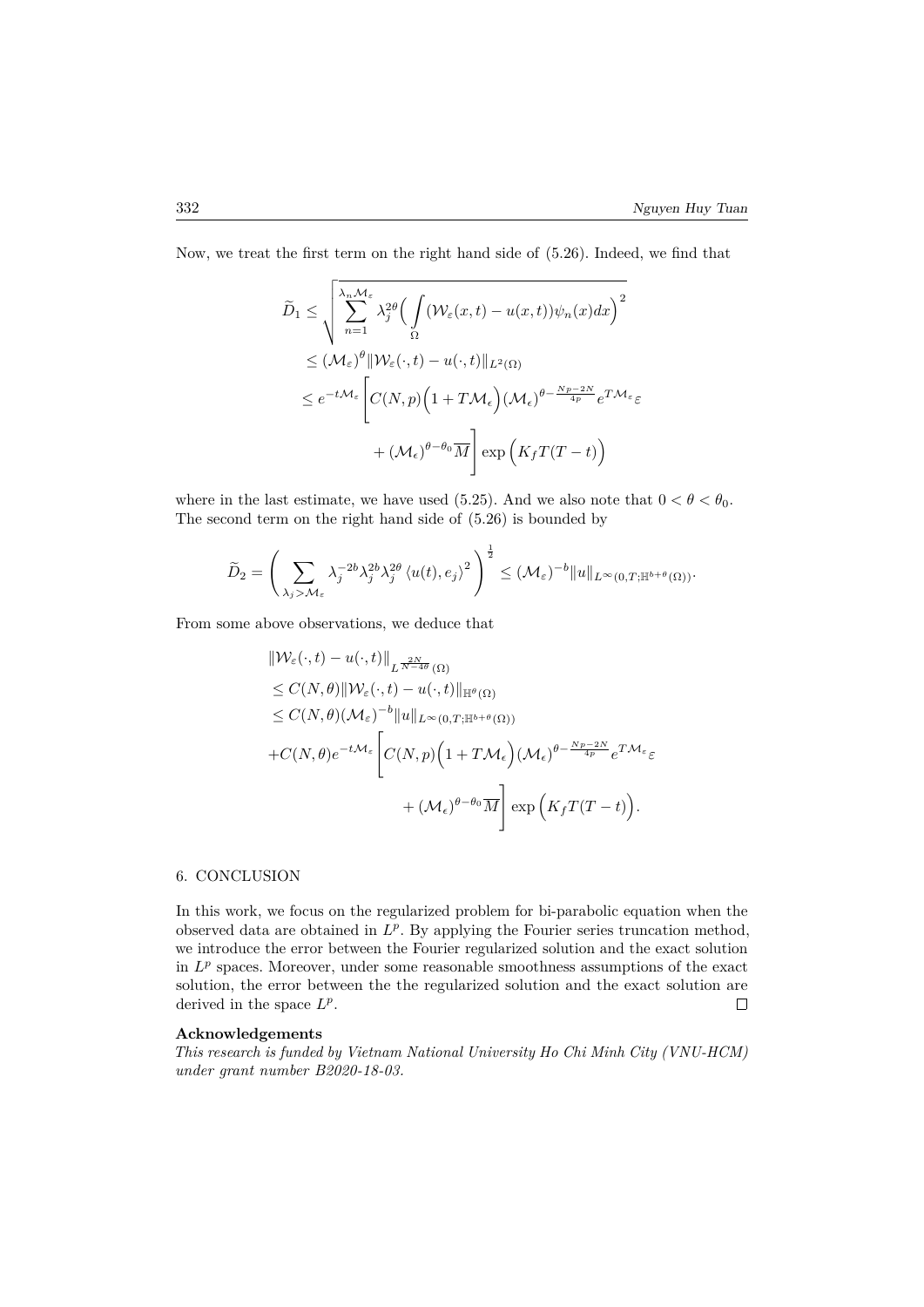#### REFERENCES

- [1] K. Atifi, E.H. Essoufi, B. Khouiti, *An inverse backward problem for degenerate two-dimensional parabolic equation*, Opuscula Math. **40** (2020), no. 4, 427–449.
- [2] M.K. Beshtokov, *Local and nonlocal boundary value problems for degenerating and nondegenerating pseudoparabolic equations with a Riemann–Liouville fractional derivative*, Differ. Equ. 54 (2018), 758–774.
- [3] K. Besma, B. Nadji, R. Faouzia, *A modified quasi-boundary value method for an abstract ill-posed biparabolic problem*, Open Math. **15** (2017), 1649–1666.
- [4] V.M. Bulavatsky, *Mathematical modeling of filtrational consolidation of soil under motion of saline solutions on the basis of biparabolic model*, J. Autom. Inform. Sci. **35** (2003), no. 8, 13–22.
- [5] V.M. Bulavatsky, *Fractional differential analog of biparabolic evolution equation and some its applications*, Cybern. Syst. Anal. **52** (2016), no. 5, 337–347.
- [6] V.M. Bulavatsky, V.V. Skopetsky, *Generalized mathematical model of the dynamics of consolidation processes with relaxation*, Cybern. Syst. Anal. **44** (2008), no. 5, 646–654.
- [7] N. Chafee, *Asymptotic behavior for solutions of a one-dimensional parabolic equation with homogeneous Neumann boundary conditions*, J. Differential Equations **18** (1975), no. 1, 111–134.
- [8] C.M. Dafermos, M. Slemrod, *Asymptotic behavior of nonlinear contraction semigroups*, J. Functional Analysis **13** (1973), no. 1, 97–106.
- [9] M. Ebenbeck, F.K. Lam, *Weak and stationary solutions to a Cahn–Hilliard–Brinkman model with singular potentials and source terms*, Adv. Nonlinear Anal. **10** (2021), no. 1, 24–65.
- [10] V.L. Fushchich, A.S. Galitsyn, A.S. Polubinskii, *A new mathematical model of heat conduction processes*, Ukrainian Math. J. **42** (1990), 210–216.
- [11] T.E. Ghoul, N.V. Tien, H. Zaag, *Construction of type I blowup solutions for a higher order semilinear parabolic equation*, Adv. Nonlinear Anal. **9** (2020), no. 1, 388–412.
- [12] C.H. Grunau, N. Miyake, S. Okabe, *Positivity of solutions to the Cauchy problem for linear and semilinear biharmonic heat equations*, Adv. Nonlinear Anal. **10** (2021), no. 1, 353–370.
- [13] B.J. Greer, A.L. Bertozzi, G. Sapiro, *Fourth order partial differential equations on general geometries*, J. Comput. Phys. **216** (2006), no. 1, 216–246.
- [14] L. Joseph, D.D. Preziosi, *Heat waves*, Rev. Mod. Physics (1989), 41–73.
- [15] V. Kalantarov, S. Zelik, *Finite-dimensional attractors for the quasi-linear strongly- -damped wave equation*, J. Differential Equations **247** (2009), no. 4, 1120–1155.
- [16] A. Lakhdari, N. Boussetila, *An iterative regularization method for an abstract ill-posed biparabolic problem*, Bound. Value Probl. **55** (2015), 1–17.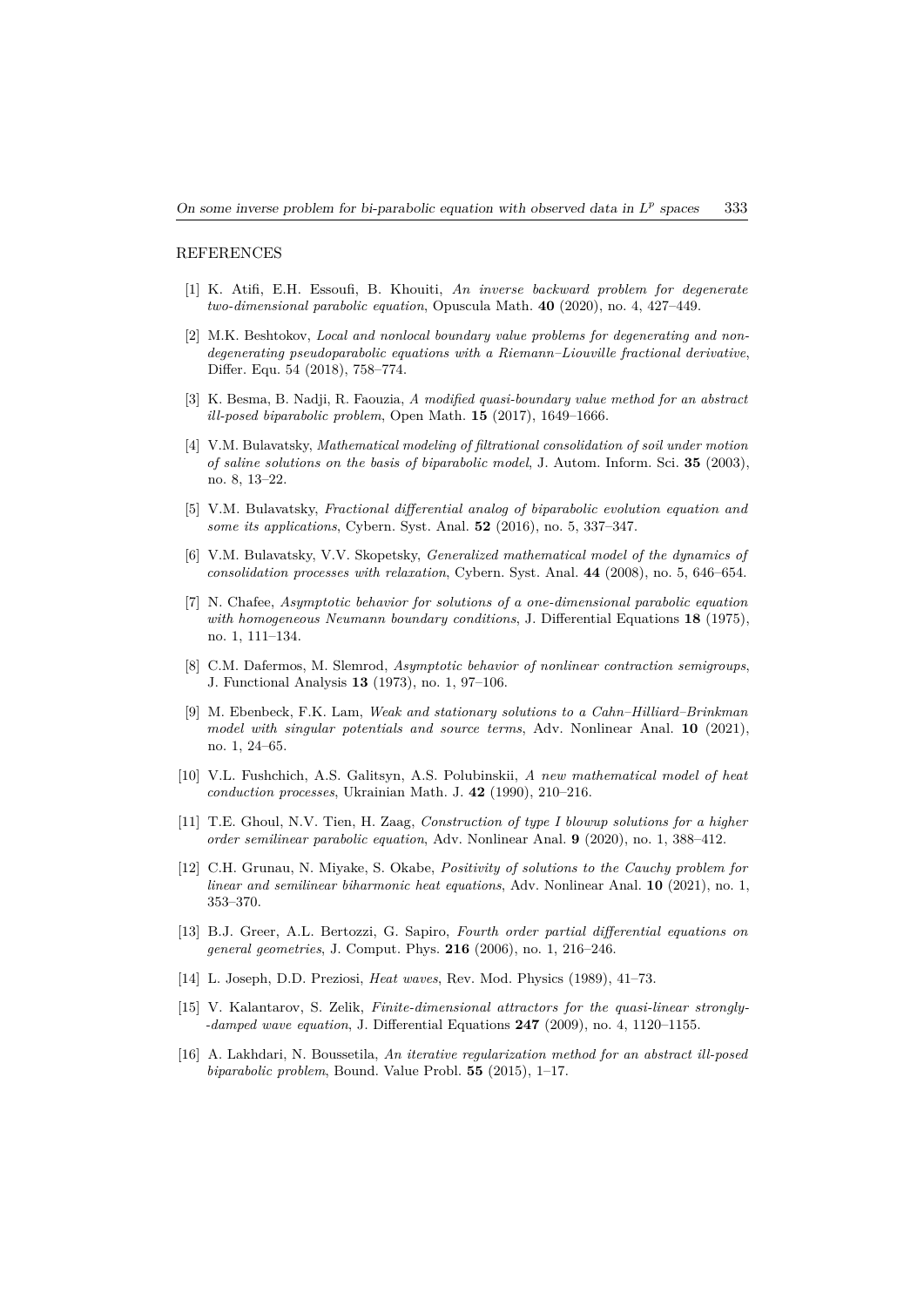- [17] N.H. Luc, L.D. Long, H.T.K. Van, V.T. Nguyen, *A nonlinear fractional Rayleigh–Stokes equation under nonlocal integral conditions*, Advances in Difference Equations (2021), to appear.
- [18] M. Marras, S.V. Piro, *Bounds for blow-up time in nonlinear parabolic systems*, Disctete Contin. Dyn. Syst. Ser. A (2011), 1025–1031.
- [19] D.H.Q. Nam, L.D. Long, D. O'Regan, T.B. Ngoc, N.H. Tuan, *Identification of the right-hand side in a bi-parabolic equation with final data*, Applicable Analysis, to appear.
- [20] V. Pata, M. Squassina, *On the strongly damped wave equation*, Comm. Math. Phys. **253** (2005), no. 3, 511–533.
- [21] L.E. Payne, *On a proposed model for heat conduction,* IMA J. Appl. Math. **71** (2006), 590–599.
- [22] N.D. Phuong, N.H. Luc, L.D. Long, *Modified quasi boundary value method for inverse source problem of the bi-parabolic equation*, Advances in the Theory of Nonlinear Analysis and its Applications **4** (2020), no. 3, 132–142.
- [23] A. Segatti, J.L. Vázquez, *On a fractional thin film equation*, Adv. Nonlinear Anal. **9** (2020), no. 1, 1516–1558.
- [24] N.H. Tuan, T. Caraballo, *On initial and terminal value problems for fractional nonclassical diffusion equations*, Proc. Amer. Math. Soc. **149** (2021), no. 1, 143–161.
- [25] N.H. Tuan, T. Caraballo, T.N. Thach, *On terminal value problems for bi-parabolic equations driven by Wiener process and fractional Brownian motions*, Asymptot. Anal. **123** (2021), no. 3–4, 335–366.
- [26] N.H. Tuan, V.V. Au, R. Xu, R. Wang, *On the initial and terminal value problem for a class of semilinear strongly material damped plate equations*, J. Math. Anal. Appl. **492** (2020), no. 2, 124481.
- [27] N.H. Tuan, V.A. Khoa, V.V. Au, *Analysis of a quasi-reversibility method for a terminal value quasi-linear parabolic problem with measurements*, SIAM J. Math. Anal. **51** (2019), no. 1, 60–85.
- [28] N.H. Tuan, M. Kirane, D.H.Q. Nam, V.V. Au, *Approximation of an inverse initial problem for a biparabolic equation*, Mediterr. J. Math. **15** (2018), Article no. 18.
- [29] H.T.K. Van, *Note on abstract elliptic equations with nonlocal boundary in time condition*, Advances in the Theory of Nonlinear Analysis and its Applications **5** (2021), no. 4, 551–558.
- [30] L. Wang, X. Zhou, X. Wei, *Heat Conduction: Mathematical Models and Analytical Solutions*, Springer, Berlin, 2008.
- [31] Y. Yang, Md Salik Ahmed, L. Qin, R. Xu, *Global well-posedness of a class of fourth-order strongly damped nonlinear wave equations*, Opuscula Math. **39** (2019), no. 2, 297–313.